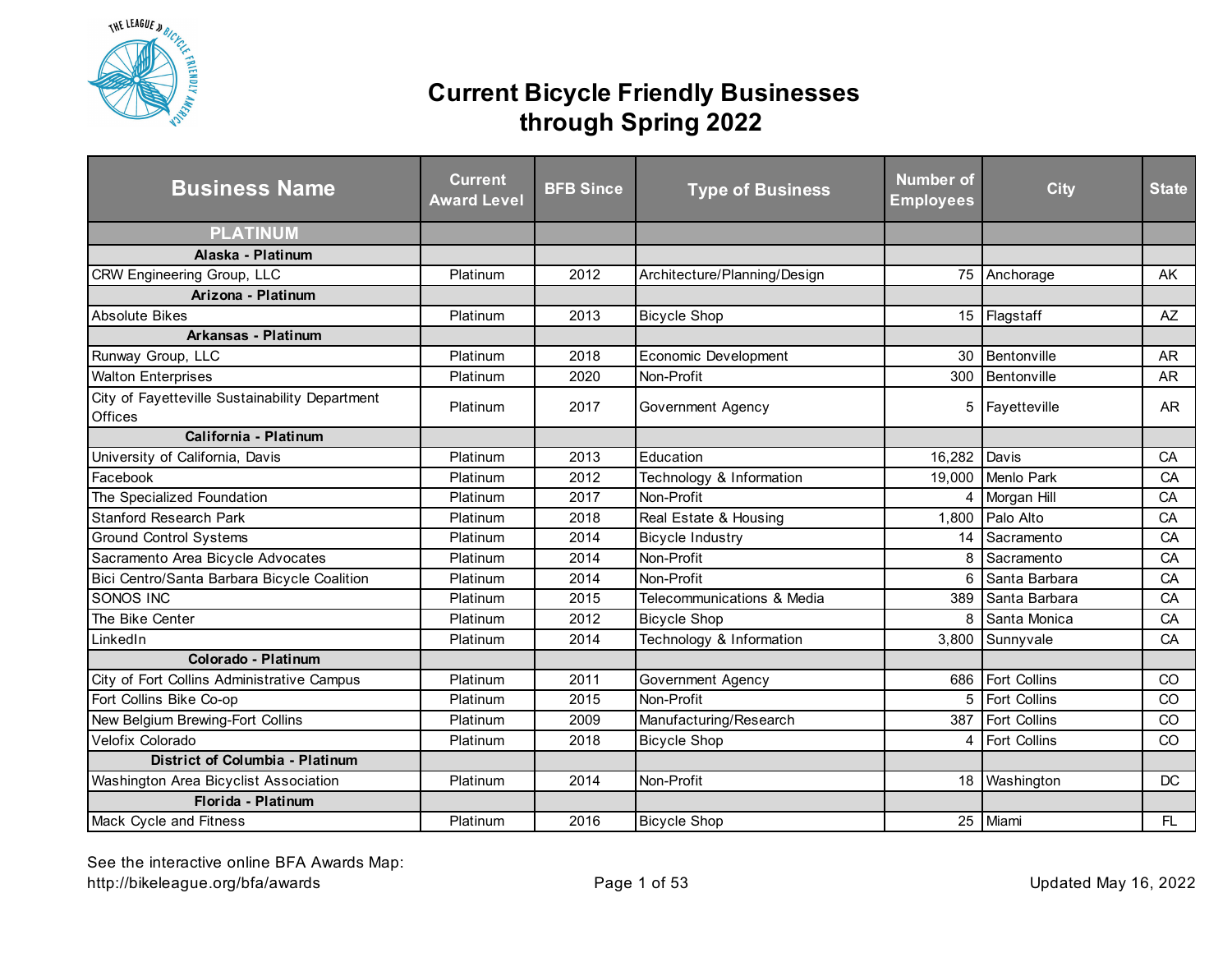

| St. Petersburg Bicycle Co-op                                 | Platinum | 2018 | Non-Profit                   |    | St. Petersburg      | FL.       |
|--------------------------------------------------------------|----------|------|------------------------------|----|---------------------|-----------|
| Tampa Downtown Partnership                                   | Platinum | 2016 | Non-Profit                   |    | 35 Tampa            | FL        |
| Georgia - Platinum                                           |          |      |                              |    |                     |           |
| Ride On Bikes                                                | Platinum | 2018 | <b>Bicycle Shop</b>          |    | 12 Columbus         | GA        |
| Idaho - Platinum                                             |          |      |                              |    |                     |           |
| <b>Boise Bicycle Project</b>                                 | Platinum | 2011 | Non-Profit                   |    | 10 Boise            | ID        |
| Cycle Learning Center Bike Shop at Boise State<br>University | Platinum | 2014 | <b>Bicycle Shop</b>          | 5  | Boise               | ID        |
| Palouse Bicycle Collective                                   | Platinum | 2020 | Non-Profit                   | 3  | Moscow              | ID        |
| <b>Illinois - Platinum</b>                                   |          |      |                              |    |                     |           |
| <b>Bloomington Cycle &amp; Fitness</b>                       | Platinum | 2014 | <b>Bicycle Shop</b>          |    | 13 Bloomington      | IL        |
| The Burke Group                                              | Platinum | 2010 | Architecture/Planning/Design |    | 200 Rosemont        | IL        |
| Indiana - Platinum                                           |          |      |                              |    |                     |           |
| Bicycle Garage Indy Downtown                                 | Platinum | 2016 | <b>Bicycle Shop</b>          |    | 5 Indianapolis      | IN        |
| IndyCog                                                      | Platinum | 2013 | Non-Profit                   |    | Indianapolis        | IN        |
| Iowa - Platinum                                              |          |      |                              |    |                     |           |
| RDG Planning & Design (Des Moines)                           | Platinum | 2013 | Architecture/Planning/Design | 74 | Des Moines          | IA        |
| World of Bikes                                               | Platinum | 2010 | <b>Bicycle Shop</b>          | 8  | Iowa City           | IA        |
| Kansas - Platinum                                            |          |      |                              |    |                     |           |
| <b>Bike Walk Wichita</b>                                     | Platinum | 2016 | Non-Profit                   |    | 1.5 Wichita         | KS        |
| Kentucky - Platinum                                          |          |      |                              |    |                     |           |
| Gresham Smith                                                | Platinum | 2015 | <b>Professional Services</b> | 26 | Louisville          | KY        |
| <b>Massachusetts - Platinum</b>                              |          |      |                              |    |                     |           |
| <b>Urban Adventours</b>                                      | Platinum | 2008 | <b>Bicycle Shop</b>          | 8  | Boston              | MA        |
| Landry's Bicycles - Natick                                   | Platinum | 2008 | <b>Bicycle Shop</b>          |    | 50 Natick           | <b>MA</b> |
| Michigan - Platinum                                          |          |      |                              |    |                     |           |
| <b>Catalyst Partners</b>                                     | Platinum | 2013 | <b>Professional Services</b> | 8  | <b>Grand Rapids</b> | MI        |
| Norte Youth Cycling                                          | Platinum | 2020 | Non-Profit                   |    | 15 Traverse City    | MI        |
| <b>PEAC</b>                                                  | Platinum | 2015 | Non-Profit                   | 6  | Ypsilanti           | MI        |
| Minnesota - Platinum                                         |          |      |                              |    |                     |           |
| Quality Bicycle Products-Minnesota                           | Platinum | 2008 | <b>Bicycle Industry</b>      |    | 534 Bloomington     | <b>MN</b> |
| Dero                                                         | Platinum | 2010 | <b>Bicycle Industry</b>      |    | 44 Fridley          | <b>MN</b> |
| Touright Bicycle Shop                                        | Platinum | 2017 | <b>Bicycle Shop</b>          |    | 2 Little Falls      | <b>MN</b> |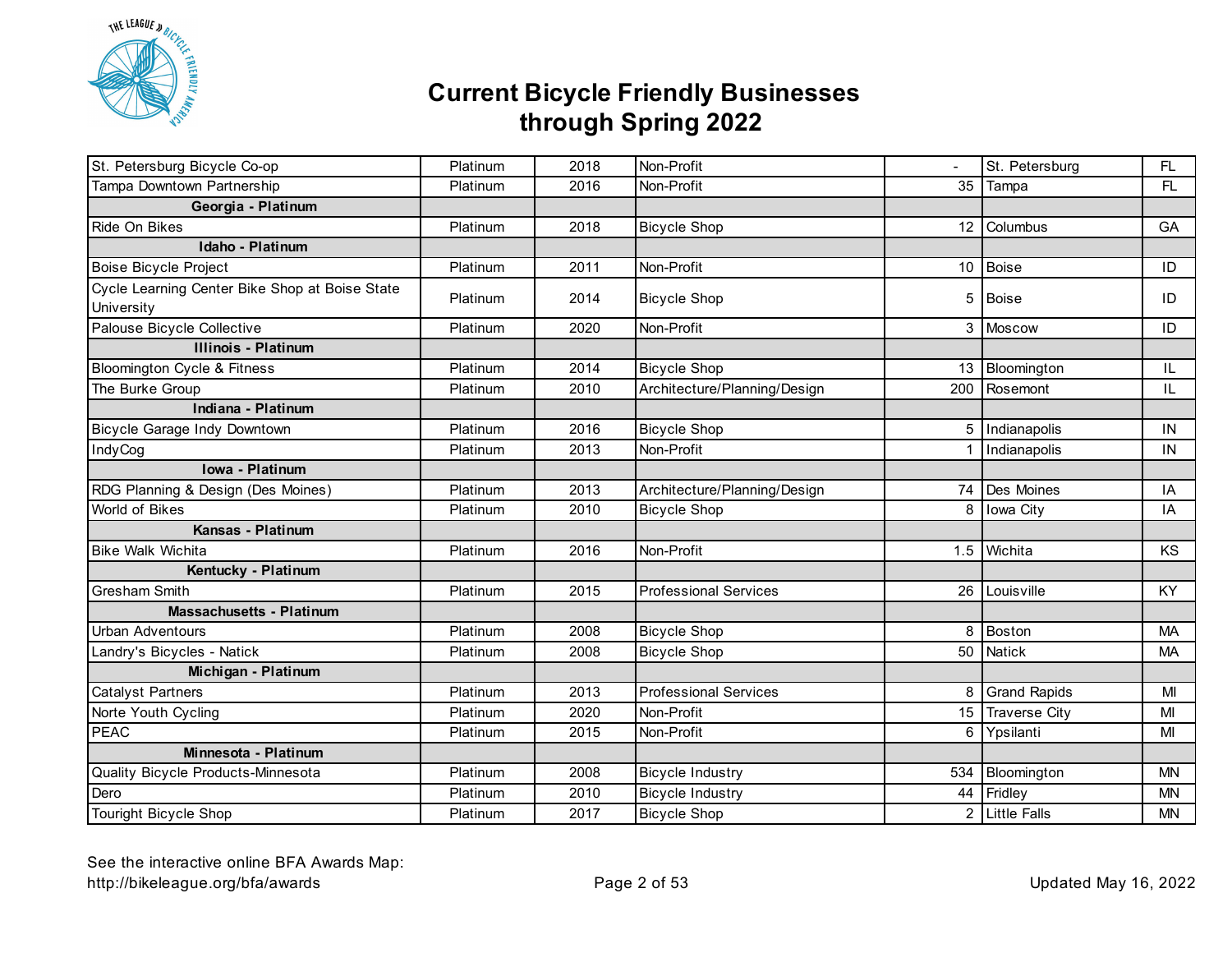

| <b>Target Corporation</b>                            | Platinum | 2014 | Hospitality/Food/Retail      |        | 10,000 Minneapolis | <b>MN</b> |
|------------------------------------------------------|----------|------|------------------------------|--------|--------------------|-----------|
| University of Minnesota Twin Cities                  | Platinum | 2010 | Education                    |        | 15,400 Minneapolis | <b>MN</b> |
| Back Street Bicycle Service & Repair                 | Platinum | 2018 | <b>Bicycle Shop</b>          |        | Walker             | <b>MN</b> |
| Mississippi - Platinum                               |          |      |                              |        |                    |           |
| <b>Bicycle Revolution</b>                            | Platinum | 2017 | <b>Bicycle Shop</b>          | 4      | Madison            | <b>MS</b> |
| Missouri - Platinum                                  |          |      |                              |        |                    |           |
| <b>BikeWalkKC</b>                                    | Platinum | 2020 | Non-Profit                   | 15     | Kansas City        | <b>MO</b> |
| <b>Trailnet</b>                                      | Platinum | 2010 | Non-Profit                   | 9      | St Louis           | <b>MO</b> |
| Nebraska - Platinum                                  |          |      |                              |        |                    |           |
| <b>BikeLNK</b>                                       | Platinum | 2020 | Non-Profit                   | 5      | Lincoln            | <b>NE</b> |
| Cycle Works                                          | Platinum | 2011 | <b>Bicycle Shop</b>          | 5      | Lincoln            | <b>NE</b> |
| University of Nebraska-Lincoln Outdoor<br>Adventures | Platinum | 2015 | Education                    | 25     | Lincoln            | <b>NE</b> |
| <b>Heartland Bike Share</b>                          | Platinum | 2018 | Non-Profit                   | 10     | Omaha              | <b>NE</b> |
| RDG Planning & Design - Omaha                        | Platinum | 2013 | Architecture/Planning/Design |        | 66 Omaha           | <b>NE</b> |
| <b>New Mexico - Platinum</b>                         |          |      |                              |        |                    |           |
| <b>BTI</b>                                           | Platinum | 2010 | <b>Bicycle Industry</b>      |        | 45 Santa Fe        | <b>NM</b> |
| North Carolina - Platinum                            |          |      |                              |        |                    |           |
| Liberty Bicycles, Inc.                               | Platinum | 2009 | <b>Bicycle Shop</b>          |        | 11 Asheville       | <b>NC</b> |
| New Belgium Brewing-Asheville, NC                    | Platinum | 2018 | Manufacturing/Research       | 168    | Asheville          | <b>NC</b> |
| <b>Kitsbow Cycling Apparel</b>                       | Platinum | 2021 | Manufacturing/Research       |        | 60 Old Fort        | <b>NC</b> |
| Ohio - Platinum                                      |          |      |                              |        |                    |           |
| <b>Bike Miami Valley</b>                             | Platinum | 2015 | Non-Profit                   |        | 3 Dayton           | OH        |
| Oklahoma - Platinum                                  |          |      |                              |        |                    |           |
| Trek Bicycle Oklahoma City                           | Platinum | 2016 | <b>Bicycle Shop</b>          |        | 16 Oklahoma City   | OK        |
| Oregon - Platinum                                    |          |      |                              |        |                    |           |
| Alta Planning + Design, Portland Office              | Platinum | 2008 | Architecture/Planning/Design | 41     | Portland           | <b>OR</b> |
| <b>OHSU</b>                                          | Platinum | 2011 | Medical/Health Services      | 13,000 | Portland           | <b>OR</b> |
| Pennsylvania - Platinum                              |          |      |                              |        |                    |           |
| Quality Bicycle Products-Pennsylvania                | Platinum | 2020 | <b>Bicycle Industry</b>      |        | 80 Lancaster       | PA        |
| <b>Bike Pittsburgh</b>                               | Platinum | 2010 | Non-Profit                   |        | 10 Pittsburgh      | PA        |
| South Carolina - Platinum                            |          |      |                              |        |                    |           |
| Partners for Active Living                           | Platinum | 2015 | Non-Profit                   |        | 6 Spartanburg      | SC        |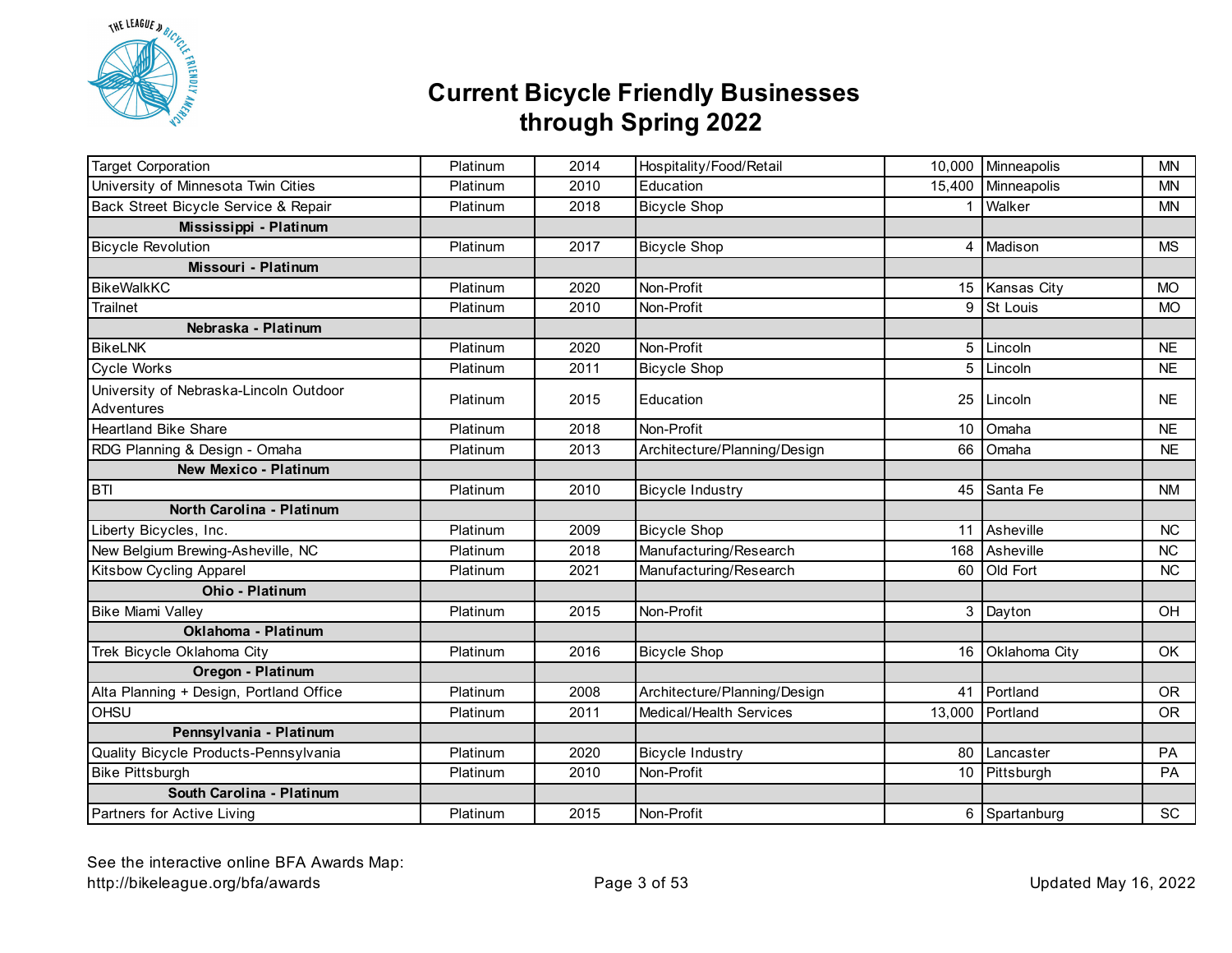

| <b>Tennessee - Platinum</b>                    |          |      |                                |                |                          |           |
|------------------------------------------------|----------|------|--------------------------------|----------------|--------------------------|-----------|
| Memphis Hightailers Bicycle Club               | Platinum | 2016 | Non-Profit                     |                | 14 Memphis               | <b>TN</b> |
| Revolutions Bicycle CoOP                       | Platinum | 2020 | <b>Bicycle Shop</b>            |                | 3 Memphis                | <b>TN</b> |
| <b>Walk Bike Nashville</b>                     | Platinum | 2015 | Non-Profit                     |                | 6 Nashville              | <b>TN</b> |
| <b>Texas - Platinum</b>                        |          |      |                                |                |                          |           |
| BikeHouston                                    | Platinum | 2018 | Non-Profit                     | 5              | Houston                  | <b>TX</b> |
| Traffic Engineers, Inc.                        | Platinum | 2015 | Architecture/Planning/Design   | 22             | Houston                  | <b>TX</b> |
| Virginia - Platinum                            |          |      |                                |                |                          |           |
| Destination Sales & Marketing Group            | Platinum | 2010 | <b>Professional Services</b>   |                | 40 Arlington             | VA        |
| <b>Phoenix Bikes</b>                           | Platinum | 2010 | Non-Profit                     |                | $\overline{8}$ Arlington | VA        |
| Washington - Platinum                          |          |      |                                |                |                          |           |
| Kona Bicycle Company                           | Platinum | 2012 | <b>Bicycle Industry</b>        | 32             | Bellingham               | <b>WA</b> |
| Seattle Children's Hospital                    | Platinum | 2009 | <b>Medical/Health Services</b> | 5,469          | Seattle                  | <b>WA</b> |
| Washington Bike Law                            | Platinum | 2009 | Legal                          | 6              | Seattle                  | <b>WA</b> |
| <b>Wisconsin - Platinum</b>                    |          |      |                                |                |                          |           |
| Wheel & Sprocket, Inc.                         | Platinum | 2010 | <b>Bicycle Shop</b>            |                | 20 Hales Corners         | WI        |
| <b>Planet Bike</b>                             | Platinum | 2010 | <b>Bicycle Industry</b>        | $\overline{7}$ | Madison                  | WI        |
| <b>Trek Travel</b>                             | Platinum | 2015 | <b>Travel and Tourism</b>      |                | 15 Madison               | WI        |
| <b>GOLD</b>                                    |          |      |                                |                |                          |           |
| Alaska - Gold                                  |          |      |                                |                |                          |           |
| Southcentral Foundation                        | Gold     | 2010 | Medical/Health Services        |                | 1,500 Anchorage          | AK        |
| Arizona - Gold                                 |          |      |                                |                |                          |           |
| Town of Oro Valley                             | Gold     | 2013 | Government Agency              |                | 419 Oro Valley           | AZ        |
| Watershed Management Group                     | Gold     | 2015 | Non-Profit                     |                | 17 Tucson                | $A\!Z$    |
| <b>Arkansas - Gold</b>                         |          |      |                                |                |                          |           |
| <b>BikeNWA</b>                                 | Gold     | 2017 | Non-Profit                     | 5              | Bentonville              | <b>AR</b> |
| <b>Thaden School</b>                           | Gold     | 2019 | Education                      | 70             | Bentonville              | <b>AR</b> |
| Walmart Stores, Inc.                           | Gold     | 2015 | Hospitality/Food/Retail        | 23,000         | Bentonville              | <b>AR</b> |
| The Ride                                       | Gold     | 2010 | <b>Bicycle Shop</b>            | 4              | Conway                   | <b>AR</b> |
| Crown Barbershop Inc.                          | Gold     | 2015 | Hospitality/Food/Retail        | $\overline{2}$ | Fayetteville             | <b>AR</b> |
| Entegrity - Northwest Arkansas Regional Office | Gold     | 2015 | Architecture/Planning/Design   | 6              | Fayetteville             | <b>AR</b> |
| Garver (Fayetteville)                          | Gold     | 2015 | <b>Professional Services</b>   |                | 117 Fayetteville         | <b>AR</b> |
| Garver (North Little Rock)                     | Gold     | 2010 | <b>Professional Services</b>   |                | 154 North Little Rock    | AR        |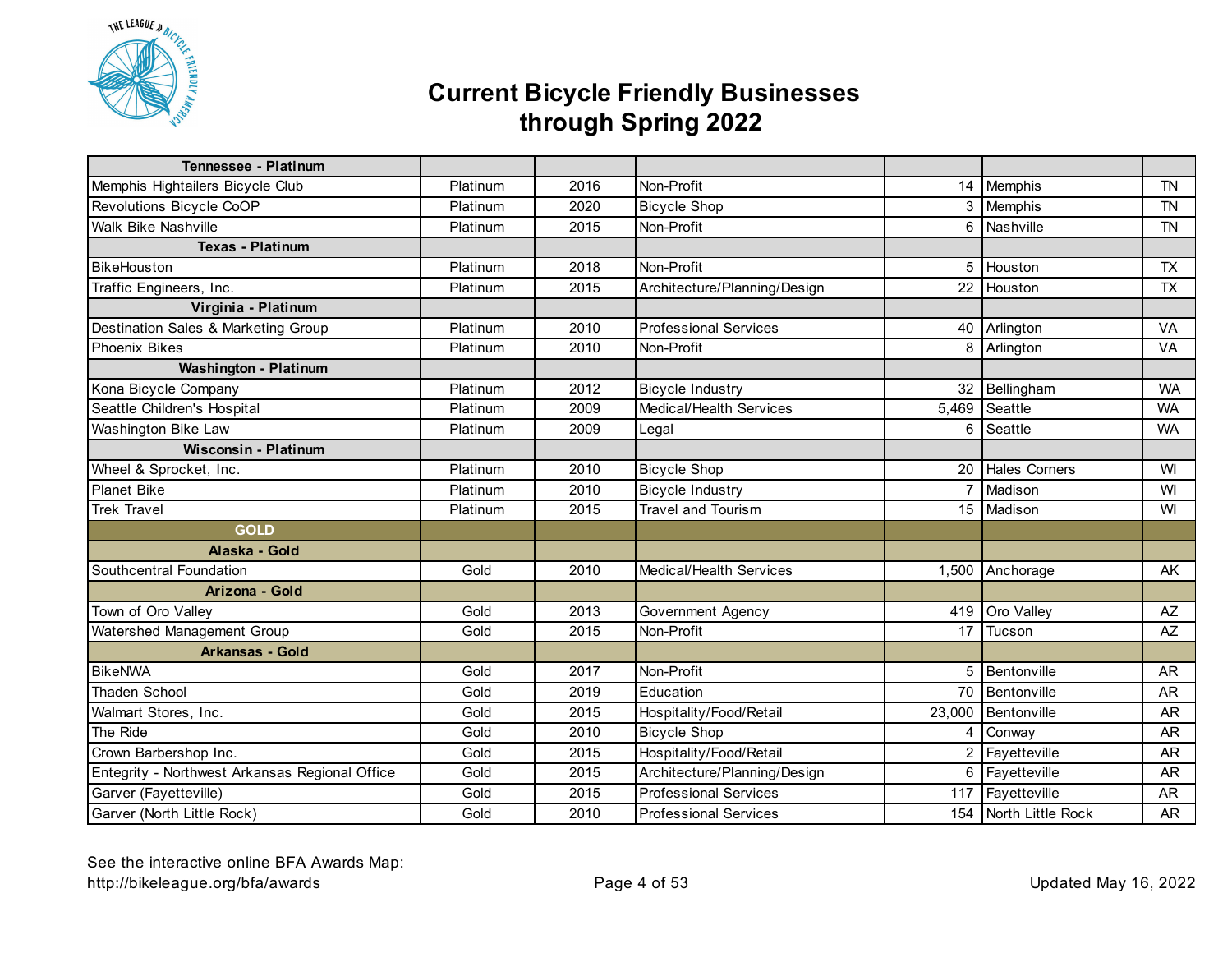

| <b>California - Gold</b>                                             |      |      |                              |                 |                     |    |
|----------------------------------------------------------------------|------|------|------------------------------|-----------------|---------------------|----|
| Alameda Bicycle                                                      | Gold | 2012 | <b>Bicycle Shop</b>          |                 | 10 Alameda          | CA |
| <b>Bike Arvin</b>                                                    | Gold | 2018 | Non-Profit                   | $\mathbf{1}$    | Arvin               | CA |
| <b>Bike Bakersfield</b>                                              | Gold | 2011 | Non-Profit                   |                 | 3 Bakersfield       | CA |
| National Interscholastic Cycling Association                         | Gold | 2014 | Non-Profit                   | 10 <sup>°</sup> | Berkeley            | CA |
| Pure Cycles                                                          | Gold | 2015 | <b>Bicycle Industry</b>      | 33              | <b>Burbank</b>      | CA |
| City of Cupertino, Civic Center Plaza                                | Gold | 2017 | Government Agency            | 104             | Cupertino           | CA |
| Kaiser Permanente, Folsom                                            | Gold | 2014 | Medical/Health Services      | 400             | Folsom              | CA |
| Deckers Outdoor Corporation                                          | Gold | 2014 | Hospitality/Food/Retail      | 400             | Goleta              | CA |
| Jax Bicycle Center                                                   | Gold | 2012 | <b>Bicycle Shop</b>          | 11              | Irvine              | CA |
| California State University Long Beach                               | Gold | 2011 | Education                    | 3,464           | Long Beach          | CA |
| Alta Planning + Design, Los Angeles Office                           | Gold | 2018 | <b>Professional Services</b> | 16              | Los Angeles         | CA |
| Specialized Bicycle Components                                       | Gold | 2010 | <b>Bicycle Industry</b>      | 383             | Morgan Hill         | CA |
| Giant Bicycle                                                        | Gold | 2017 | <b>Bicycle Industry</b>      | 55              | Newbury Park        | CA |
| Oceano Elementary School                                             | Gold | 2017 | Education                    | 440             | Oceano              | CA |
| Palo Alto Bicycles                                                   | Gold | 2009 | <b>Bicycle Shop</b>          | 15              | Palo Alto           | CA |
| SAP Labs, LLC. (Palo Alto)                                           | Gold | 2011 | Technology & Information     |                 | 1,850 Palo Alto     | CA |
| North Natomas Jibe - Walk. Bike. Bus.                                | Gold | 2022 | Transportation               |                 | 4 Sacramento        | CA |
| Coffee Hub & Cafe                                                    | Gold | 2017 | Hospitality/Food/Retail      | 8               | San Diego           | CA |
| <b>KTUA</b>                                                          | Gold | 2010 | Architecture/Planning/Design | 38              | San Diego           | CA |
| Mixte Communications, Inc.                                           | Gold | 2018 | <b>Professional Services</b> | 9               | San Diego           | CA |
| A2B                                                                  | Gold | 2014 | <b>Bicycle Industry</b>      | 5               | San Francisco       | CA |
| David Baker Architects                                               | Gold | 2009 | Architecture/Planning/Design |                 | 30 San Francisco    | CA |
| First Community Housing                                              | Gold | 2017 | Non-Profit                   | 15              | San Jose            | CA |
| La Dolce Velo                                                        | Gold | 2017 | <b>Bicycle Shop</b>          | 9               | San Jose            | CA |
| SLOCOG / RIDESHARE                                                   | Gold | 2015 | Government Agency            | 20              | San Luis Obispo     | CA |
| SRAM (SLO)                                                           | Gold | 2016 | <b>Bicycle Industry</b>      | 38              | San Luis Obispo     | CA |
| University of California, Santa Barbara                              | Gold | 2010 | Education                    | 4,600           | Santa Barbara       | CA |
| City of Santa Monica                                                 | Gold | 2014 | Government Agency            | 1,235           | Santa Monica        | CA |
| Dr. J's Bike Shop/Santa Barbara Wine Country<br><b>Cycling Tours</b> | Gold | 2016 | <b>Bicycle Shop</b>          |                 | 15 Solvang          | CA |
| Genentech                                                            | Gold | 2018 | Biotechnology                | 15,000          | South San Francisco | CA |
| Clif Family Winery                                                   | Gold | 2015 | Hospitality/Food/Retail      |                 | 45 St. Helena       | CA |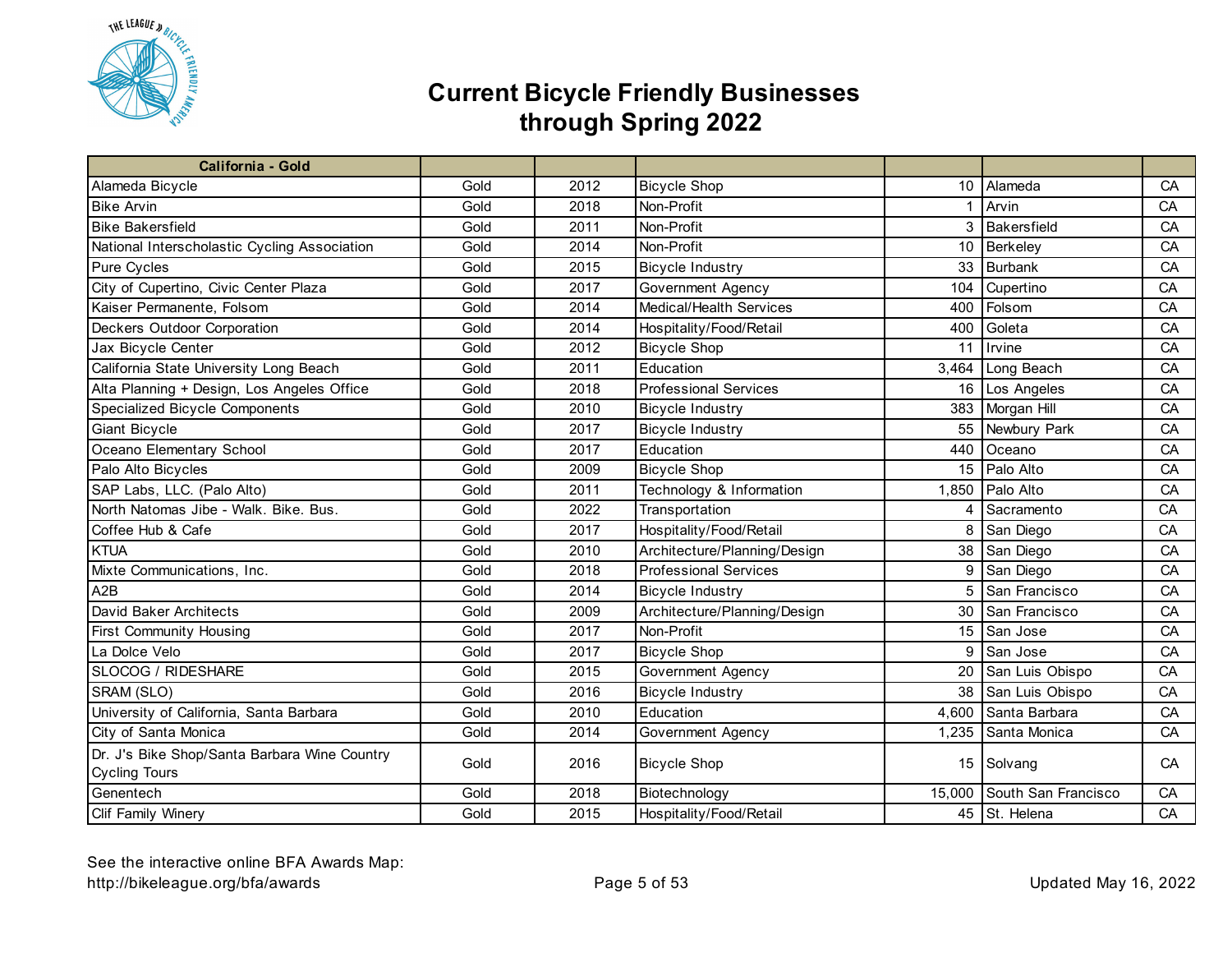

| Ventura Bike Depot, Inc.                                  | Gold | 2017 | <b>Bicycle Shop</b>          | 4              | Ventura              | CA            |
|-----------------------------------------------------------|------|------|------------------------------|----------------|----------------------|---------------|
| Capitol Yards                                             | Gold | 2021 | Real Estate & Housing        | 390            | West Sacramento      | CA            |
| <b>Colorado - Gold</b>                                    |      |      |                              |                |                      |               |
| City of Boulder                                           | Gold | 2016 | Government Agency            | 1,340          | Boulder              | CO            |
| <b>Community Cycles</b>                                   | Gold | 2010 | <b>Bicycle Shop</b>          | 17             | <b>Boulder</b>       | CO            |
| University Corporation for Atmospheric Research           | Gold | 2011 | Non-Profit                   | 806            | <b>Boulder</b>       | CO            |
| Summit County Government                                  | Gold | 2014 | Government Agency            | 500            | Breckenridge         | CO            |
| SRAM Colorado Springs Development Center                  | Gold | 2016 | <b>Bicycle Industry</b>      |                | 118 Colorado Springs | CO            |
| DaVita HealthCare Partners, Inc.                          | Gold | 2015 | Medical/Health Services      | 1,340          | Denver               | CO            |
| Health District of Northern Larimer County                | Gold | 2014 | Government Agency            |                | 100 Fort Collins     | CO            |
| Hodgkins Beckley Consulting, LLC                          | Gold | 2013 | Education                    |                | 2 Fort Collins       | CO            |
| Lesher Middle School, an IB World School                  | Gold | 2017 | Education                    |                | 75 Fort Collins      | CO            |
| Recycled Cycles Bicycles & Fitness (South Store)          | Gold | 2015 | <b>Bicycle Shop</b>          | 20             | Fort Collins         | <sub>CO</sub> |
| REI - Fort Collins                                        | Gold | 2012 | Hospitality/Food/Retail      |                | 58 Fort Collins      | CO            |
| Rocky Mountain Recumbents                                 | Gold | 2015 | <b>Bicycle Shop</b>          |                | 3 Fort Collins       | CO            |
| Source Endurance Training Center of the Rockies           | Gold | 2015 | <b>Bicycle Industry</b>      | 3              | <b>Fort Collins</b>  | <sub>CO</sub> |
| Steinborn Pipe Organs LLC                                 | Gold | 2016 | Hospitality/Food/Retail      | $\overline{2}$ | Fort Collins         | CO            |
| Trebuchet Group                                           | Gold | 2013 | <b>Professional Services</b> | 5              | <b>Fort Collins</b>  | CO            |
| <b>Hottman Law Office</b>                                 | Gold | 2012 | Legal                        | 6              | Golden               | CO            |
| Wheat Ridge Cyclery                                       | Gold | 2014 | <b>Bicycle Shop</b>          | 50             | <b>Wheat Ridge</b>   | CO            |
| <b>Connecticut - Gold</b>                                 |      |      |                              |                |                      |               |
| Suburban Sports                                           | Gold | 2015 | <b>Bicycle Shop</b>          | 5              | Berlin               | <b>CT</b>     |
| <b>Connecticut Mental Health Center</b>                   | Gold | 2013 | Medical/Health Services      | 400            | New Haven            | <b>CT</b>     |
| Children & Adult Mobility Project, Inc.                   | Gold | 2018 | Non-Profit                   |                | Simsbury             | <b>CT</b>     |
| Mitchell Auto Group                                       | Gold | 2018 | Transportation               |                | 150 Simsbury         | <b>CT</b>     |
| <b>District of Columbia - Gold</b>                        |      |      |                              |                |                      |               |
| Kittelson & Associates, Inc. (Washington, D.C.<br>Office) | Gold | 2020 | Architecture/Planning/Design | 9              | Washington           | DC            |
| National Alliance for Hispanic Health                     | Gold | 2011 | Non-Profit                   |                | 13 Washington        | <b>DC</b>     |
| NPR (National Public Radio)                               | Gold | 2011 | Telecommunications & Media   | 800            | Washington           | DC            |
| The World Bank Group                                      | Gold | 2009 | Non-Profit                   |                | 8,837 Washington     | DC            |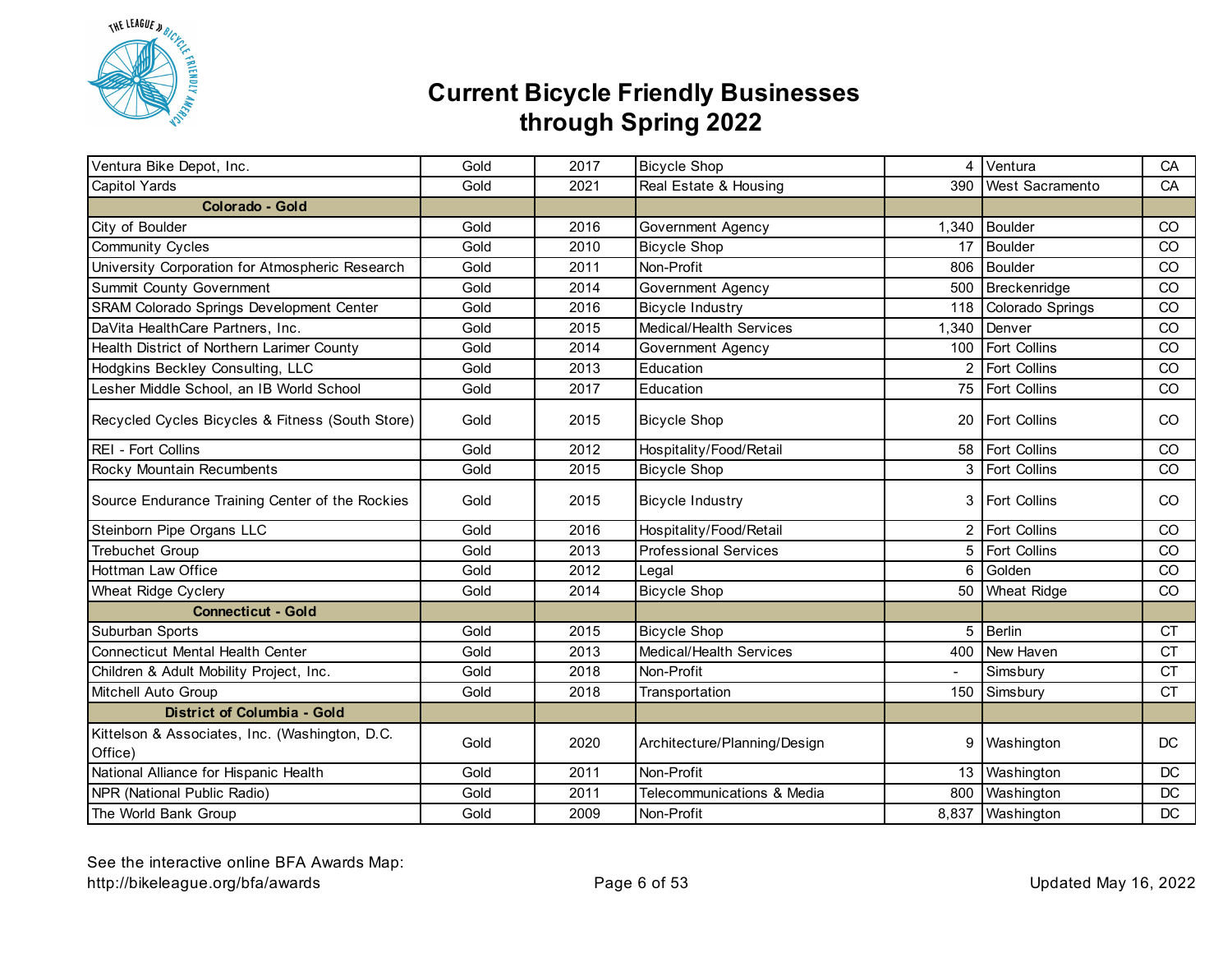

| Florida - Gold                               |      |      |                              |                 |                      |     |
|----------------------------------------------|------|------|------------------------------|-----------------|----------------------|-----|
| The Cycling Hub                              | Gold | 2014 | <b>Bicycle Shop</b>          | 8               | Clermont             | FL. |
| Gator Cycle                                  | Gold | 2014 | <b>Bicycle Shop</b>          | $\overline{7}$  | Gainesville          | FL. |
| Magic City Bicycle Collective                | Gold | 2018 | Non-Profit                   | 4               | Miami                | FL. |
| Barley's Bike Rentals, Sales and Service     | Gold | 2018 | <b>Bicycle Shop</b>          | 3               | Panama City Beach    | FL. |
| Acme Bicycle Shop LLC                        | Gold | 2015 | <b>Bicycle Shop</b>          | 3               | Punta Gorda          | FL. |
| <b>ABC Bicycles</b>                          | Gold | 2018 | <b>Bicycle Shop</b>          | 5               | St. Petersburg       | FL  |
| <b>Bike Florida</b>                          | Gold | 2022 | Non-Profit                   |                 | St. Petersburg       | FL  |
| Coast Bike Share - St. Petersburg            | Gold | 2018 | <b>Bicycle Industry</b>      | 6               | St. Petersburg       | FL. |
| Trek Bicycle Store St. Petersburg            | Gold | 2018 | <b>Bicycle Shop</b>          | 6               | St. Petersburg       | FL  |
| Buddy Brew Coffee (Kennedy Blvd.)            | Gold | 2015 | Hospitality/Food/Retail      | 12              | Tampa                | FL. |
| Buddy Brew Coffee (Tampa Street)             | Gold | 2021 | Hospitality/Food/Retail      | $\overline{7}$  | Tampa                | FL. |
| Kittelson & Associates, Inc. (Tampa Office)  | Gold | 2021 | Architecture/Planning/Design | 5               | Tampa                | FL. |
| Plan Hillsborough                            | Gold | 2021 | Government Agency            | 50              | Tampa                | FL  |
| REI - Tampa                                  | Gold | 2021 | Hospitality/Food/Retail      | 49              | Tampa                | FL. |
| Tampa General Hospital                       | Gold | 2015 | Medical/Health Services      | 7,069           | Tampa                | FL. |
| Benesch (formerly Tindale Oliver)            | Gold | 2015 | Architecture/Planning/Design | 41              | Tampa                | FL. |
| University Area Community Development        | Gold | 2017 | Non-Profit                   |                 |                      | FL. |
| Corporation, Inc.                            |      |      |                              |                 | 45 Tampa             |     |
| <b>WellBuilt Bikes</b>                       | Gold | 2019 | <b>Bicycle Shop</b>          | 2               | Tampa                | FL  |
| <b>Bicycles International</b>                | Gold | 2016 | <b>Bicycle Shop</b>          |                 | 12 Venice            | FL  |
| Reynolds Fitness Systems, LLC DBA Real Bikes |      |      |                              |                 |                      |     |
| Venice                                       | Gold | 2015 | <b>Bicycle Shop</b>          |                 | 7 Venice             | FL. |
| Orchid Island Bikes & Kayaks                 | Gold | 2015 | <b>Bicycle Shop</b>          |                 | 10 Vero Beach        | FL. |
| Winter Garden Wheel Works                    | Gold | 2017 | <b>Bicycle Shop</b>          | 10 <sup>1</sup> | <b>Winter Garden</b> | FL  |
| Georgia - Gold                               |      |      |                              |                 |                      |     |
| Atlanta Bicycle Coalition                    | Gold | 2012 | Non-Profit                   | 6               | Atlanta              | GA  |
| Cogentes, Inc.                               | Gold | 2013 | Technology & Information     | 8               | Milledgeville        | GA  |
| Trek Bicycles Peachtree City                 | Gold | 2015 | <b>Bicycle Shop</b>          | 6               | Peachtree City       | GA  |
| Roswell Bicycles, Inc.                       | Gold | 2020 | <b>Bicycle Shop</b>          | 25              | Roswell              | GA  |
| Camden Bicycle Center                        | Gold | 2009 | <b>Bicycle Shop</b>          | 3               | Saint Marys          | GA  |
| Senoia Bicycle                               | Gold | 2018 | <b>Bicycle Shop</b>          | 3               | Senoia               | GA  |
| <b>Idaho - Gold</b>                          |      |      |                              |                 |                      |     |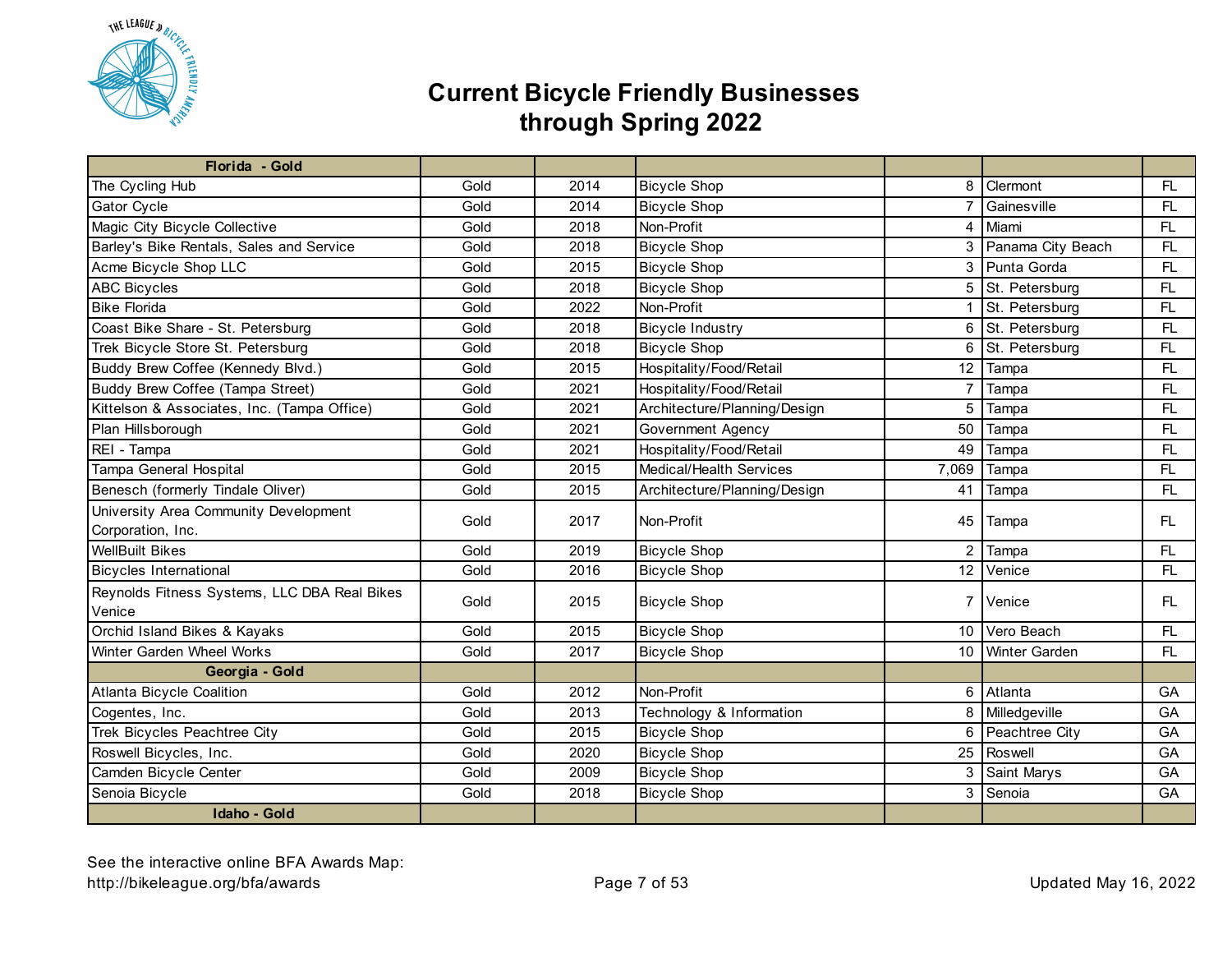

| Drake Cooper                                | Gold | 2012 | Telecommunications & Media    | 50               | Boise              | ID        |
|---------------------------------------------|------|------|-------------------------------|------------------|--------------------|-----------|
| Foerstel                                    | Gold | 2013 | <b>Professional Services</b>  |                  | 13 Boise           | ID        |
| Kittelson & Associates, Inc. (Boise Office) | Gold | 2012 | Architecture/Planning/Design  | $\overline{4}$   | Boise              | ID        |
| Trademark Design and Fabrication            | Gold | 2015 | Manufacturing/Research        | 13               | Boise              | ID        |
| Vitruvian Planning                          | Gold | 2017 | Architecture/Planning/Design  | 3                | <b>Boise</b>       | ID        |
| Ada County Highway District                 | Gold | 2012 | Government Agency             | 107              | <b>Garden City</b> | ID        |
| <b>Illinois - Gold</b>                      |      |      |                               |                  |                    |           |
| Spin Doctor Cyclewerks                      | Gold | 2009 | <b>Bicycle Shop</b>           | 3                | Bartlett           | IL        |
| Neutral Cycle                               | Gold | 2015 | <b>Bicycle Shop</b>           | 4                | Champaign          | IL        |
| <b>Elgin Community Bikes</b>                | Gold | 2022 | Non-Profit                    |                  | Elgin              | IL        |
| Indiana - Gold                              |      |      |                               |                  |                    |           |
| <b>Bicycle Station Inc</b>                  | Gold | 2016 | <b>Bicycle Shop</b>           | 5                | Columbus           | IN        |
| Bicycle Garage Indy / BGI Fitness North     | Gold | 2009 | <b>Bicycle Shop</b>           | 44               | Indianapolis       | IN        |
| Bicycle Indiana, Inc.                       | Gold | 2014 | Non-Profit / Bicycle Industry | $\mathcal{P}$    | Indianapolis       | IN        |
| Freewheelin' Community Bikes                | Gold | 2011 | <b>Bicycle Shop</b>           | 3                | Indianapolis       | IN        |
| <b>SRAM INDY</b>                            | Gold | 2014 | <b>Bicycle Industry</b>       | 300              | Indianapolis       | IN        |
| Virtuous Cycles                             | Gold | 2021 | <b>Bicycle Shop</b>           |                  | 5 Lafayette        | IN        |
| Trek Bicycle Store of Schererville          | Gold | 2015 | <b>Bicycle Shop</b>           |                  | 20 Schererville    | IN        |
| <b>Iowa - Gold</b>                          |      |      |                               |                  |                    |           |
| <b>Bike Tech</b>                            | Gold | 2009 | <b>Bicycle Shop</b>           | 5                | <b>Cedar Falls</b> | IA        |
| Hall Bicycle Company                        | Gold | 2015 | <b>Bicycle Industry</b>       | 10               | Cedar Rapids       | IA        |
| Meredith Corporation                        | Gold | 2009 | <b>Professional Services</b>  |                  | 850 Des Moines     | IA        |
| Geoffs Bike and Ski Inc.                    | Gold | 2018 | <b>Bicycle Shop</b>           | 10               | Iowa City          | IA        |
| Johnson County, Iowa (Downtown Campus)      | Gold | 2017 | Government Agency             | 207              | Iowa City          | IA        |
| Kansas - Gold                               |      |      |                               |                  |                    |           |
| Anderson Rentals, Inc.                      | Gold | 2011 | <b>Equipment Rental</b>       | 13 <sup>13</sup> | Lawrence           | <b>KS</b> |
| Ottawa Bike and Trail                       | Gold | 2021 | <b>Bicycle Shop</b>           | 3                | Ottawa             | <b>KS</b> |
| <b>Bicycle Pedaler</b>                      | Gold | 2016 | <b>Bicycle Shop</b>           |                  | 10 Wichita         | KS        |
| Kentucky - Gold                             |      |      |                               |                  |                    |           |
| <b>Bullhorn</b>                             | Gold | 2014 | Telecommunications & Media    |                  | 14 Lexington       | KY        |
| Lexmark International, Inc.                 | Gold | 2014 | Manufacturing/Research        |                  | 1,300 Lexington    | KY        |
| BikeWorld, Bikes & Fitness                  | Gold | 2019 | <b>Bicycle Shop</b>           |                  | 7 Paducah          | KY        |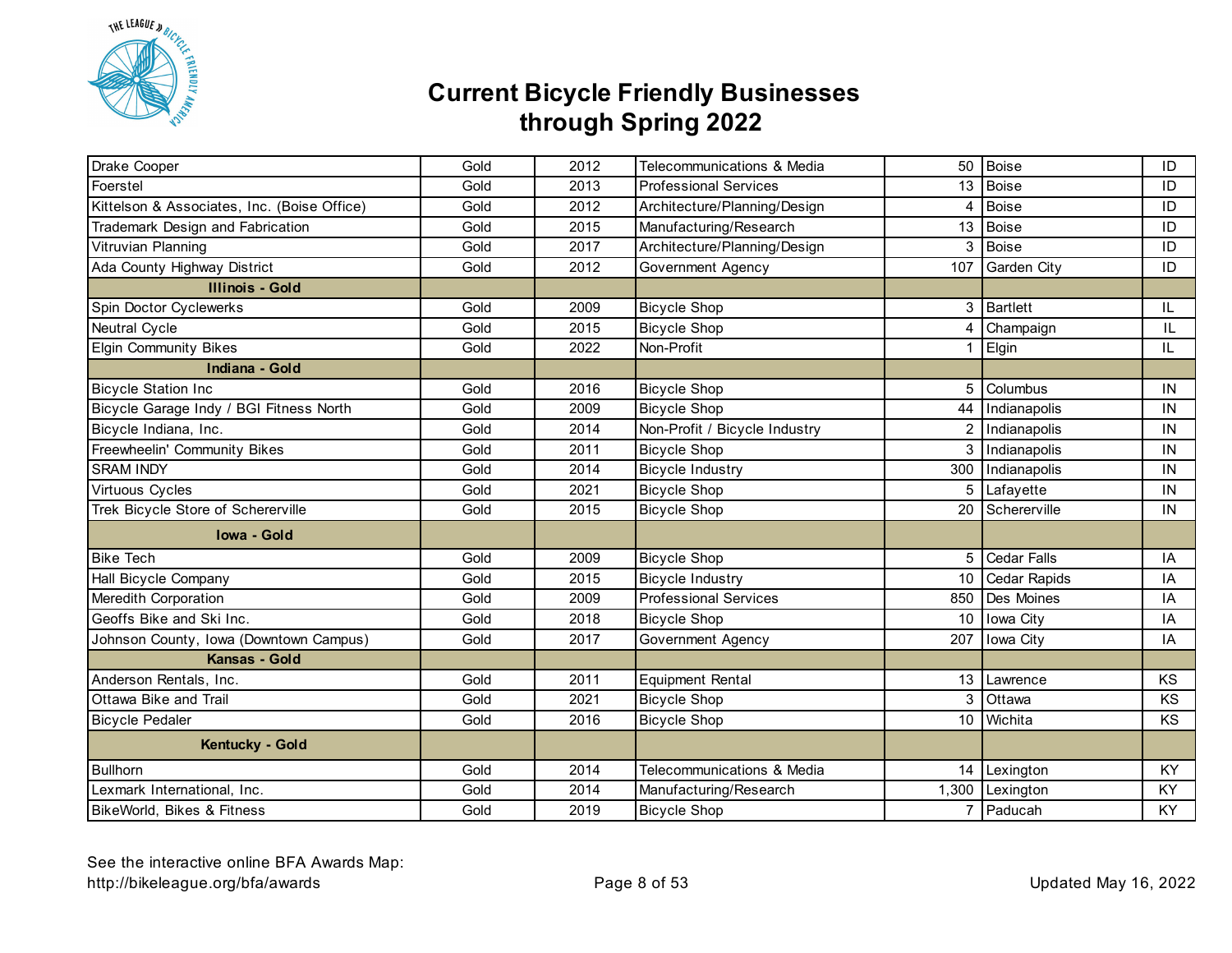

| Maryland - Gold                                   |      |      |                              |                 |                      |           |
|---------------------------------------------------|------|------|------------------------------|-----------------|----------------------|-----------|
| Handlebar Cafe                                    | Gold | 2018 | <b>Bicycle Shop</b>          | 10              | Baltimore            | <b>MD</b> |
| Race Pace Bicycles Baltimore-Charles Village      | Gold | 2018 | <b>Bicycle Shop</b>          | 10              | Baltimore            | <b>MD</b> |
| Race Pace Bicycles Baltimore-Federal Hill         | Gold | 2012 | <b>Bicycle Shop</b>          | 15              | <b>Baltimore</b>     | <b>MD</b> |
| Race Pace Bicycles Columbia                       | Gold | 2018 | <b>Bicycle Shop</b>          | 20              | Columbia             | <b>MD</b> |
| Race Pace Bicycles Ellicott City                  | Gold | 2010 | <b>Bicycle Shop</b>          | 20              | <b>Ellicott City</b> | <b>MD</b> |
| Thermo Fisher Scientific                          | Gold | 2013 | Manufacturing/Research       | 424             | Frederick            | <b>MD</b> |
| Race Pace Bicycles Owings Mills                   | Gold | 2018 | <b>Bicycle Shop</b>          | 15              | Owings Mills         | <b>MD</b> |
| Toole Design Group                                | Gold | 2009 | Architecture/Planning/Design | 55              | <b>Silver Spring</b> | <b>MD</b> |
| Race Pace Bicycles Towson                         | Gold | 2018 | <b>Bicycle Shop</b>          | 15              | Towson               | <b>MD</b> |
| Race Pace Bicycles Westminster                    | Gold | 2018 | <b>Bicycle Shop</b>          | 10              | Westminster          | <b>MD</b> |
| <b>Massachusetts - Gold</b>                       |      |      |                              |                 |                      |           |
| Dana-Farber Cancer Institute                      | Gold | 2012 | Medical/Health Services      | 5,800           | <b>Boston</b>        | <b>MA</b> |
| Abt Associates, Inc.                              | Gold | 2017 | <b>Professional Services</b> | 352             | Cambridge            | <b>MA</b> |
| <b>MIT Lincoln Laboratory</b>                     | Gold | 2010 | Aerospace & Defense          | 3,988           | Lexington            | MA        |
| Aeronaut Brewing Company                          | Gold | 2017 | <b>Brewery</b>               | 21              | Somerville           | MA        |
| Michigan - Gold                                   |      |      |                              |                 |                      |           |
| <b>Brewery Vivant</b>                             | Gold | 2014 | <b>Brewery</b>               | 53              | <b>Grand Rapids</b>  | MI        |
| <b>Bronson Methodist Hospital</b>                 | Gold | 2017 | Medical/Health Services      | 4,500           | Kalamazoo            | MI        |
| League of Michigan Bicyclists                     | Gold | 2010 | Non-profit                   | 3               | Lansing              | MI        |
| PEDAL - South                                     | Gold | 2017 | <b>Bicycle Shop</b>          | 12 <sup>2</sup> | Portage              | MI        |
| Minnesota - Gold                                  |      |      |                              |                 |                      |           |
| Minnesota Department of Transportation District 4 | Gold | 2017 | Government Agency            | 119             | <b>Detroit Lakes</b> | MN        |
| Barr Engineering Co.                              | Gold | 2014 | <b>Professional Services</b> | 110             | Duluth               | <b>MN</b> |
| Thomson Reuters - Eagan                           | Gold | 2018 | Technology & Information     | 6,000           | Eagan                | <b>MN</b> |
| Ringdahl Ambulance                                | Gold | 2013 | Medical/Health Services      | 25              | <b>Fergus Falls</b>  | <b>MN</b> |
| <b>West Central Initiative</b>                    | Gold | 2014 | Non-Profit                   | 16              | <b>Fergus Falls</b>  | <b>MN</b> |
| Nicollet Bike Shop                                | Gold | 2013 | <b>Bicycle Shop</b>          | 5               | Mankato              | <b>MN</b> |
| Alta Planning + Design - MSP                      | Gold | 2020 | <b>Professional Services</b> | $\overline{7}$  | Minneapolis          | <b>MN</b> |
| DezignLine                                        | Gold | 2021 | <b>Bicycle Industry</b>      | 3               | Minneapolis          | <b>MN</b> |
| Freewheel Bike                                    | Gold | 2015 | <b>Bicycle Shop</b>          | 10              | Minneapolis          | <b>MN</b> |
| Hennepin County                                   | Gold | 2016 | Government Agency            | 4,342           | Minneapolis          | <b>MN</b> |
| People's Food Co-op                               | Gold | 2015 | Hospitality/Food/Retail      | 85              | Rochester            | <b>MN</b> |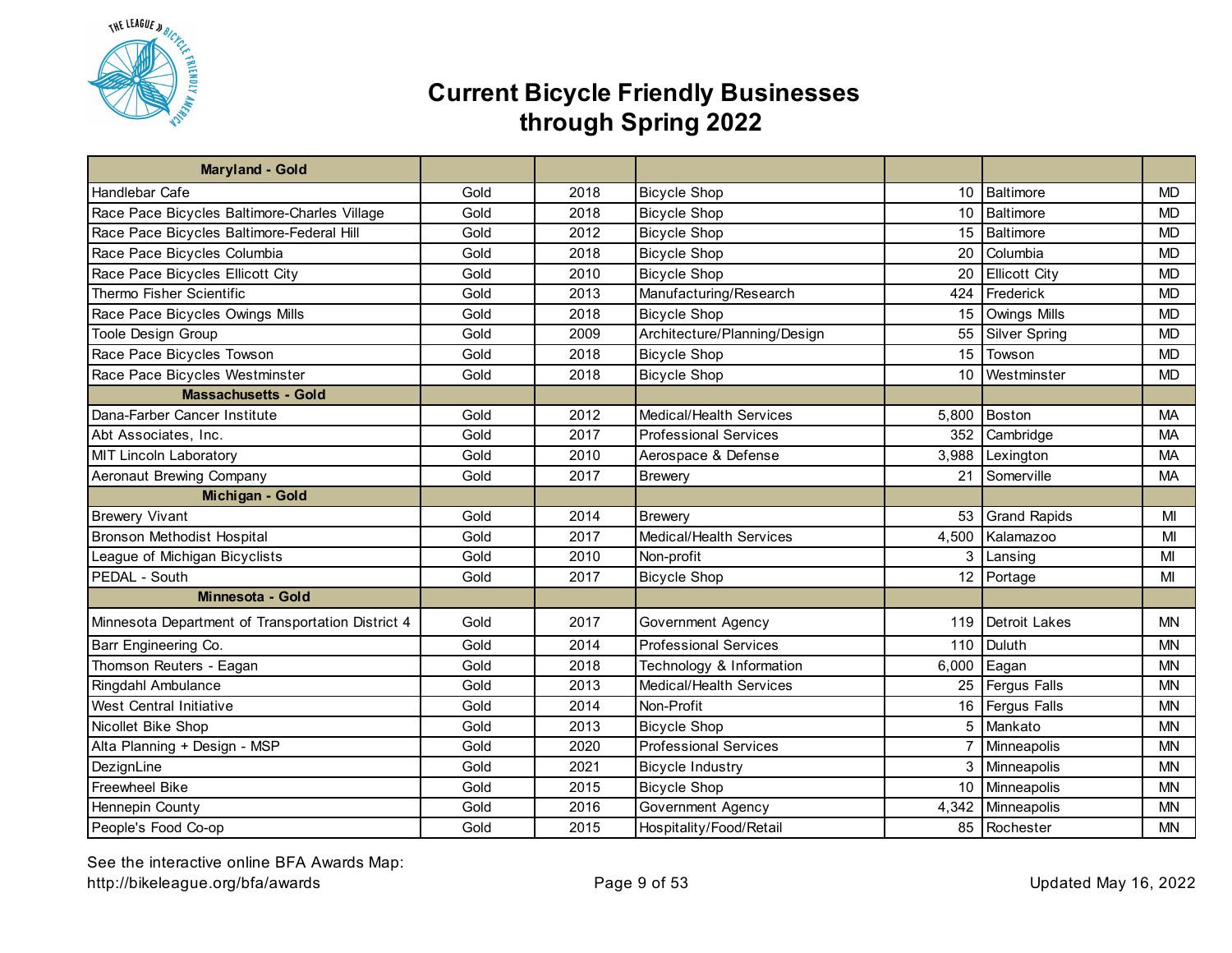

| 3M Company                                                 | Gold | 2014 | Manufacturing/Research       |       | 10,000 Saint Paul    | <b>MN</b> |
|------------------------------------------------------------|------|------|------------------------------|-------|----------------------|-----------|
| Minnesota Department of Transportation - Central<br>Office | Gold | 2017 | Government Agency            |       | 1,015 Saint Paul     | <b>MN</b> |
| Missouri - Gold                                            |      |      |                              |       |                      |           |
| <b>PedNet Coalition</b>                                    | Gold | 2016 | Non-Profit                   | 2     | Columbia             | <b>MO</b> |
| Alta Planning + Design, St. Louis Office                   | Gold | 2017 | Architecture/Planning/Design | 3     | Kirkwood             | <b>MO</b> |
| <b>MTM</b>                                                 | Gold | 2016 | Transportation               | 498   | Lake St. Louis       | <b>MO</b> |
| Montana - Gold                                             |      |      |                              |       |                      |           |
| <b>RiverStone Health</b>                                   | Gold | 2019 | Other                        |       | 300 Billings         | MT        |
| Nebraska - Gold                                            |      |      |                              |       |                      |           |
| PayPal, Inc.                                               | Gold | 2010 | Finance & Insurance          | 3,000 | La Vista             | <b>NE</b> |
| The Bike Rack Omaha                                        | Gold | 2010 | <b>Bicycle Shop</b>          | 26    | Omaha                | <b>NE</b> |
| Nevada - Gold                                              |      |      |                              |       |                      |           |
| Regional Transportation Commission of Southern<br>Nevada   | Gold | 2011 | Government Agency            |       | 166 Las Vegas        | <b>NV</b> |
| <b>New Hampshire - Gold</b>                                |      |      |                              |       |                      |           |
| S&W Sports                                                 | Gold | 2014 | <b>Bicycle Shop</b>          |       | 18 Concord           | <b>NH</b> |
| <b>New Jersey - Gold</b>                                   |      |      |                              |       |                      |           |
| REI - Princeton                                            | Gold | 2016 | <b>Bicycle Shop</b>          |       | 45 Lawrence Township | <b>NJ</b> |
| Marty's Reliable Cycle                                     | Gold | 2015 | <b>Bicycle Shop</b>          | 9     | Morristown           | <b>NJ</b> |
| New York - Gold                                            |      |      |                              |       |                      |           |
| Motivate                                                   | Gold | 2017 | Transportation               | 120   | Brooklyn             | <b>NY</b> |
| Buffalo Niagara Medical Campus, Inc.                       | Gold | 2016 | Non-Profit                   | 18    | Buffalo              | <b>NY</b> |
| Shared Mobility, Inc.                                      | Gold | 2017 | Non-Profit                   | 5     | <b>Buffalo</b>       | <b>NY</b> |
| Language Dept.                                             | Gold | 2014 | <b>Professional Services</b> | 6     | <b>New York</b>      | <b>NY</b> |
| WomanTours                                                 | Gold | 2020 | <b>Bicycle Industry</b>      | 6     | Rochester            | <b>NY</b> |
| The Stony Brookside Bed & Bike Inn                         | Gold | 2017 | Hospitality/Food/Retail      | 2     | <b>Stony Brook</b>   | <b>NY</b> |
| <b>North Carolina - Gold</b>                               |      |      |                              |       |                      |           |
| <b>Industry Nine</b>                                       | Gold | 2016 | <b>Bicycle Industry</b>      |       | 45 Asheville         | <b>NC</b> |
| The Flying Bike                                            | Gold | 2020 | <b>Bicycle Industry</b>      |       | 3 Asheville          | <b>NC</b> |
| Alta Planning + Design, Durham Office                      | Gold | 2016 | Architecture/Planning/Design |       | 14 Durham            | <b>NC</b> |
| East Coast Greenway Alliance                               | Gold | 2016 | Non-Profit                   |       | 14 Durham            | <b>NC</b> |
| Three Oaks Engineering                                     | Gold | 2014 | <b>Engineering Firm</b>      |       | 35 Durham            | <b>NC</b> |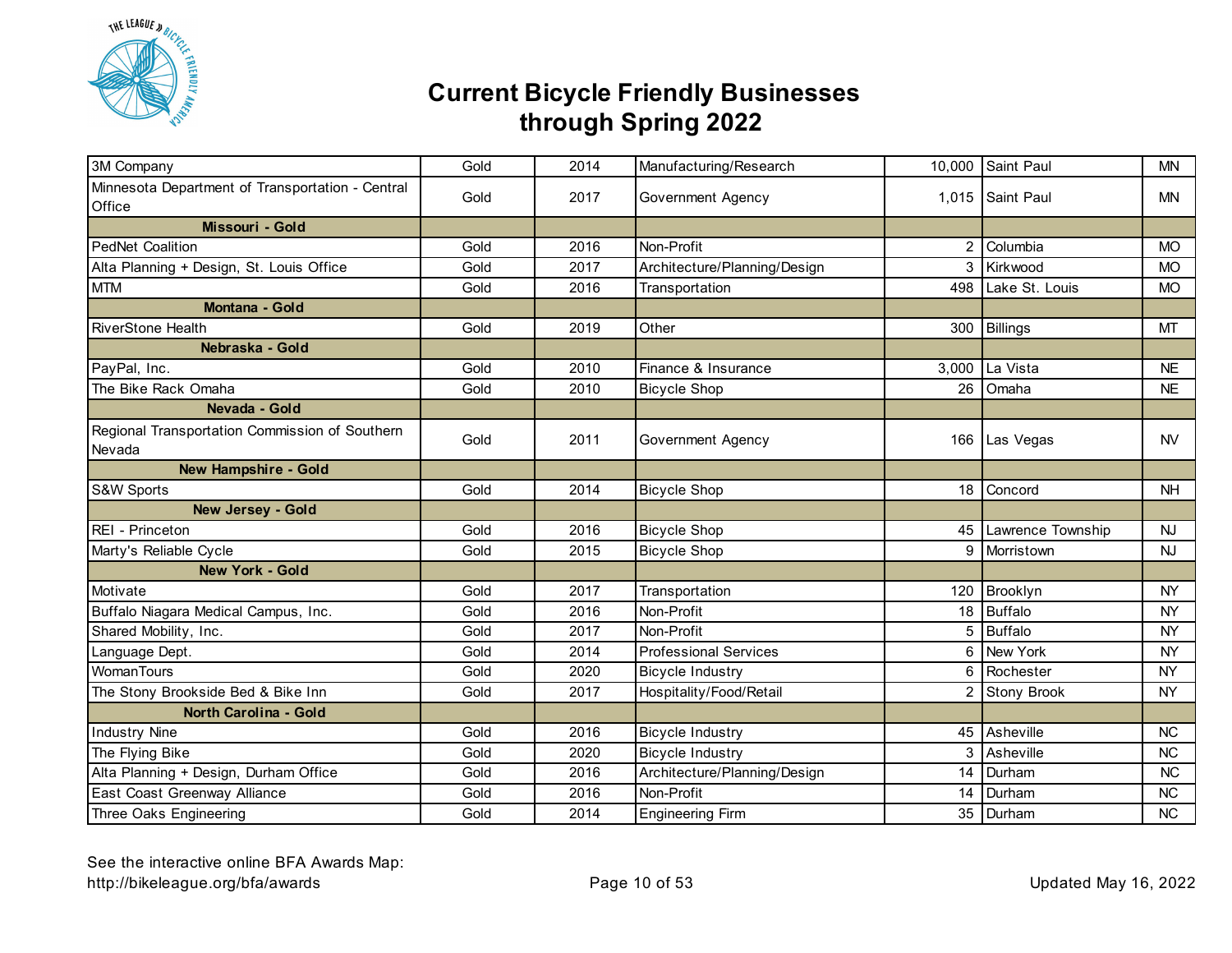

| Center for Design Innovation                   | Gold | 2014 | Non-Profit                   |                | 5   Winston-Salem | NC        |
|------------------------------------------------|------|------|------------------------------|----------------|-------------------|-----------|
| Ohio - Gold                                    |      |      |                              |                |                   |           |
| Athens Bicycle                                 | Gold | 2015 | <b>Bicycle Shop</b>          | $\overline{7}$ | Athens            | OH        |
| Trek Bicycle Stores of Cincinnati              | Gold | 2011 | <b>Bicycle Shop</b>          | 4              | Cincinnati        | OH        |
| Northeast Ohio Regional Sewer District         | Gold | 2017 | <b>Government Agency</b>     | 750            | Cleveland         | OH        |
| <b>Five Rivers MetroParks</b>                  | Gold | 2011 | Government Agency            | 197            | Dayton            | OH        |
| Century Cycles, Medina                         | Gold | 2014 | <b>Bicycle Shop</b>          | $\overline{7}$ | Medina            | OH        |
| Eddy's Bike Shop (North Olmsted)               | Gold | 2015 | <b>Bicycle Shop</b>          | 9              | North Olmsted     | OH        |
| Century Cycles, Peninsula                      | Gold | 2014 | <b>Bicycle Shop</b>          | 6              | Peninsula         | OH        |
| Century Cycles, Rocky River                    | Gold | 2014 | <b>Bicycle Shop</b>          | 9              | Rocky River       | OH        |
| Eddy's Bike Shop (Stow)                        | Gold | 2016 | <b>Bicycle Shop</b>          | 18             | Stow              | OH        |
| Oklahoma - Gold                                |      |      |                              |                |                   |           |
| Soundpony                                      | Gold | 2017 | Hospitality/Food/Retail      |                | 12 Tulsa          | OK.       |
| Oregon - Gold                                  |      |      |                              |                |                   |           |
| City of Eugene - Public Works Engineering      | Gold | 2014 | Government Agency            |                | 70 Eugene         | <b>OR</b> |
| KEEN, Inc.                                     | Gold | 2014 | Manufacturing/Research       |                | 130 Portland      | <b>OR</b> |
| Kittelson & Associates, Inc. (Portland Office) | Gold | 2012 | Architecture/Planning/Design |                | 65 Portland       | <b>OR</b> |
| Pedal PT                                       | Gold | 2015 | Medical/Health Services      | 2              | Portland          | <b>OR</b> |
| <b>Portland Pedal Power</b>                    | Gold | 2020 | Hospitality/Food/Retail      |                | 12 Portland       | <b>OR</b> |
| Pennsylvania - Gold                            |      |      |                              |                |                   |           |
| The Common Wheel                               | Gold | 2017 | Non-Profit                   |                | 3 Lancaster       | PA        |
| Campbell Thomas & Co. Architects               | Gold | 2010 | Architecture/Planning/Design | $\overline{7}$ | Philadelphia      | PA        |
| OTB Bicycle Cafe                               | Gold | 2010 | Hospitality/Food/Retail      |                | 20 Pittsburgh     | <b>PA</b> |
| Reading Eagle Company                          | Gold | 2015 | Telecommunications & Media   | 400            | Reading           | PA        |
| State College Borough                          | Gold | 2016 | Government Agency            | 171            | State College     | PA        |
| South Carolina - Gold                          |      |      |                              |                |                   |           |
| Cola Town Bike Collective                      | Gold | 2020 | <b>Bicycle Shop</b>          | 1              | Columbia          | SC        |
| <b>Cycle Center</b>                            | Gold | 2017 | <b>Bicycle Shop</b>          | 10             | Columbia          | <b>SC</b> |
| Swamp Rabbit Cafe and Grocery                  | Gold | 2012 | Hospitality/Food/Retail      | 49             | Greenville        | SC        |
| Velo Valets                                    | Gold | 2017 | <b>Bicycle Shop</b>          | 1              | Greenville        | <b>SC</b> |
| South Dakota - Gold                            |      |      |                              |                |                   |           |
| Spoke-n-Sport                                  | Gold | 2018 | <b>Bicycle Shop</b>          |                | 2 Brookings       | <b>SD</b> |
| Spoke-N-Sport Sioux Falls                      | Gold | 2014 | <b>Bicycle Shop</b>          |                | 15 Sioux Falls    | <b>SD</b> |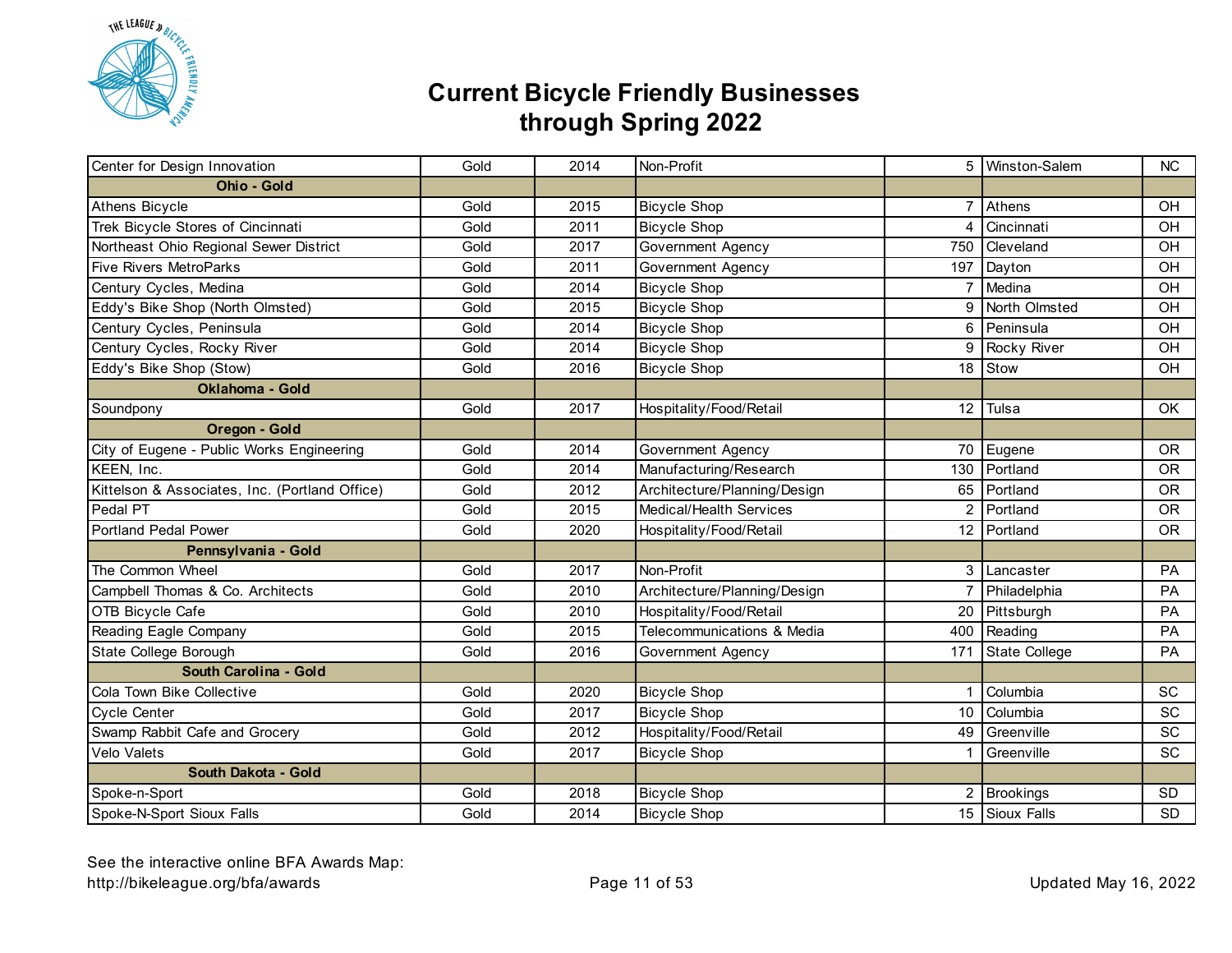

| <b>Tennessee - Gold</b>                                        |      |      |                               |     |                   |           |
|----------------------------------------------------------------|------|------|-------------------------------|-----|-------------------|-----------|
| Outdoor Chattanooga                                            | Gold | 2012 | Non-Profit                    | 6   | Chattanooga       | <b>TN</b> |
| <b>Bikes Plus</b>                                              | Gold | 2015 | <b>Bicycle Shop</b>           | 4   | Germantown        | <b>TN</b> |
| <b>Bike Fun</b>                                                | Gold | 2022 | Non-Profit                    |     | Madison           | <b>TN</b> |
| Peddler Electric Bicycle Company Downtown                      | Gold | 2017 | <b>Bicycle Shop</b>           | 5   | Memphis           | <b>TN</b> |
| <b>Golden Spiral Marketing</b>                                 | Gold | 2015 | Technology & Information      | 8   | Nashville         | <b>TN</b> |
| Green Fleet Bike Shop and Tours                                | Gold | 2014 | <b>Bicycle Shop</b>           | 14  | Nashville         | <b>TN</b> |
| Halcyon Bike Shop                                              | Gold | 2015 | <b>Bicycle Shop</b>           | 9   | Nashville         | <b>TN</b> |
| Hawkins Partners, Inc.                                         | Gold | 2013 | Architecture/Planning/Design  | 14  | Nashville         | <b>TN</b> |
| <b>Texas - Gold</b>                                            |      |      |                               |     |                   |           |
| Capital Metropolitan Transportation Authority                  | Gold | 2015 | Transportation                | 200 | Austin            | <b>TX</b> |
| Facebook ATX                                                   | Gold | 2018 | Technology & Information      | 800 | Austin            | <b>TX</b> |
| woom bikes USA                                                 | Gold | 2020 | <b>Bicycle Industry</b>       | 29  | Austin            | <b>TX</b> |
| Casteel & Associates, Inc.                                     | Gold | 2011 | Manufacturing/Research        | 16  | Dallas            | <b>TX</b> |
| Richardson Bike Mart (Frisco)                                  | Gold | 2016 | <b>Bicycle Shop</b>           | 17  | Frisco            | <b>TX</b> |
| The Ride Of Silence                                            | Gold | 2015 | <b>Bicycle Industry</b>       | 5   | Garland           | <b>TX</b> |
| El Meson Restaurant                                            | Gold | 2013 | Hospitality/Food/Retail       |     | 15 Houston        | <b>TX</b> |
| Harris County Precinct One Commissioner Rodney<br>Ellis Office | Gold | 2019 | Government Agency             |     | 90 Houston        | <b>TX</b> |
| Able City (San Antonio)                                        | Gold | 2022 | Architecture/Planning/Design  | 11  | San Antonio       | <b>TX</b> |
| Alamo Area Metropolitan Planning Organization<br>(AAMPO)       | Gold | 2015 | Government Agency             |     | 18 San Antonio    | TX        |
| Endurance House Wichita Falls                                  | Gold | 2020 | <b>Bicycle Shop</b>           |     | 3 Wichita Falls   | <b>TX</b> |
| The Bike Stop Cycling and Fitness                              | Gold | 2019 | <b>Bicycle Shop</b>           |     | 5 Wichita Falls   | <b>TX</b> |
| <b>Utah - Gold</b>                                             |      |      |                               |     |                   |           |
| Provo Bicycle Collective                                       | Gold | 2017 | Non-Profit                    |     | 3 Provo           | UT        |
| Red Rock Bicycle Co.                                           | Gold | 2021 | <b>Bicycle Shop</b>           | 35  | Saint George      | UT        |
| Salt Lake City Bicycle Collective                              | Gold | 2014 | Non-Profit / Bicycle Industry |     | 13 Salt Lake City | UT        |
| Vermont - Gold                                                 |      |      |                               |     |                   |           |
| <b>Local Motion</b>                                            | Gold | 2012 | Non-Profit / Bicycle Industry |     | 15 Burlington     | VT        |
| Virginia - Gold                                                |      |      |                               |     |                   |           |
| Acme Pie Co.                                                   | Gold | 2015 | Hospitality/Food/Retail       |     | 4 Arlington       | VA        |
| Arlington County Government                                    | Gold | 2010 | Government Agency             |     | 829 Arlington     | VA        |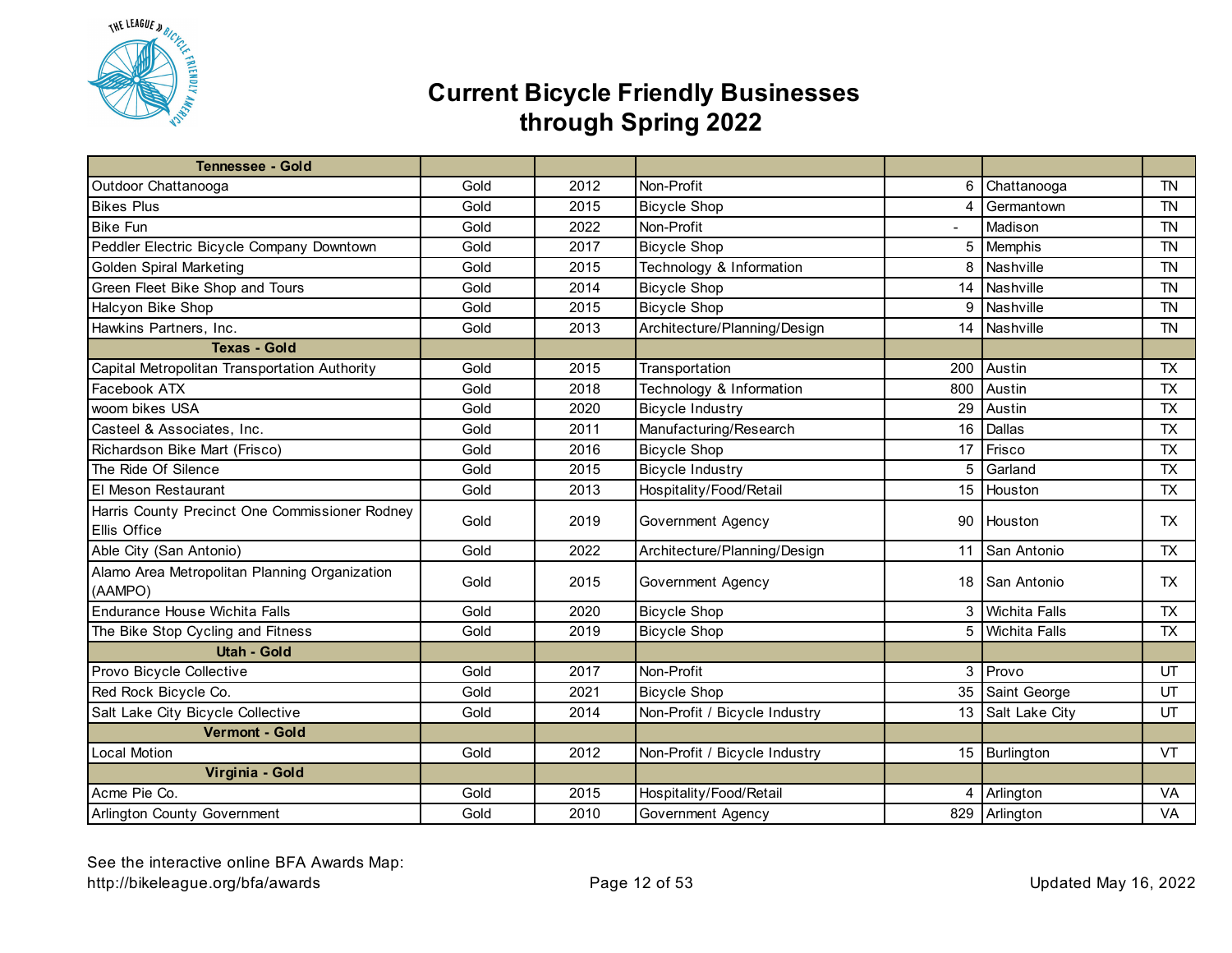

| Papillon Cycles                              | Gold   | 2015 | <b>Bicycle Shop</b>          |                | $\overline{4}$ Arlington | VA        |
|----------------------------------------------|--------|------|------------------------------|----------------|--------------------------|-----------|
| Trek Bicycle Arlington Clarendon             | Gold   | 2010 | <b>Bicycle Shop</b>          |                | 35 Arlington             | VA        |
| Grow                                         | Gold   | 2014 | Telecommunications & Media   | 50             | Norfolk                  | VA        |
| Metropolitan Richmond Sports Backers         | Gold   | 2013 | Non-Profit                   | 26             | Richmond                 | VA        |
| <b>Washington - Gold</b>                     |        |      |                              |                |                          |           |
| Bikespot                                     | Gold   | 2017 | <b>Bicycle Shop</b>          | $\overline{2}$ | Anacortes                | <b>WA</b> |
| Sanitary Service Company, Inc. (Main Office) | Gold   | 2015 | <b>Government Agency</b>     | 68             | Bellingham               | <b>WA</b> |
| <b>Accell North America</b>                  | Gold   | 2017 | <b>Bicycle Industry</b>      | 106            | Kent                     | <b>WA</b> |
| Allen Institute                              | Gold   | 2015 | Non-Profit                   | 586            | Seattle                  | <b>WA</b> |
| Alta Planning + Design, Seattle Office       | Gold   | 2016 | Architecture/Planning/Design | 10             | Seattle                  | <b>WA</b> |
| Facebook Seattle                             | Gold   | 2018 | Technology & Information     | 2,200          | Seattle                  | <b>WA</b> |
| Fred Hutch                                   | Gold   | 2015 | Medical/Health Services      | 2,158          | Seattle                  | <b>WA</b> |
| GGLO                                         | Gold   | 2015 | Real Estate & Housing        | 120            | Seattle                  | <b>WA</b> |
| Kaiser Permanente, Capitol Hill Campus       | Gold   | 2017 | Medical/Health Services      | 1,247          | Seattle                  | <b>WA</b> |
| Novo Nordisk Research Center                 | Gold   | 2015 | Medical/Health Services      | 46             | Seattle                  | <b>WA</b> |
| Sound Transit                                | Gold   | 2016 | Transportation               |                | 674 Seattle              | <b>WA</b> |
| Sportworks Northwest Inc                     | Gold   | 2015 | <b>Bicycle Industry</b>      |                | 85 Woodinville           | <b>WA</b> |
| West Virginia - Gold                         |        |      |                              |                |                          |           |
| Eastern Panhandle Bicycle Company            | Gold   | 2015 | <b>Bicycle Shop</b>          |                | 4 Martinsburg            | WV        |
| <b>Wisconsin - Gold</b>                      |        |      |                              |                |                          |           |
| Griessmeyer Law                              | Gold   | 2013 | Legal                        | $\mathbf{1}$   | Fitchburg                | WI        |
| Gundersen Health System - La Crosse          | Gold   | 2011 | Medical/Health Services      | 5,541          | La Crosse                | WI        |
| Smith's Cycling and Fitness                  | Gold   | 2012 | <b>Bicycle Shop</b>          |                | 12 La Crosse             | WI        |
| Wrench & Roll Collective                     | Gold   | 2019 | <b>Bicycle Shop</b>          |                | La Crosse                | WI        |
| Bendyworks                                   | Gold   | 2016 | Technology & Information     |                | 12 Madison               | WI        |
| Brewery Works (Schlitz Business Park)        | Gold   | 2015 | Real Estate & Housing        | 16             | Milwaukee                | WI        |
| <b>SILVER</b>                                |        |      |                              |                |                          |           |
| Alabama - Silver                             |        |      |                              |                |                          |           |
| Pro Cycle and Triathlon                      | Silver | 2014 | <b>Bicycle Shop</b>          |                | 3 Fairhope               | AL        |
| Alaska - Silver                              |        |      |                              |                |                          |           |
| R&M Consultants, Inc.                        | Silver | 2012 | <b>Professional Services</b> |                | 89 Anchorage             | AK        |
| Beemuns Bike and Ski Loft                    | Silver | 2018 | <b>Bicycle Shop</b>          | 8              | Soldotna                 | AK        |
| Arizona - Silver                             |        |      |                              |                |                          |           |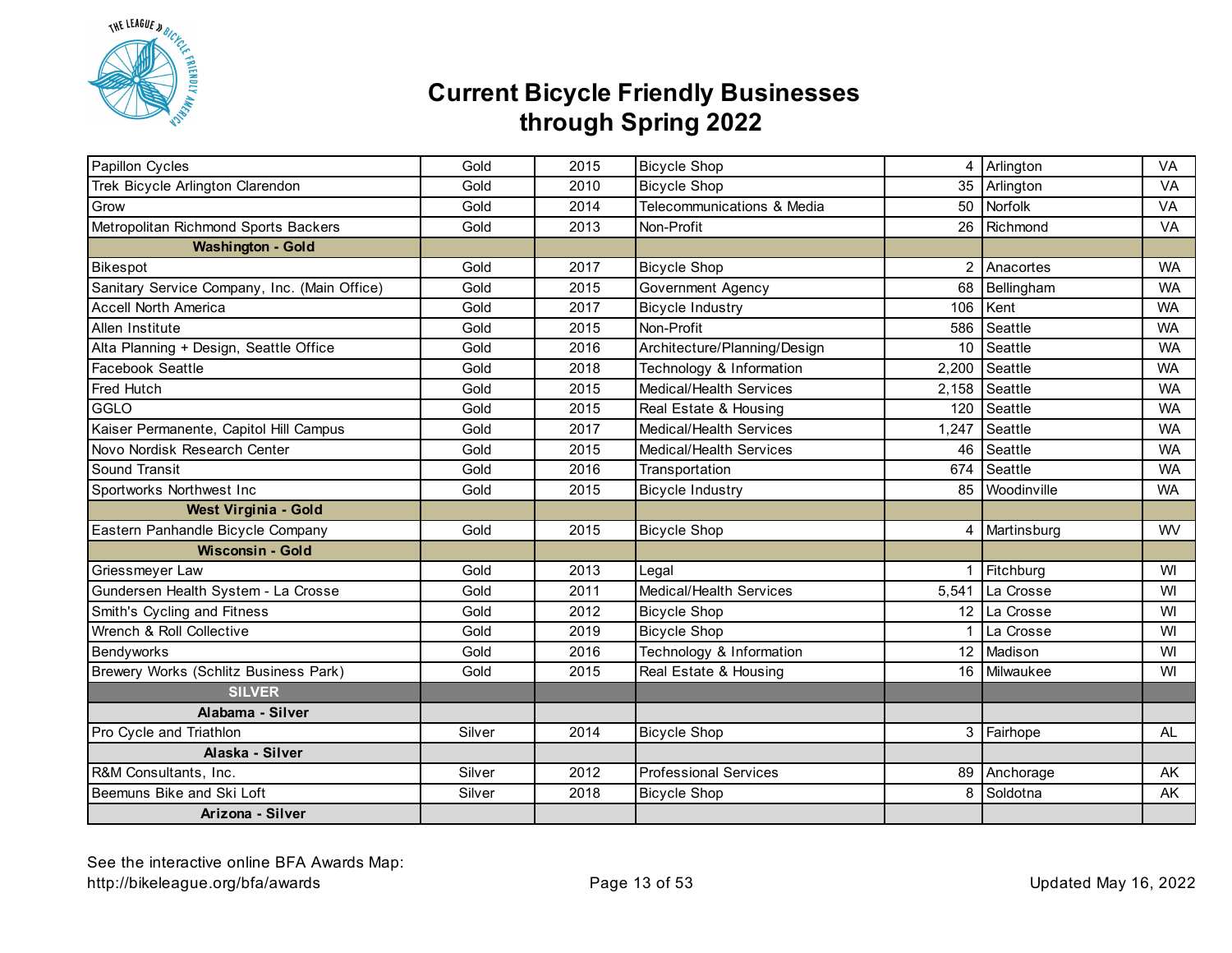

| Mountain Line                                 | Silver | 2015 | Transportation                     |                | 92 Flagstaff                 | $A\!Z$    |
|-----------------------------------------------|--------|------|------------------------------------|----------------|------------------------------|-----------|
| Borderlands Brewing Company                   | Silver | 2015 | <b>Brewery</b>                     | 5              | Tucson                       | AZ        |
| Law Office of Eric Post                       | Silver | 2011 | Legal                              | 6              | Tucson                       | AZ        |
| <b>Living Streets Alliance</b>                | Silver | 2015 | Non-Profit                         | 6              | Tucson                       | AZ        |
| Psomas Tucson                                 | Silver | 2018 | Architecture/Planning/Design       | 45             | Tucson                       | AZ        |
| Technicians For Sustainability (TFS)          | Silver | 2015 | Construction/Utilities/Contracting | 35             | Tucson                       | AZ        |
| <b>Arkansas - Silver</b>                      |        |      |                                    |                |                              |           |
| Friends of Arkansas Singletrack (F.A.S.T)     | Silver | 2015 | Non-Profit / Bicycle Industry      | 1              | Bentonville                  | <b>AR</b> |
| City of Fayetteville Arkansas                 | Silver | 2010 | Government Agency                  |                | 700 Fayetteville             | <b>AR</b> |
| Fayetteville Chamber of Commerce              | Silver | 2016 | Non-Profit                         |                | 9 Fayetteville               | <b>AR</b> |
| Fayetteville Public Library                   | Silver | 2015 | Public Library                     |                | 80 Fayetteville              | <b>AR</b> |
| Field Agent                                   | Silver | 2021 | <b>Professional Services</b>       |                | $\overline{85}$ Fayetteville | <b>AR</b> |
| Graduate Fayetteville                         | Silver | 2020 | Hospitality/Food/Retail            |                | 45 Fayetteville              | <b>AR</b> |
| Pack Rat Outdoor Center                       | Silver | 2020 | Hospitality/Food/Retail            | 20             | Fayetteville                 | <b>AR</b> |
| Specialized Real Estate Group                 | Silver | 2015 | Real Estate & Housing              |                | 14 Fayetteville              | <b>AR</b> |
| Trek Bicycle Little Rock                      | Silver | 2009 | <b>Bicycle Shop</b>                |                | 12 Little Rock               | <b>AR</b> |
| City of Rogers Parks and Recreation           | Silver | 2021 | Government Agency                  |                | 11 Rogers                    | <b>AR</b> |
| California - Silver                           |        |      |                                    |                |                              |           |
| <b>Atascadero Unified School District</b>     | Silver | 2018 | Education                          | 600            | Atascadero                   | CA        |
| Youth Education Sports, Inc.                  | Silver | 2016 | Education                          | 8              | Chatsworth                   | CA        |
| Sierra Nevada Brewing Co.                     | Silver | 2009 | <b>Brewery</b>                     | 500            | Chico                        | CA        |
| City of Coronado City Hall                    | Silver | 2017 | Government Agency                  | 277            | Coronado                     | CA        |
| GHD Inc.                                      | Silver | 2015 | Architecture/Planning/Design       | 48             | Eureka                       | CA        |
| Dokken Engineering                            | Silver | 2013 | Architecture/Planning/Design       | 77             | Folsom                       | CA        |
| Gilead Sciences, Inc.                         | Silver | 2022 | Biopharmaceutical                  | 5,000          | Foster City                  | CA        |
| <b>Bosch eBike Systems</b>                    | Silver | 2017 | <b>Bicycle Industry</b>            | 18             | Irvine                       | CA        |
| UrbanTrans North America - Los Angeles Office | Silver | 2017 | Transportation                     | $\overline{2}$ | Los Angeles                  | CA        |
| <b>KLA</b>                                    | Silver | 2018 | Manufacturing/Research             | 1,500          | <b>Milpitas</b>              | CA        |
| Alta Planning + Design, Oakland Office        | Silver | 2016 | Architecture/Planning/Design       | 18             | Oakland                      | CA        |
| KOA Corporation, Orange                       | Silver | 2017 | Other                              | 18             | Orange                       | CA        |
| Rubrik Inc.                                   | Silver | 2020 | Technology & Information           | 604            | Palo Alto                    | CA        |
| <b>VMware</b>                                 | Silver | 2015 | Technology & Information           |                | 5,000 Palo Alto              | CA        |
| Econo Bike Shop                               | Silver | 2018 | <b>Bicycle Shop</b>                |                | 2 Redlands                   | CA        |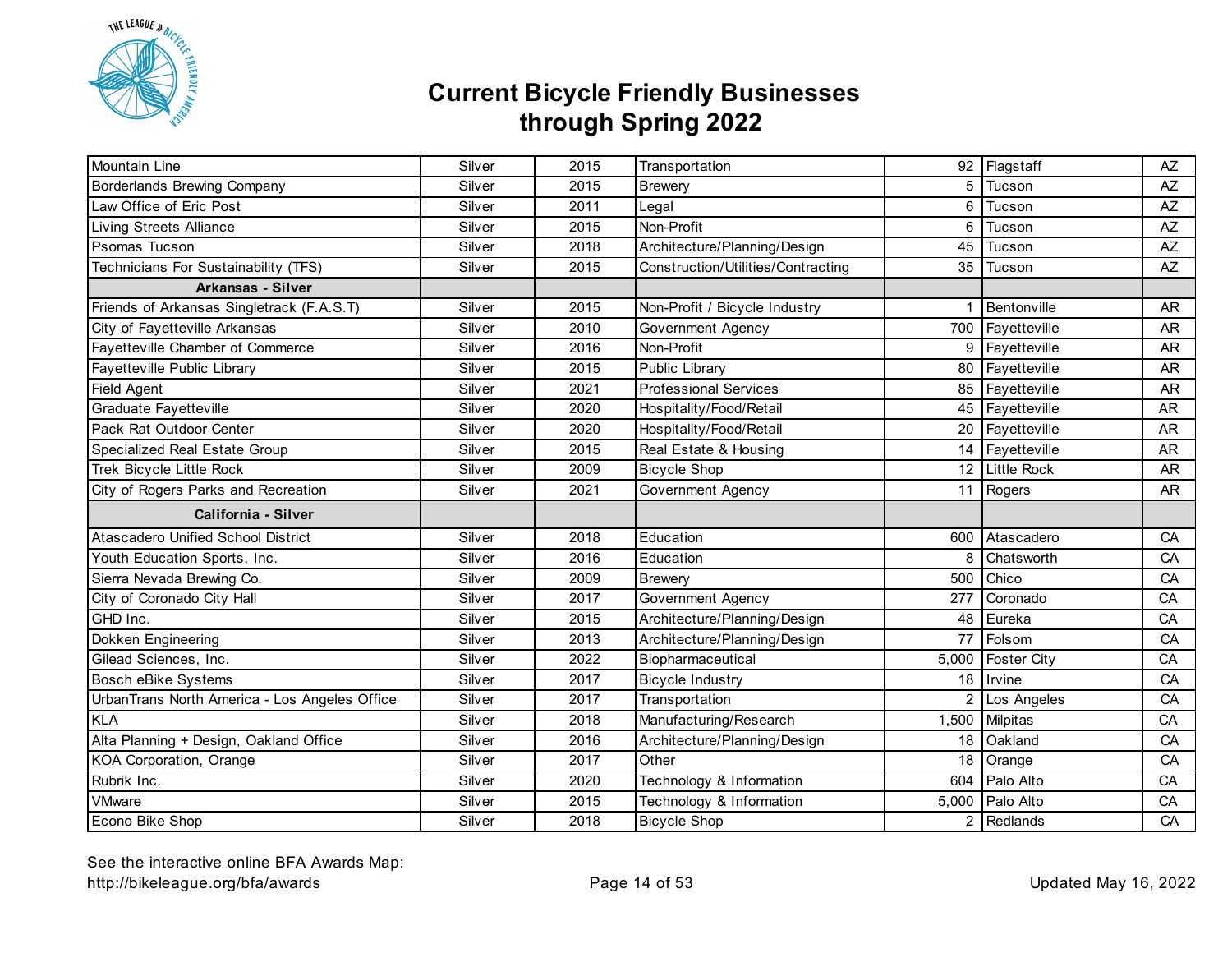

| Caltrans HQ                                                | Silver | 2019 | Government Agency                  | 1,450 | Sacramento          | CA |
|------------------------------------------------------------|--------|------|------------------------------------|-------|---------------------|----|
| Kaiser Permanente, Point West MOB                          | Silver | 2017 | Medical/Health Services            | 650   | Sacramento          | CA |
| NORR Associates Inc.                                       | Silver | 2018 | Architecture/Planning/Design       |       | 24 Sacramento       | CA |
| San Diego Association of Governments (SANDAG)              | Silver | 2015 | Government Agency                  |       | 290 San Diego       | CA |
| Sempra Energy                                              | Silver | 2016 | Construction/Utilities/Contracting | 780   | San Diego           | CA |
| American Cyclery                                           | Silver | 2018 | <b>Bicycle Shop</b>                | 8     | San Francisco       | CA |
| Morrison & Foerster LLP - San Francisco                    | Silver | 2021 | Legal                              | 517   | San Francisco       | CA |
| Williams Sonoma, Inc.                                      | Silver | 2012 | Hospitality/Food/Retail            |       | 400 San Francisco   | CA |
| Alta Planning + Design, San Jose Office                    | Silver | 2018 | Architecture/Planning/Design       |       | San Jose            | CA |
| Synaptics                                                  | Silver | 2018 | Technology & Information           | 700   | San Jose            | CA |
| City of San Luis Obispo                                    | Silver | 2017 | Government Agency                  | 463   | San Luis Obispo     | CA |
| Kuvara Law Firm                                            | Silver | 2018 | Legal                              | 16    | San Rafael          | CA |
| SAP San Ramon                                              | Silver | 2021 | Technology & Information           | 800   | San Ramon           | CA |
| Crossroads School for Arts and Sciences                    | Silver | 2014 | Education                          | 344   | Santa Monica        | CA |
| Giant Santa Monica                                         | Silver | 2015 | <b>Bicycle Shop</b>                | 5     | Santa Monica        | CA |
| Natural Resources Defense Council                          | Silver | 2016 | Non-Profit                         | 37    | Santa Monica        | CA |
| League to Save Lake Tahoe                                  | Silver | 2015 | Non-Profit                         |       | 15 South Lake Tahoe | CA |
| LSC Transportation Consultants, Inc., Tahoe City<br>Office | Silver | 2017 | Transportation                     | 8     | <b>Tahoe City</b>   | CA |
| Prevelo Bikes                                              | Silver | 2017 | <b>Bicycle Industry</b>            |       | Westlake Village    | CA |
| Colorado - Silver                                          |        |      |                                    |       |                     |    |
| City of Aurora                                             | Silver | 2015 | Government Agency                  | 1.440 | Aurora              | CO |
| <b>Boulder County</b>                                      | Silver | 2016 | <b>Government Agency</b>           | 555   | Boulder             | CO |
| Catalyst Communication                                     | Silver | 2014 | Bicycle Industry, Media            | 8     | Boulder             | CO |
| <b>KGNU</b>                                                | Silver | 2016 | Non-Profit                         | 8     | <b>Boulder</b>      | CO |
| The Trade Desk                                             | Silver | 2017 | Technology & Information           | 50    | <b>Boulder</b>      | CO |
| Town of Breckenridge - Town Hall                           | Silver | 2019 | Government Agency                  | 35    | Breckenridge        | CO |
| Town of Breckenridge Recreation Department                 | Silver | 2019 | <b>Government Agency</b>           | 22    | Breckenridge        | CO |
| <b>Borealis Bikes</b>                                      | Silver | 2014 | <b>Bicycle Shop</b>                | 10    | Colorado Springs    | CO |
| Broadcom Inc. (Colorado Springs)                           | Silver | 2015 | Manufacturing/Research             | 300   | Colorado Springs    | CO |
| USA Cycling, Inc.                                          | Silver | 2015 | Non-Profit                         | 54    | Colorado Springs    | CO |
| Alta Planning + Design, Denver Office                      | Silver | 2016 | Architecture/Planning/Design       |       | 16 Denver           | CO |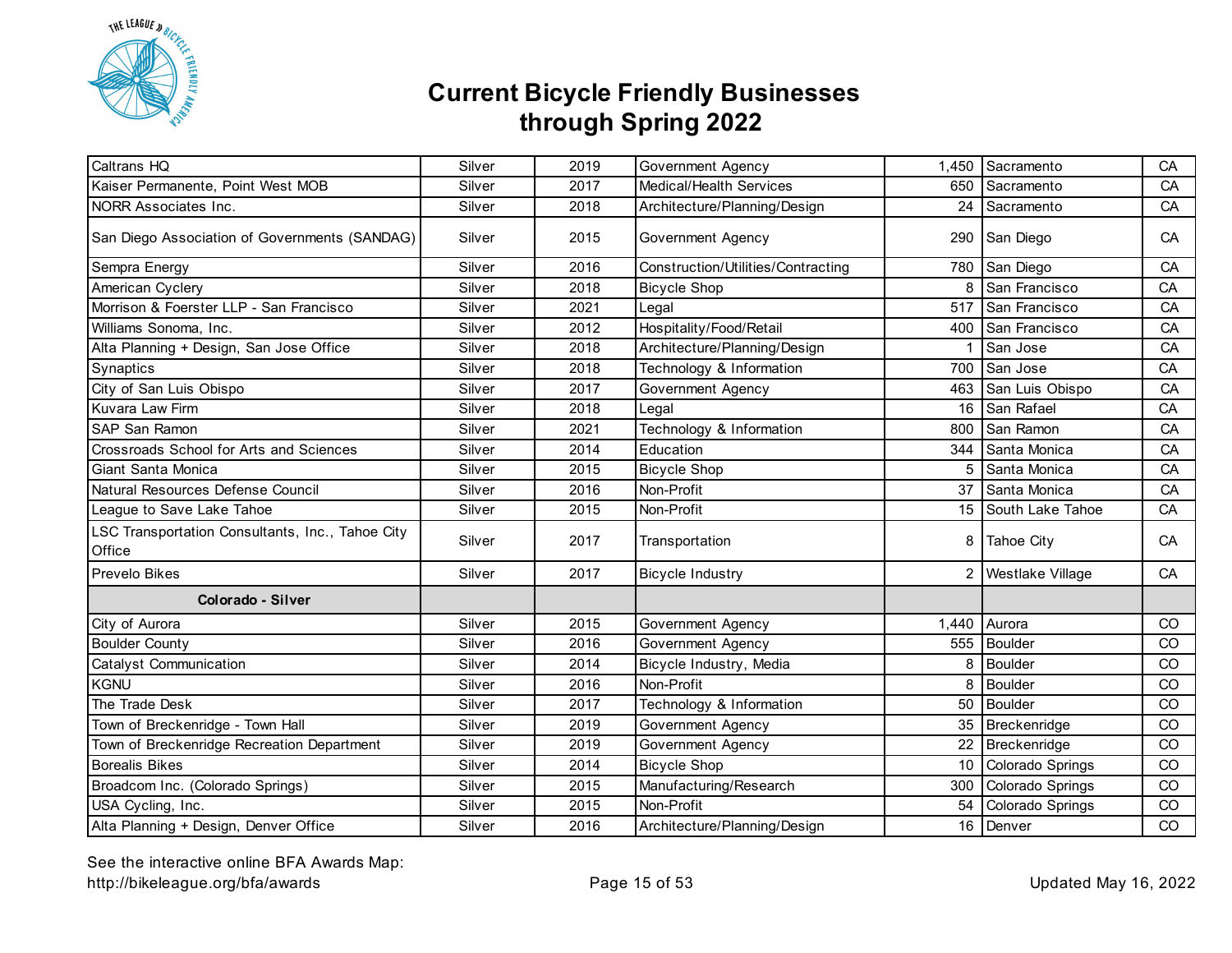

| City and County of Denver                                | Silver | 2015 | Government Agency                  | 2,000 | Denver              | CO            |
|----------------------------------------------------------|--------|------|------------------------------------|-------|---------------------|---------------|
| Primal                                                   | Silver | 2016 | <b>Bicycle Industry</b>            | 48    | Denver              | CO            |
| Mountain Bike Specialists                                | Silver | 2012 | <b>Bicycle Shop</b>                | 10    | Durango             | CO            |
| [au]workshop                                             | Silver | 2020 | Architecture/Planning/Design       | 8     | Fort Collins        | CO            |
| Associates in Family Medicine (South)                    | Silver | 2017 | <b>Medical/Health Services</b>     | 18    | Fort Collins        | CO            |
| Broadcom Inc. (Fort Collins)                             | Silver | 2014 | Manufacturing/Research             | 900   | <b>Fort Collins</b> | CO            |
| Coloradoan                                               | Silver | 2015 | Telecommunications & Media         | 80    | Fort Collins        | CO            |
| Cranked Up Coffee                                        | Silver | 2017 | Hospitality/Food/Retail            |       | Fort Collins        | CO            |
| Dohn Construction, Inc. (Office)                         | Silver | 2017 | Construction/Utilities/Contracting | 27    | Fort Collins        | CO            |
| Dresser-Rand Enginuity                                   | Silver | 2015 | Manufacturing/Research             | 37    | Fort Collins        | CO            |
| Fort Collins High School                                 | Silver | 2016 | Education                          | 160   | <b>Fort Collins</b> | CO            |
| Growcentia                                               | Silver | 2017 | Manufacturing/Research             |       | 32 Fort Collins     | CO            |
| Horse & Dragon Brewing Company                           | Silver | 2015 | <b>Brewery</b>                     | 9     | Fort Collins        | CO            |
| Intel                                                    | Silver | 2016 | Technology & Information           | 400   | Fort Collins        | CO            |
| Niner Bikes                                              | Silver | 2015 | <b>Bicycle Industry</b>            |       | 18 Fort Collins     | CO            |
| <b>Odell Brewing Company</b>                             | Silver | 2015 | <b>Brewery</b>                     | 107   | Fort Collins        | CO            |
| <b>OtterBox</b>                                          | Silver | 2011 | Manufacturing/Research             |       | 353 Fort Collins    | CO            |
| RB+B Architects, Inc.                                    | Silver | 2015 | Architecture/Planning/Design       | 22    | Fort Collins        | CO            |
| Recycled Cycles Colorado State University Store          | Silver | 2015 | <b>Bicycle Shop</b>                | 2     | Fort Collins        | CO            |
| Terracon Consultant, Inc.                                | Silver | 2014 | <b>Professional Services</b>       | 17    | Fort Collins        | CO            |
| The Gardens on Spring Creek                              | Silver | 2015 | Non-Profit                         |       | 12 Fort Collins     | CO            |
| The Town Church                                          | Silver | 2015 | Church/Place of Worship            | 6     | <b>Fort Collins</b> | CO            |
| University of Colorado Health, Poudre Valley<br>Hospital | Silver | 2015 | Medical/Health Services            |       | 1,540 Fort Collins  | <sub>CO</sub> |
| VanMeveren Law Group, P.C.                               | Silver | 2017 | Legal                              | 6     | Fort Collins        | CO            |
| VFLA/ Ripley Design, Inc.                                | Silver | 2017 | Architecture/Planning/Design       | 30    | Fort Collins        | CO            |
| Colorado Department of Public Health and<br>Environment  | Silver | 2016 | Government Agency                  | 900   | Glendale            | CO            |
| Left Hand Brewing Company                                | Silver | 2012 | <b>Brewery</b>                     | 125   | Longmont            | CO            |
| St. Vrain Valley School District                         | Silver | 2015 | Education                          |       | 300 Longmont        | <sub>CO</sub> |
| Mayfly Outdoors                                          | Silver | 2020 | Manufacturing/Research             |       | 38 Montrose         | CO            |
| Otak (Superior)                                          | Silver | 2010 | Architecture/Planning/Design       |       | 12 Superior         | CO            |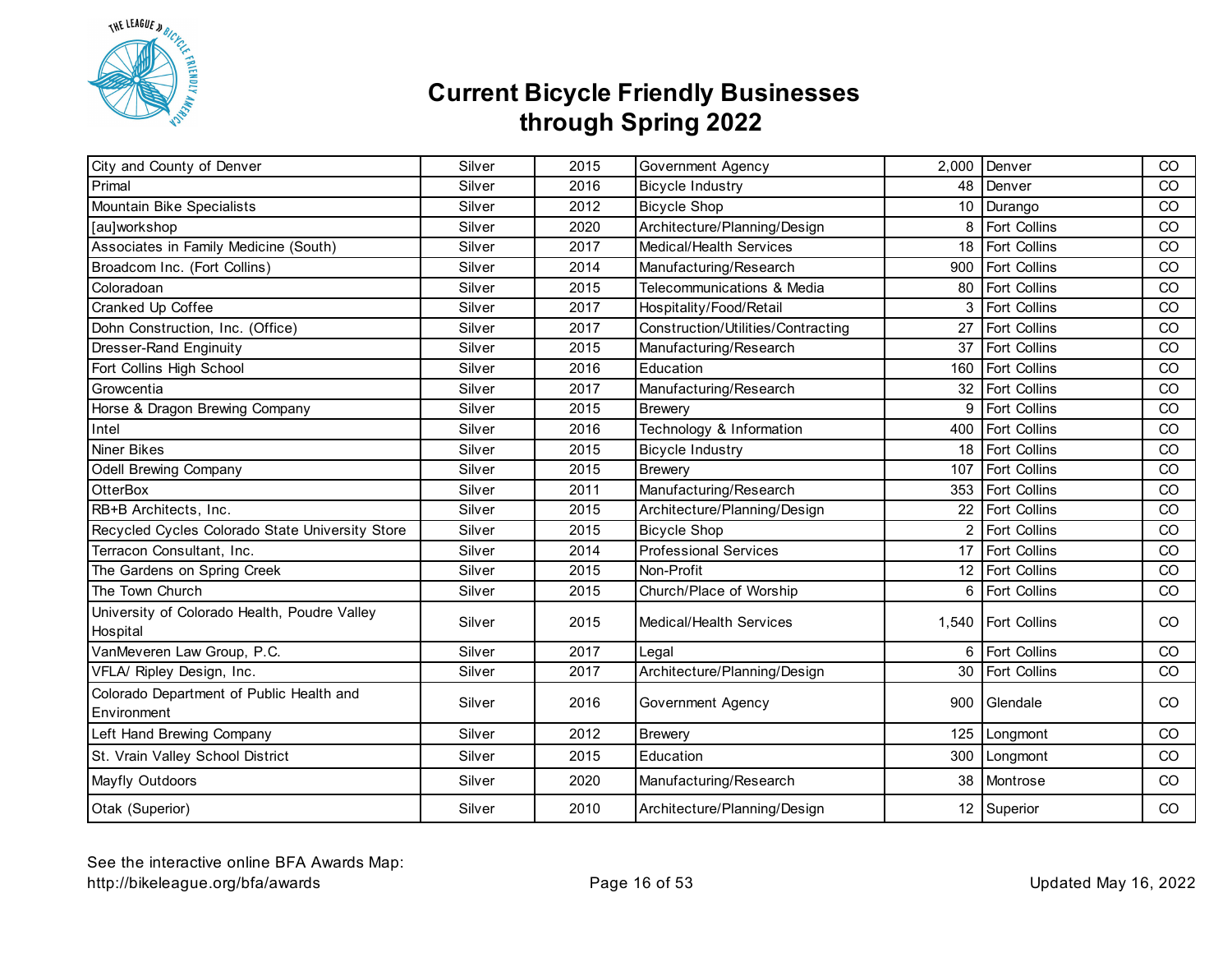

| <b>Connecticut - Silver</b>                                                   |        |      |                              |                |                     |           |
|-------------------------------------------------------------------------------|--------|------|------------------------------|----------------|---------------------|-----------|
| <b>Bicycles East LLC</b>                                                      | Silver | 2014 | <b>Bicycle Shop</b>          | 8              | Glastonbury         | <b>CT</b> |
| <b>SeeClickFix</b>                                                            | Silver | 2016 | Technology & Information     | 31             | New Haven           | <b>CT</b> |
| The Devil's Gear Bike Shop                                                    | Silver | 2017 | <b>Bicycle Shop</b>          | 8              | New Haven           | CT        |
| Simsbury Public Library                                                       | Silver | 2022 | Public Library               | 24             | Simsbury            | <b>CT</b> |
| The Bicycle Cellar of Simsbury CT, LLC                                        | Silver | 2016 | <b>Bicycle Shop</b>          | $\overline{4}$ | Simsbury            | <b>CT</b> |
| Delaware - Silver                                                             |        |      |                              |                |                     |           |
| Delaware Department of Transportation, Dover<br><b>Adminstration Building</b> | Silver | 2014 | Government Agency            | 480            | <b>I</b> Dover      | <b>DE</b> |
| <b>District of Columbia - Silver</b>                                          |        |      |                              |                |                     |           |
| 2001 M Street- Brookfield                                                     | Silver | 2017 | Real Estate & Housing        | 5              | Washington          | DC        |
| 655 New York LLC/Brookfield                                                   | Silver | 2020 | Real Estate & Housing        | 65             | Washington          | DC        |
| BOP 650 Mass LLC                                                              | Silver | 2021 | Real Estate & Housing        | 398            | Washington          | DC        |
| National Geographic Society                                                   | Silver | 2009 | Non-Profit                   | 357            | Washington          | DC        |
| U.S. Department of State                                                      | Silver | 2011 | Government Agency            | 5,986          | Washington          | DC        |
| Victor Building/Brookfield                                                    | Silver | 2018 | Real Estate & Housing        |                | 65 Washington       | <b>DC</b> |
| Florida - Silver                                                              |        |      |                              |                |                     |           |
| Dover, Kohl & Partners                                                        | Silver | 2017 | Architecture/Planning/Design | 10             | <b>Coral Gables</b> | FL        |
| The Coral Gables Museum                                                       | Silver | 2015 | Non-Profit/Government        | 9              | <b>Coral Gables</b> | FL        |
| Kafe Racer                                                                    | Silver | 2020 | <b>Bicycle Shop</b>          |                | 10 Dunedin          | FL.       |
| David's World Cycle                                                           | Silver | 2016 | <b>Bicycle Shop</b>          | $\overline{7}$ | Inverness           | FL        |
| Inverness Bicycle and Fitness                                                 | Silver | 2016 | <b>Bicycle Shop</b>          | 3              | Inverness           | <b>FL</b> |
| <b>UBC at Alafia River State Park</b>                                         | Silver | 2020 | <b>Bicycle Shop</b>          | 4              | Lithia              | FL        |
| Dade Heritage Trust                                                           | Silver | 2017 | Non-Profit                   | $\overline{2}$ | Miami               | FL        |
| Bikes Beans and Bordeaux Cafe                                                 | Silver | 2015 | Hospitality/Food/Retail      |                | 12 Orlando          | FL        |
| AARP Tampa Bay                                                                | Silver | 2020 | Non-Profit                   |                | 10 St. Petersburg   | FL        |
| <b>Black Crow Coffee</b>                                                      | Silver | 2017 | Hospitality/Food/Retail      | $\overline{7}$ | St. Petersburg      | FL        |
| City of St. Petersburg City Hall                                              | Silver | 2018 | Government Agency            | 105            | St. Petersburg      | FL        |
| City of St. Petersburg Municipal Services Center                              | Silver | 2018 | Government Agency            | 510            | St. Petersburg      | FL        |
| City of St. Petersburg, The Greenhouse                                        | Silver | 2018 | Government Agency            | 8              | St. Petersburg      | FL        |
| Engle & Völkers Real Estate                                                   | Silver | 2020 | Real Estate & Housing        | 23             | St. Petersburg      | FL        |
| Green Bench Brewing Company                                                   | Silver | 2017 | <b>Brewery</b>               | 9              | St. Petersburg      | FL.       |
| Independent Bar St. Petersburg                                                | Silver | 2018 | Hospitality/Food/Retail      |                | 5 St. Petersburg    | FL        |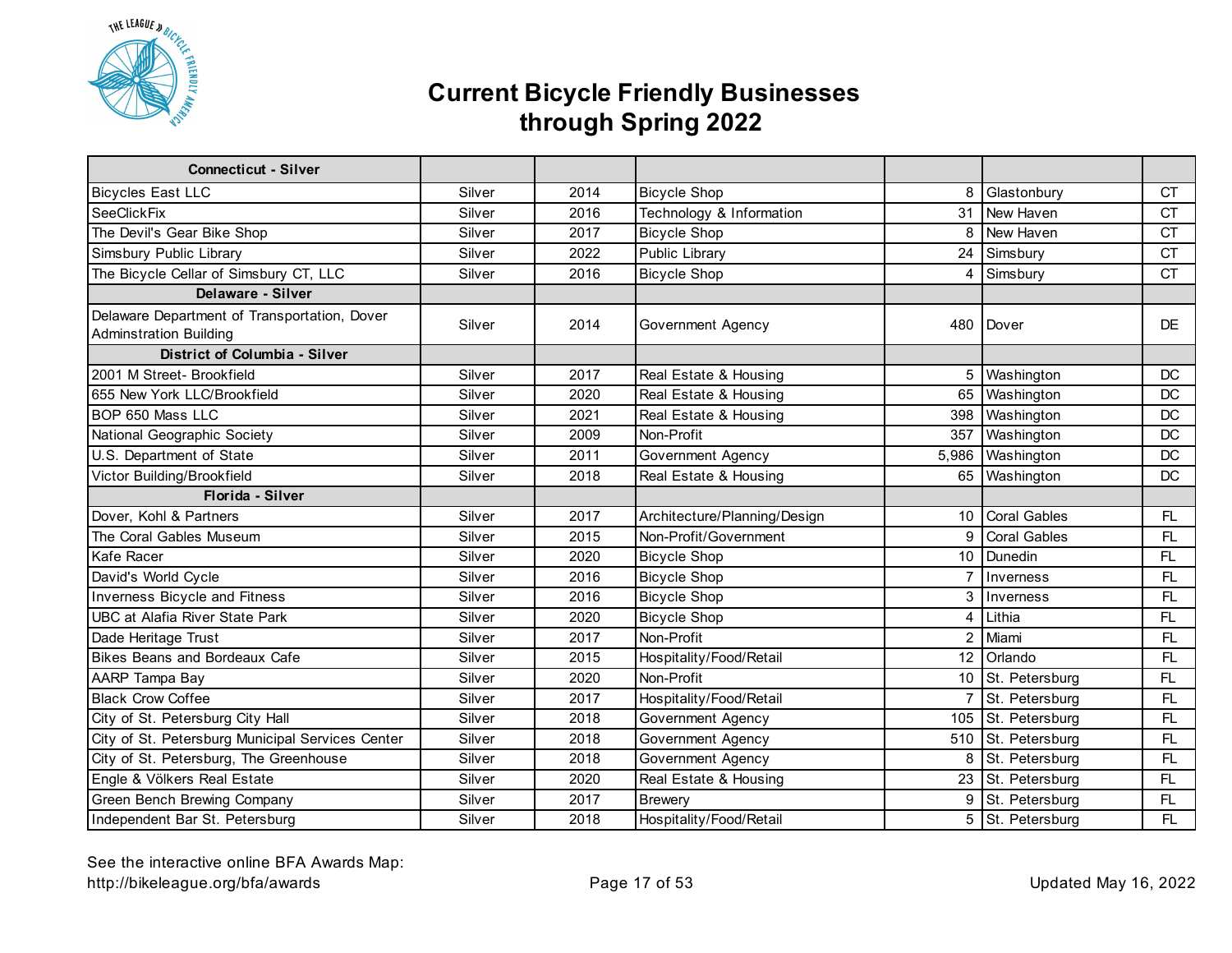

| Pinellas Ale Works                                                       | Silver | 2017 | <b>Brewery</b>               |      | 3 St. Petersburg       | FL  |
|--------------------------------------------------------------------------|--------|------|------------------------------|------|------------------------|-----|
| Preserve the 'Burg                                                       | Silver | 2018 | Non-Profit                   |      | 2 St. Petersburg       | FL. |
| St. Petersburg Downtown Partnership                                      | Silver | 2021 | Non-Profit                   |      | 3 St. Petersburg       | FL. |
| The Bikery                                                               | Silver | 2018 | <b>Bicycle Shop</b>          | 6    | St. Petersburg         | FL. |
| Truffūla Eco Boutique                                                    | Silver | 2020 | Hospitality/Food/Retail      | 3    | St. Petersburg         | FL. |
| <b>AECOM</b>                                                             | Silver | 2019 | Architecture/Planning/Design | 425  | Tampa                  | FL  |
| Buddy Brew Coffee (Bay to Bay Blvd.)                                     | Silver | 2021 | Hospitality/Food/Retail      | 5    | Tampa                  | FL  |
| Buddy Brew Coffee (Hyde Park Village)                                    | Silver | 2021 | Hospitality/Food/Retail      | 8    | Tampa                  | FL. |
| Buddy Brew Coffee (Oxford Exchange)                                      | Silver | 2021 | Hospitality/Food/Retail      | 8.00 | Tampa                  | FL. |
| Cigar City Brewing                                                       | Silver | 2015 | <b>Brewery</b>               | 58   | Tampa                  | FL. |
| Coppertail Brewing Company                                               | Silver | 2017 | <b>Brewery</b>               | 31   | Tampa                  | FL. |
| Dark Moss                                                                | Silver | 2021 | Architecture/Planning/Design | 3    | Tampa                  | FL. |
| Duckweed Urban Grocery                                                   | Silver | 2015 | Hospitality/Food/Retail      | 12   | Tampa                  | FL. |
| <b>Ginger Beard Coffee</b>                                               | Silver | 2016 | Hospitality/Food/Retail      | 2    | Tampa                  | FL  |
| <b>Oliver's Cycle Sports</b>                                             | Silver | 2020 | <b>Bicycle Shop</b>          | 5    | Tampa                  | FL  |
| Outspokin Bicycles - Tampa                                               | Silver | 2020 | <b>Bicycle Shop</b>          | 10   | Tampa                  | FL  |
| <b>REAL Building Consultants</b>                                         | Silver | 2019 | Architecture/Planning/Design | 3    | Tampa                  | FL  |
| Skypoint Condominium                                                     | Silver | 2016 | Real Estate & Housing        | 14   | Tampa                  | FL  |
| Spain Restaurant & Toma Bar                                              | Silver | 2015 | Hospitality/Food/Retail      | 12   | Tampa                  | FL. |
| The Blind Tiger Cafe                                                     | Silver | 2015 | Hospitality/Food/Retail      | 5    | Tampa                  | FL. |
| Two Broke Spokes, LLC                                                    | Silver | 2020 | <b>Bicycle Shop</b>          | 2    | Tampa                  | FL  |
| Vélo Champ                                                               | Silver | 2019 | <b>Bicycle Shop</b>          | 5    | Tampa                  | FL  |
| <b>VHB</b>                                                               | Silver | 2018 | Architecture/Planning/Design | 12   | Tampa                  | FL. |
| Palm Beach MPO d/b/a Palm Beach<br><b>Transportation Planning Agency</b> | Silver | 2020 | Transportation               | 9    | <b>Nest Palm Beach</b> | FL. |
| Georgia - Silver                                                         |        |      |                              |      |                        |     |
| The Fuller Center for Housing                                            | Silver | 2018 | Non-Profit                   | 13   | Americus               | GA  |
| Georgia Cycle Sport                                                      | Silver | 2017 | <b>Bicycle Shop</b>          | 5    | Athens                 | GA  |
| Jamestown - Ponce City Market                                            | Silver | 2020 | Real Estate & Housing        | 150  | Atlanta                | GA  |
| Columbus Civic Center and Ice Rink                                       | Silver | 2015 | Government Agency            | 220  | Columbus               | GA  |
| Columbus Police Department Bike Patrol                                   | Silver | 2018 | Government Agency            | 6    | Columbus               | GA  |
| River Valley Regional Commission                                         | Silver | 2016 | <b>Government Agency</b>     | 25   | Columbus               | GA  |
| U Create Macon                                                           | Silver | 2020 | Non-Profit                   | 1    | Macon                  | GA  |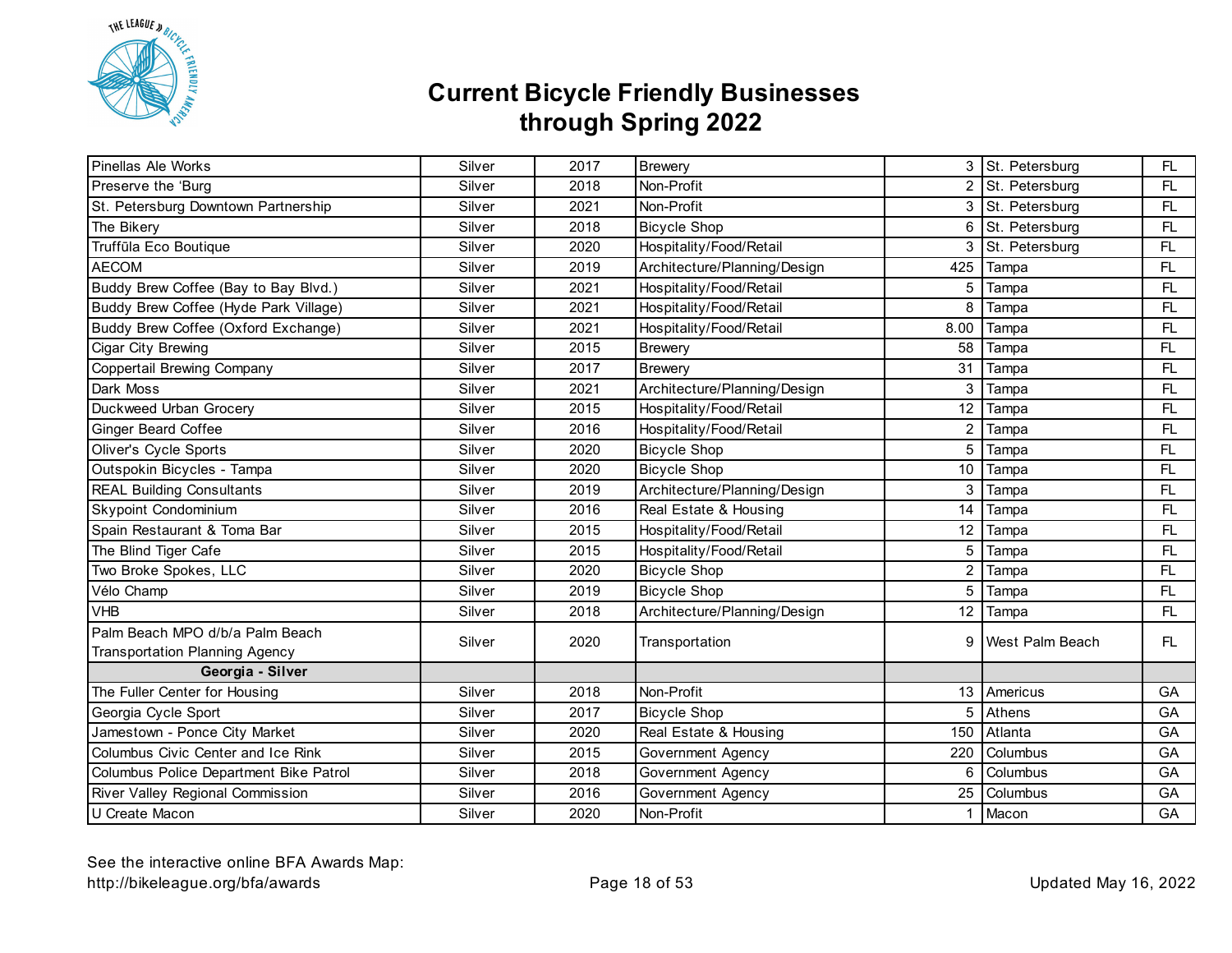

| Atlanta Trek McDonough                        | Silver | 2020 | <b>Bicycle Shop</b>          |     | 4 McDonough      | GA  |
|-----------------------------------------------|--------|------|------------------------------|-----|------------------|-----|
| <b>Oconee Outfitters</b>                      | Silver | 2016 | <b>Bicycle Shop</b>          |     | Milledgeville    | GA  |
| <b>Bicycles Unlimited</b>                     | Silver | 2018 | <b>Bicycle Shop</b>          |     | 3 Peachtree City | GA  |
| Hawaii - Silver                               |        |      |                              |     |                  |     |
| Eki Cyclery                                   | Silver | 2018 | <b>Bicycle Shop</b>          | 5   | Honolulu         | HI  |
| <b>SSFM International</b>                     | Silver | 2020 | Architecture/Planning/Design | 83  | Honolulu         | HI  |
| Idaho - Silver                                |        |      |                              |     |                  |     |
| Ada County (Courthouse)                       | Silver | 2015 | Government Agency            | 800 | <b>Boise</b>     | ID  |
| Boise Co-op                                   | Silver | 2017 | Hospitality/Food/Retail      | 150 | <b>Boise</b>     | ID  |
| <b>Boise Police Department</b>                | Silver | 2017 | Government Agency            | 17  | <b>Boise</b>     | ID  |
| City of Boise                                 | Silver | 2014 | Government Agency            | 440 | <b>Boise</b>     | ID  |
| <b>CSHQA</b>                                  | Silver | 2013 | Architecture/Planning/Design | 68  | <b>Boise</b>     | ID  |
| Dawson Taylor Coffee Roasters                 | Silver | 2017 | Hospitality/Food/Retail      | 8   | <b>Boise</b>     | ID  |
| EPA, Region 10, Idaho Operations Office       | Silver | 2014 | Government Agency            | 26  | <b>Boise</b>     | ID  |
| Hawkins Companies (Boise Office)              | Silver | 2015 | Real Estate & Housing        | 58  | <b>Boise</b>     | ID  |
| Idaho Power Company                           | Silver | 2011 | <b>Professional Services</b> | 652 | <b>Boise</b>     | ID  |
| <b>INSIGHT</b> architects                     | Silver | 2014 | Architecture/Planning/Design | 5   | <b>Boise</b>     | ID  |
| Kount Inc.                                    | Silver | 2016 | Technology & Information     | 61  | <b>Boise</b>     | ID  |
| National Interagency Fire Center (NIFC)       | Silver | 2010 | Government Agency            | 550 | <b>Boise</b>     | ID  |
| Oliver Russell                                | Silver | 2013 | Telecommunications & Media   | 10  | <b>Boise</b>     | ID  |
| RedBuilt LLC                                  | Silver | 2017 | Manufacturing/Research       | 47  | <b>Boise</b>     | ID  |
| Vacasa (Boise)                                | Silver | 2015 | Hospitality/Food/Retail      | 72  | <b>Boise</b>     | ID  |
| <b>Mountain Rides</b>                         | Silver | 2016 | Government Agency            | 30  | Ketchum          | ID  |
| <b>Illinois - Silver</b>                      |        |      |                              |     |                  |     |
| Casual Living Extended Stay Hotels            | Silver | 2018 | Hospitality/Food/Retail      |     | Algonquin        | IL  |
| Carbondale Civic Center/City Hall             | Silver | 2017 | Government Agency            | 67  | Carbondale       | IL  |
| Alta Planning + Design, Chicago Office        | Silver | 2016 | Architecture/Planning/Design | 4   | Chicago          | IL  |
| Goose Island Beer Company                     | Silver | 2014 | <b>Brewery</b>               | 58  | Chicago          | IL  |
| Decatur Bicycle Shoppe LTD                    | Silver | 2016 | <b>Bicycle Shop</b>          | 5   | Decatur          | IL  |
| Grumman Butkus Associates                     | Silver | 2017 | <b>Engineering Firm</b>      | 90  | Evanston         | IL  |
| Maldaner's Restaurant and Catering            | Silver | 2018 | Hospitality/Food/Retail      |     | 15 Springfield   | IL  |
| Champaign County Regional Planning Commission | Silver | 2015 | Government Agency            | 81  | Urbana           | IL. |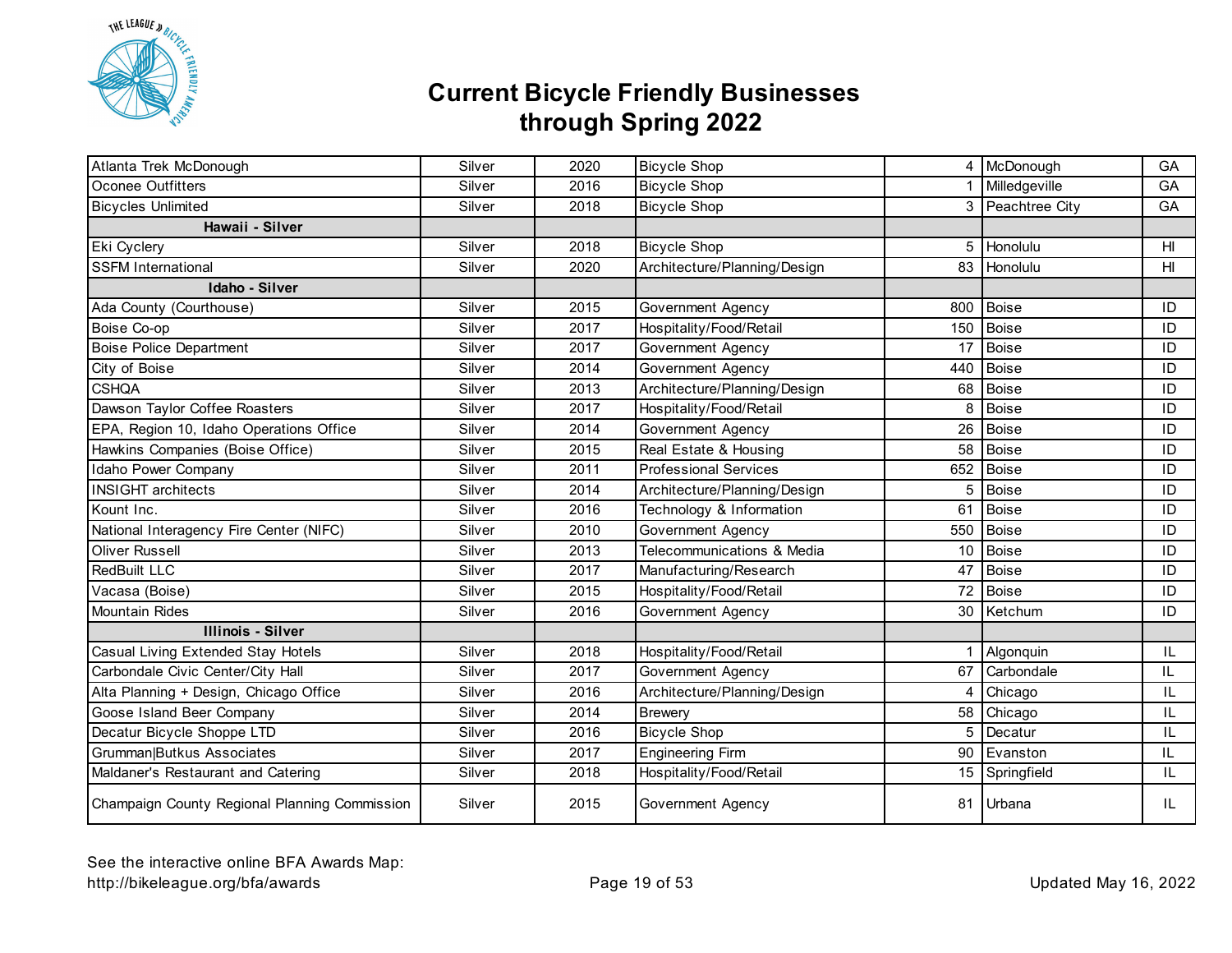

| Champaign-Urbana Mass Transit District            | Silver | 2009 | Transportation                     |                | 335 Urbana             | IL.      |
|---------------------------------------------------|--------|------|------------------------------------|----------------|------------------------|----------|
| Urbana Park District (Phillips Recreation Center) | Silver | 2018 | Government Agency                  | 8              | Urbana                 | IL.      |
| Indiana - Silver                                  |        |      |                                    |                |                        |          |
| City of Bloomington, Indiana (City Hall)          | Silver | 2010 | Government Agency                  | 175            | Bloomington            | IN       |
| Pedego Carmel                                     | Silver | 2019 | <b>Bicycle Shop</b>                | $\overline{2}$ | Carmel                 | IN       |
| Scheller's Fitness & Cycling                      | Silver | 2014 | <b>Bicycle Shop</b>                | 8              | Evansville             | IN       |
| Summit City Bicycles & Fitness                    | Silver | 2012 | <b>Bicycle Shop</b>                | 21             | Fort Wayne             | IN       |
| Butler, Fairman & Seufert, Inc.                   | Silver | 2014 | Construction/Utilities/Contracting | 90             | Indianapolis           | IN       |
| Eli Lilly and Co.                                 | Silver | 2010 | Manufacturing/Research             | 8,000          | Indianapolis           | IN       |
| <b>RATIO Architects</b>                           | Silver | 2014 | Architecture/Planning/Design       | 56             | Indianapolis           | IN       |
| REI - Castleton                                   | Silver | 2015 | <b>Bicycle Shop</b>                | 60             | Indianapolis           | $\sf IN$ |
| AeroCat High Performance Bicycles                 | Silver | 2014 | <b>Bicycle Industry</b>            | 5              | Portland               | IN       |
| Kosciusko REMC                                    | Silver | 2014 | Manufacturing/Research             | 44             | Warsaw                 | IN       |
| Cerulean Restaurant                               | Silver | 2016 | Hospitality/Food/Retail            | 40             | Winona Lake            | IN       |
| Green Earth Multisport, LLC                       | Silver | 2016 | Other                              |                | Winona Lake            | IN       |
| The Village at Winona                             | Silver | 2017 | Hospitality/Food/Retail            |                | Winona Lake            | IN       |
| Iowa - Silver                                     |        |      |                                    |                |                        |          |
| Arconic Davenport Works                           | Silver | 2016 | Manufacturing/Research             | 2,000          | Bettendorf             | IA       |
| City of Cedar Rapids, City Hall                   | Silver | 2021 | Government Agency                  | 109            | <b>Cedar Rapids</b>    | IA       |
| City of Iowa City                                 | Silver | 2018 | Government Agency                  | 367            | Iowa City              | IA       |
| REI - West Des Moines                             | Silver | 2016 | <b>Bicycle Shop</b>                | 55             | <b>West Des Moines</b> | IA       |
| Kansas - Silver                                   |        |      |                                    |                |                        |          |
| The City of Haysville                             | Silver | 2018 | Government Agency                  | 40             | Haysville              | KS       |
| Thrive Allen County                               | Silver | 2022 | Non-Profit                         | 20             | Iola                   | KS       |
| Rosedale Development Association                  | Silver | 2012 | Non-Profit                         | 5              | Kansas City            | KS       |
| REI - Overland Park                               | Silver | 2014 | <b>Bicycle Shop</b>                | 50             | Overland Park          | KS       |
| City of Shawnee, Kansas                           | Silver | 2013 | Government Agency                  | 65             | Shawnee                | KS       |
| Pedego Electric Bikes of Topeka                   | Silver | 2018 | <b>Bicycle Shop</b>                | -1             | Topeka                 | KS       |
| Topeka Metropolitan Transit Authority             | Silver | 2017 | Government Agency                  | 80             | Topeka                 | KS       |
| <b>Bicycle X-Change Shops</b>                     | Silver | 2015 | <b>Bicycle Shop</b>                |                | 12 Wichita             | KS       |
| Kentucky - Silver                                 |        |      |                                    |                |                        |          |
| Broomwagon Coffee & Bikes                         | Silver | 2016 | Hospitality/Food/Retail            |                | 12 Lexington           | KY       |
| <b>Mediocre Creative</b>                          | Silver | 2019 | Other                              |                | 7 Lexington            | KY       |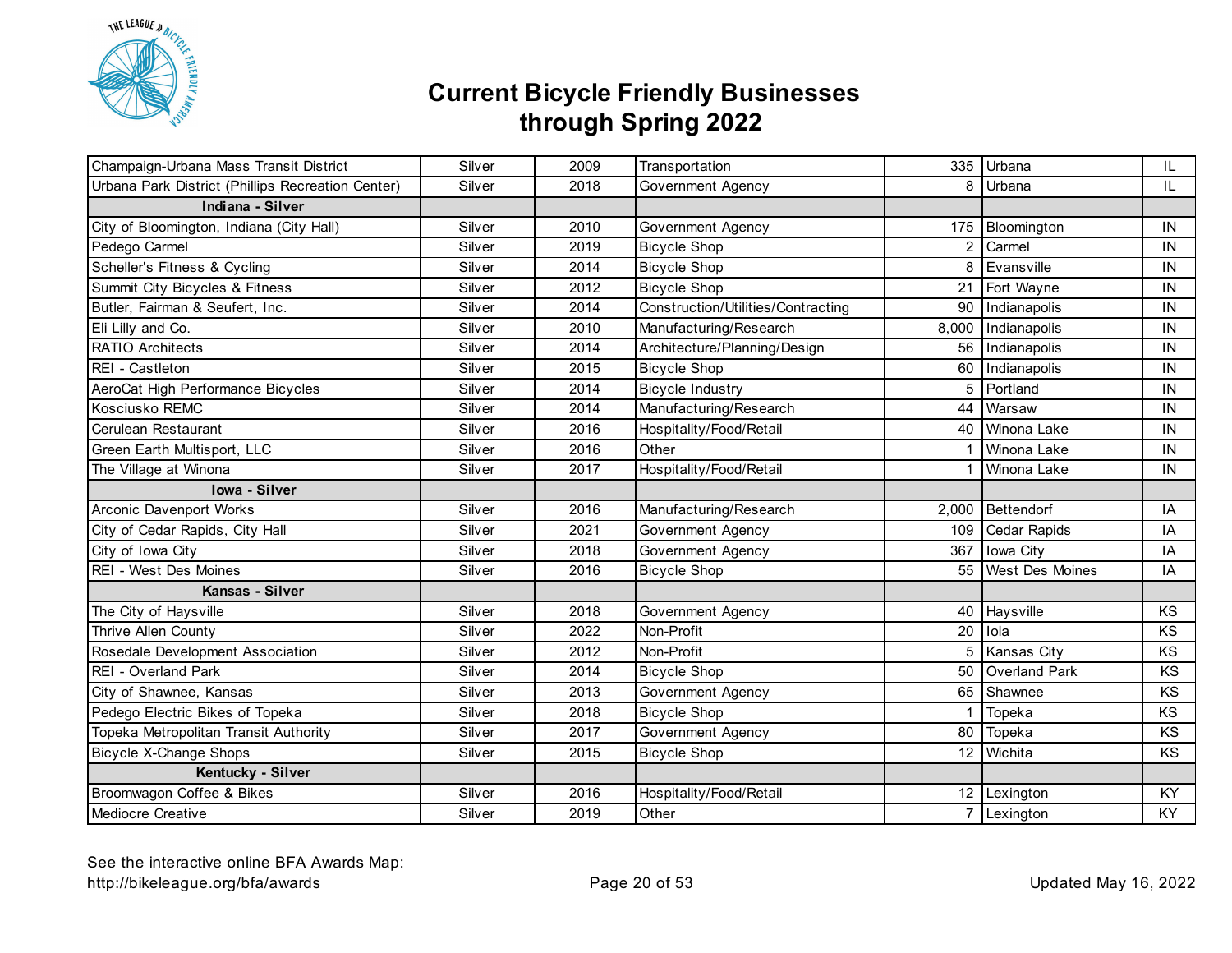

| West Sixth Brewing                           | Silver | 2019 | <b>Brewery</b>                 |               | 32 Lexington         | KY        |
|----------------------------------------------|--------|------|--------------------------------|---------------|----------------------|-----------|
| Louisiana - Silver                           |        |      |                                |               |                      |           |
| <b>Great Raft Brewing</b>                    | Silver | 2015 | <b>Brewery</b>                 |               | 24 Shreveport        | LA        |
| Maine - Silver                               |        |      |                                |               |                      |           |
| Maine Beer Company                           | Silver | 2017 | <b>Brewery</b>                 |               | 32 Freeport          | <b>ME</b> |
| Maryland - Silver                            |        |      |                                |               |                      |           |
| Baltimore Metropolitan Council               | Silver | 2018 | Non-Profit                     | 36            | Baltimore            | <b>MD</b> |
| Bethesda Urban Partnership                   | Silver | 2012 | Non-Profit                     | 35            | Bethesda             | <b>MD</b> |
| REI - College Park                           | Silver | 2010 | <b>Bicycle Shop</b>            |               | 50 College Park      | <b>MD</b> |
| State Farm Agent - Darius Mark               | Silver | 2012 | Finance & Insurance            | 5             | Frederick            | <b>MD</b> |
| Arrow Bicycle                                | Silver | 2016 | <b>Bicycle Shop</b>            | 8             | Hyattsville          | <b>MD</b> |
| Johns Hopkins Applied Physics Laboratory     | Silver | 2011 | Non-Profit                     | 7,000         | Laurel               | <b>MD</b> |
| <b>Massachusetts - Silver</b>                |        |      |                                |               |                      |           |
| Wheelworks Bicycle Stores - Belmont          | Silver | 2016 | <b>Bicycle Shop</b>            | 50            | <b>Belmont</b>       | <b>MA</b> |
| Beth Israel Deaconess Medical Center         | Silver | 2011 | Medical/Health Services        | 8,740         | Boston               | MA        |
| Boston Children's Hospital                   | Silver | 2011 | <b>Medical/Health Services</b> | 8,000         | Boston               | <b>MA</b> |
| Breakstone, White & Gluck, P.C.              | Silver | 2017 | Legal                          | 8             | Boston               | <b>MA</b> |
| <b>Digital Lumens</b>                        | Silver | 2014 | Technology & Information       | 75            | <b>Boston</b>        | <b>MA</b> |
| Kittelson & Associates, Inc. (Boston Office) | Silver | 2017 | Architecture/Planning/Design   | 5             | Boston               | <b>MA</b> |
| Patagonia, Boston                            | Silver | 2014 | Hospitality/Food/Retail        | 22            | <b>Boston</b>        | <b>MA</b> |
| Sandulli Grace, PC                           | Silver | 2014 | Legal                          | 15            | <b>Boston</b>        | <b>MA</b> |
| Ironwood Pharmaceuticals, Inc.               | Silver | 2017 | Medical/Health Services        | 674           | Cambridge            | <b>MA</b> |
| Tsoi/Kobus & Associates                      | Silver | 2013 | Architecture/Planning/Design   | 65            | Cambridge            | <b>MA</b> |
| Cell Signaling Technology                    | Silver | 2015 | Manufacturing/Research         | 290           | Danvers              | <b>MA</b> |
| MathWorks, Inc.                              | Silver | 2021 | Technology & Information       | 3,500         | Natick               | <b>MA</b> |
| Sugar Maple Trailside Inn                    | Silver | 2020 | Hospitality/Food/Retail        | $\mathcal{P}$ | Northampton          | <b>MA</b> |
| Whole Foods Market Somerville                | Silver | 2015 | Hospitality/Food/Retail        | 115           | Somerville           | <b>MA</b> |
| Woods Hole Oceanographic Institution         | Silver | 2017 | Education                      | 1.000         | <b>Woods Hole</b>    | <b>MA</b> |
| Michigan - Silver                            |        |      |                                |               |                      |           |
| Amway                                        | Silver | 2012 | <b>Professional Services</b>   | 4,000         | Ada                  | MI        |
| Kent District Library                        | Silver | 2016 | Public Library                 | 65            | <b>Comstock Park</b> | MI        |
| <b>Wheelhouse Detroit</b>                    | Silver | 2011 | <b>Bicycle Shop</b>            | 26            | Detroit              | MI        |
| <b>Cascade Engineering</b>                   | Silver | 2013 | Manufacturing/Research         |               | 681 Grand Rapids     | MI        |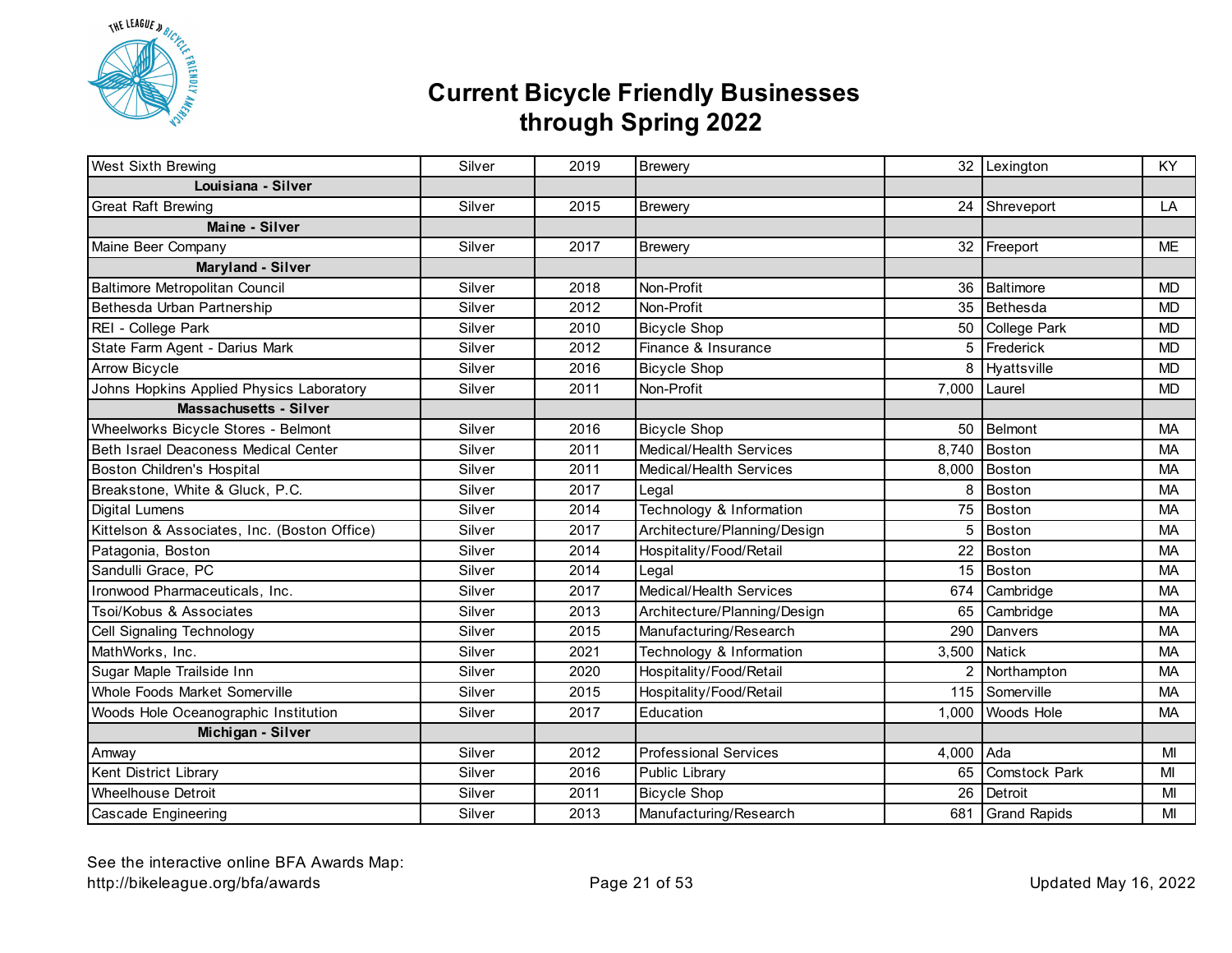

| Grand Rapids Bicycle Company - Fulton                  | Silver | 2018 | <b>Bicycle Shop</b>                |                | 7 Grand Rapids      | MI        |
|--------------------------------------------------------|--------|------|------------------------------------|----------------|---------------------|-----------|
| Mary Free Bed Rehabilitation Hospital                  | Silver | 2015 | Medical/Health Services            | 700            | <b>Grand Rapids</b> | MI        |
| Steelcase, Inc.                                        | Silver | 2013 | Manufacturing/Research             | 1,800          | Grand Rapids        | MI        |
| <b>Velocity USA</b>                                    | Silver | 2018 | <b>Bicycle Industry</b>            | 17             | <b>Grand Rapids</b> | MI        |
| Village Bike & Fitness                                 | Silver | 2012 | <b>Bicycle Shop</b>                | 6              | Jenison             | MI        |
| Minnesota - Silver                                     |        |      |                                    |                |                     |           |
| Continental Ski and Bike                               | Silver | 2014 | <b>Bicycle Shop</b>                | 8              | Duluth              | <b>MN</b> |
| Duluth Area Family YMCA                                | Silver | 2014 | Non-Profit                         |                | 178 Duluth          | <b>MN</b> |
| Minnesota Power                                        | Silver | 2015 | Construction/Utilities/Contracting |                | 420 Duluth          | <b>MN</b> |
| Twin Ports Cyclery                                     | Silver | 2014 | <b>Bicycle Shop</b>                | $\overline{7}$ | Duluth              | <b>MN</b> |
| Western Lake Superior Sanitary District (WLSSD)        | Silver | 2015 | Government Agency                  |                | 96   Duluth         | <b>MN</b> |
| Affinity Plus Federal Credit Union                     | Silver | 2017 | Finance & Insurance                |                | 6 Fergus Falls      | <b>MN</b> |
| <b>Appert Insurance Services</b>                       | Silver | 2018 | Finance & Insurance                |                | Fergus Falls        | <b>MN</b> |
| Central Lakes Cycle                                    | Silver | 2015 | <b>Bicycle Shop</b>                | 4              | Fergus Falls        | <b>MN</b> |
| Fergus Falls Public Library                            | Silver | 2021 | Public Library                     |                | 8 Fergus Falls      | <b>MN</b> |
| Lake Region Healthcare                                 | Silver | 2014 | <b>Medical/Health Services</b>     |                | 450   Fergus Falls  | <b>MN</b> |
| Springboard for the Arts                               | Silver | 2019 | Non-Profit                         |                | 3 Fergus Falls      | <b>MN</b> |
| Union Pizza & Brewing Co.                              | Silver | 2018 | <b>Brewery</b>                     |                | 10 Fergus Falls     | <b>MN</b> |
| Visit Fergus Falls                                     | Silver | 2019 | Hospitality/Food/Retail            |                | <b>Fergus Falls</b> | <b>MN</b> |
| Sawtooth Mountain Clinic                               | Silver | 2013 | Medical/Health Services            |                | 45 Grand Marais     | <b>MN</b> |
| Fairview Lino Lakes Clinic                             | Silver | 2015 | Medical/Health Services            |                | 45 Lino Lakes       | <b>MN</b> |
| Community Design Group                                 | Silver | 2018 | <b>Professional Services</b>       |                | 8 Minneapolis       | <b>MN</b> |
| Damon Farber Landscape Architects                      | Silver | 2014 | Architecture/Planning/Design       |                | 16 Minneapolis      | <b>MN</b> |
| <b>McKnight Foundation</b>                             | Silver | 2020 | Non-Profit                         |                | 48 Minneapolis      | <b>MN</b> |
| Next Day Animations - Minneapolis Office               | Silver | 2020 | Telecommunications & Media         | 7              | Minneapolis         | <b>MN</b> |
| Peace Coffee                                           | Silver | 2010 | Hospitality/Food/Retail            | 22             | Minneapolis         | <b>MN</b> |
| Sierra Club North Star Chapter                         | Silver | 2012 | Non-Profit                         |                | 10 Minneapolis      | <b>MN</b> |
| The Fix Studio & Cafe                                  | Silver | 2018 | <b>Bicycle Shop</b>                | 6              | Minneapolis         | <b>MN</b> |
| Minnesota Department of Transportation - District<br>6 | Silver | 2017 | Government Agency                  |                | 190 Rochester       | <b>MN</b> |
| Leech Lake Area Chamber of Commerce                    | Silver | 2018 | Non-Profit                         |                | 2 Walker            | <b>MN</b> |
| Portage Brewing Company                                | Silver | 2018 | <b>Brewery</b>                     | 5              | Walker              | <b>MN</b> |
| Missouri - Silver                                      |        |      |                                    |                |                     |           |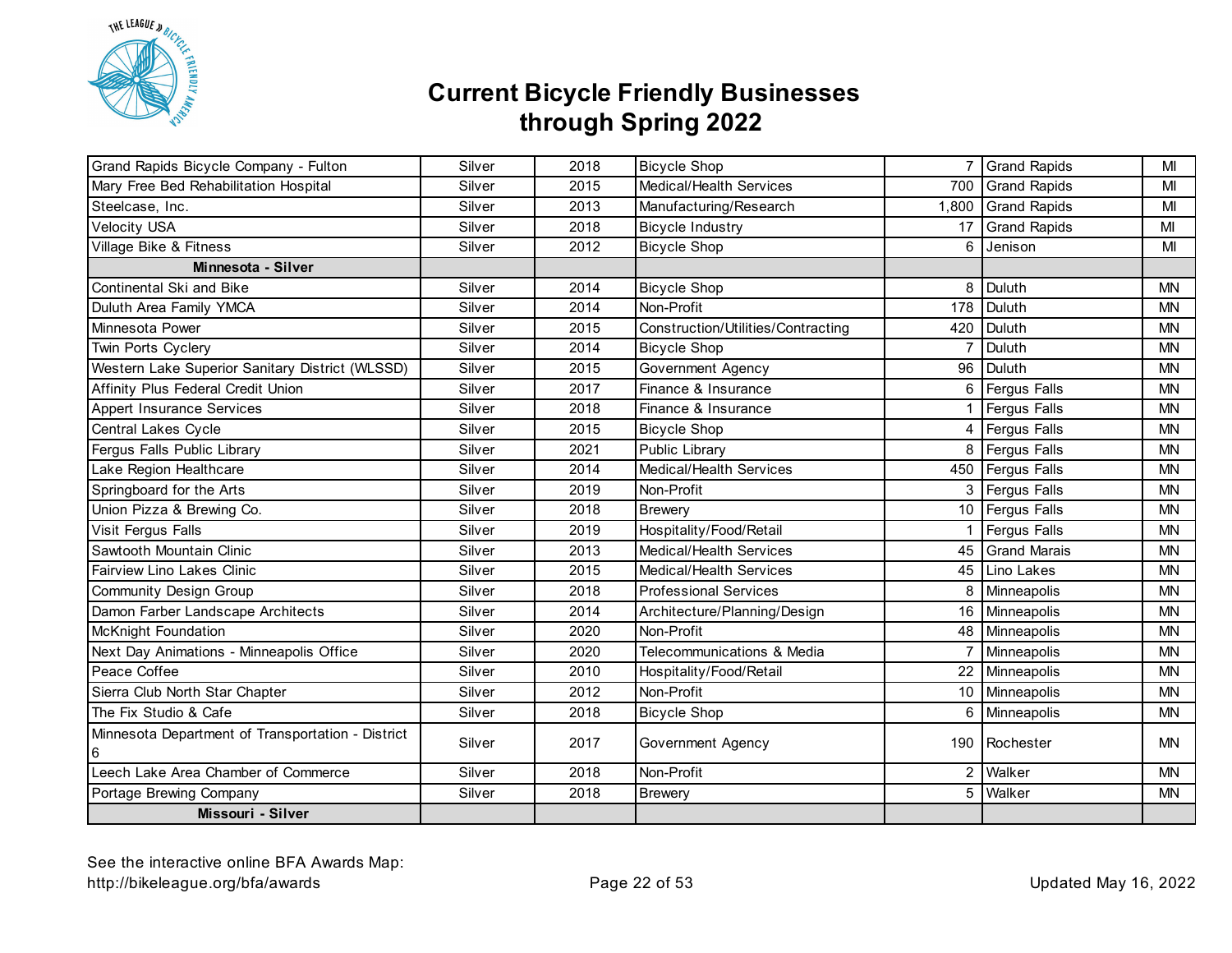

| Microgrid Energy                                                                     | Silver | 2014 | <b>Professional Services</b> |                  | 23 Clayton       | <b>MO</b> |
|--------------------------------------------------------------------------------------|--------|------|------------------------------|------------------|------------------|-----------|
| Nebula Coworking                                                                     | Silver | 2015 | <b>Professional Services</b> |                  | Saint Louis      | <b>MO</b> |
| Saint Louis Zoo                                                                      | Silver | 2014 | Government Agency            | 1,000            | Saint Louis      | <b>MO</b> |
| Ozark Greenways                                                                      | Silver | 2020 | Non-Profit                   |                  | 2 Springfield    | <b>MO</b> |
| <b>Bike Stop Cafe</b>                                                                | Silver | 2011 | Hospitality/Food/Retail      | 14               | St. Charles      | <b>MO</b> |
| Washington University in St. Louis School of<br>Medicine                             | Silver | 2022 | Medical/Health Services      |                  | 10,990 St. Louis | <b>MO</b> |
| Montana - Silver                                                                     |        |      |                              |                  |                  |           |
| <b>High Plains Architects</b>                                                        | Silver | 2015 | Architecture/Planning/Design | 8                | <b>Billings</b>  | MT        |
| City of Missoula                                                                     | Silver | 2016 | Government Agency            | 247              | Missoula         | MT        |
| Nebraska - Silver                                                                    |        |      |                              |                  |                  |           |
| The Bike Rack Lincoln                                                                | Silver | 2020 | <b>Bicycle Shop</b>          | 8                | Lincoln          | <b>NE</b> |
| Omaha Council-Bluffs Metropolitan Area Planning<br>Agency (MAPA)                     | Silver | 2020 | Government Agency            | 20               | Omaha            | <b>NE</b> |
| <b>Physicians Mutual</b>                                                             | Silver | 2011 | Finance & Insurance          | 866              | Omaha            | <b>NE</b> |
| Nevada - Silver                                                                      |        |      |                              |                  |                  |           |
| Bicycle Transit Systems -- Las Vegas                                                 | Silver | 2017 | <b>Bicycle Industry</b>      | 6                | Las Vegas        | <b>NV</b> |
| Las Vegas Cyclery                                                                    | Silver | 2013 | <b>Bicycle Shop</b>          | 25               | Las Vegas        | <b>NV</b> |
| Outside Las Vegas Foundation                                                         | Silver | 2016 | Non-Profit                   | 13 <sup>13</sup> | Las Vegas        | <b>NV</b> |
| REI - Las Vegas, Boca Park                                                           | Silver | 2016 | <b>Bicycle Shop</b>          | 40               | Las Vegas        | <b>NV</b> |
| Southern Nevada Water Authority/ Las Vegas<br>Valley Water District/Springs Preserve | Silver | 2014 | Government Agency            | 129              | Las Vegas        | <b>NV</b> |
| Regional Transportation Commission (RTC),<br>Washoe County                           | Silver | 2016 | Government Agency            | 51               | Reno             | NV.       |
| New Hampshire - Silver                                                               |        |      |                              |                  |                  |           |
| Friends of the Concord-Lake Sunapee Rail Trail                                       | Silver | 2020 | Non-Profit                   | 3                | Warner           | <b>NH</b> |
| <b>New Mexico - Silver</b>                                                           |        |      |                              |                  |                  |           |
| General Mills Albuquerque Plant                                                      | Silver | 2011 | Manufacturing/Research       |                  | 400 Albuquerque  | <b>NM</b> |
| New York - Silver                                                                    |        |      |                              |                  |                  |           |
| Ingalls Planning & Design                                                            | Silver | 2015 | Architecture/Planning/Design |                  | 3 Fairport       | <b>NY</b> |
| Columbia University                                                                  | Silver | 2015 | Education                    |                  | 15,945 New York  | <b>NY</b> |
| New York University                                                                  | Silver | 2022 | Education                    |                  | 20,351 New York  | <b>NY</b> |
| <b>Capital Roots</b>                                                                 | Silver | 2016 | Non-Profit                   |                  | 45 Troy          | <b>NY</b> |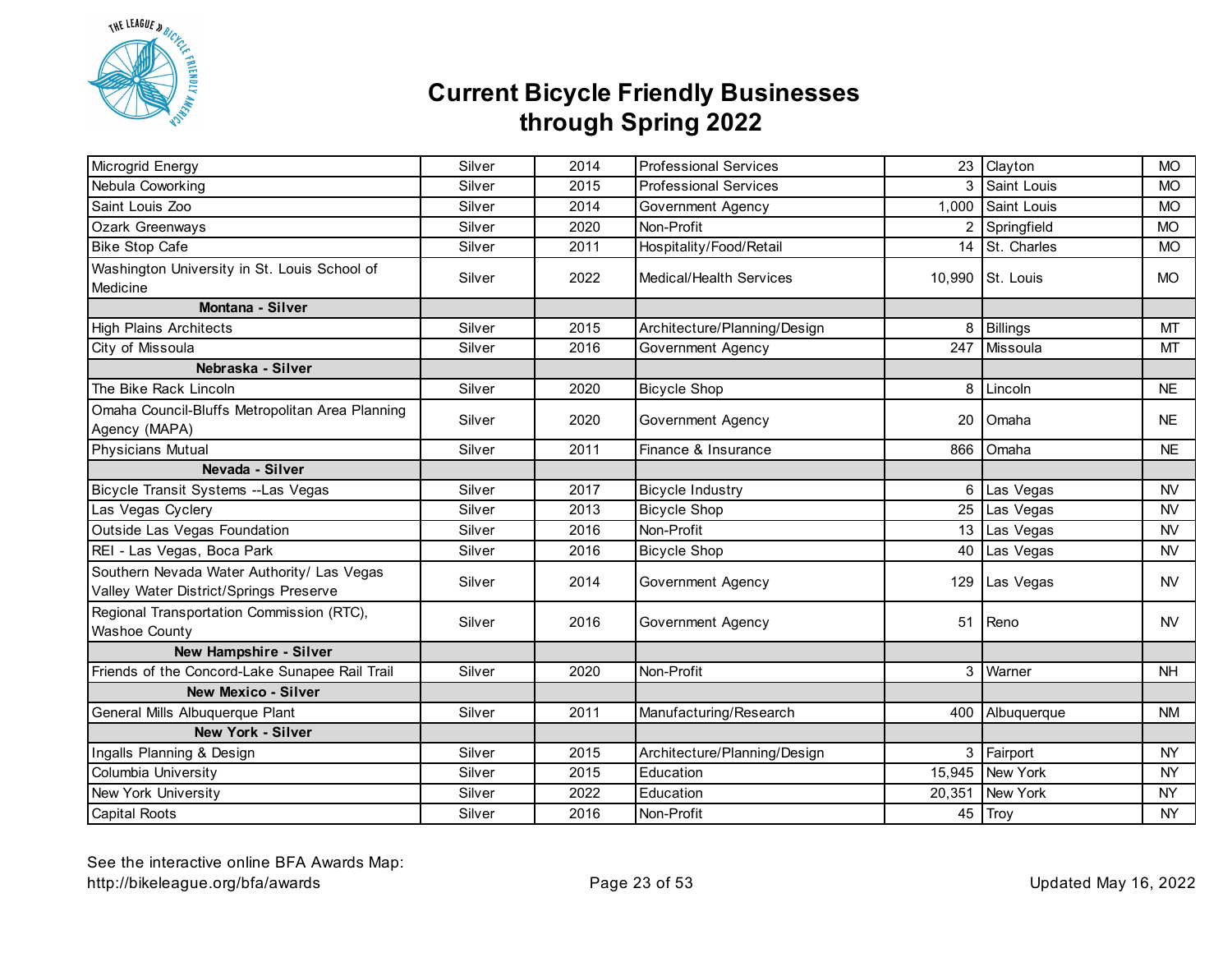

| <b>North Carolina - Silver</b>                |        |      |                                    |       |                    |           |
|-----------------------------------------------|--------|------|------------------------------------|-------|--------------------|-----------|
| Motion Makers Bicycle Shop Asheville          | Silver | 2020 | <b>Bicycle Shop</b>                |       | 13 Asheville       | <b>NC</b> |
| Youngblood Bicycles                           | Silver | 2020 | <b>Bicycle Shop</b>                | 4     | Asheville          | <b>NC</b> |
| Town of Chapel Hill                           | Silver | 2011 | Government Agency                  | 92.00 | <b>Chapel Hill</b> | <b>NC</b> |
| Sierra Nevada Brewing Co.                     | Silver | 2018 | <b>Brewery</b>                     | 400   | <b>Mills River</b> | <b>NC</b> |
| American Diabetes Association                 | Silver | 2014 | Non-Profit                         | 6     | Raleigh            | <b>NC</b> |
| Red Hat                                       | Silver | 2014 | Technology & Information           | 900   | Raleigh            | <b>NC</b> |
| Ohio - Silver                                 |        |      |                                    |       |                    |           |
| Green Umbrella                                | Silver | 2016 | Non-Profit                         | 4     | Cincinnati         | OH        |
| Montgomery Cyclery Inc.                       | Silver | 2018 | <b>Bicycle Shop</b>                | 14    | Cincinnati         | OH        |
| <b>Cleveland Metroparks</b>                   | Silver | 2018 | Government Agency                  | 96    | Cleveland          | OH        |
| Squire Patton Boggs (US) LLP                  | Silver | 2013 | Legal                              | 278   | Cleveland          | OH        |
| Stantec Consulting Services Inc.              | Silver | 2019 | Architecture/Planning/Design       | 65    | Cleveland          | OH        |
| University Circle Inc.                        | Silver | 2018 | Non-Profit                         | 30    | Cleveland          | OH        |
| Cafe Brioso                                   | Silver | 2015 | Hospitality/Food/Retail            | 14    | Columbus           | OH        |
| Columbus Public Health                        | Silver | 2015 | Government Agency                  | 300   | Columbus           | OH        |
| EWI                                           | Silver | 2012 | Non-Profit                         | 100   | Columbus           | OH        |
| Mid-Ohio Regional Planning Commission (MORPC) | Silver | 2016 | Government Agency                  | 60    | Columbus           | OH        |
| Ohio Department of Health                     | Silver | 2018 | Government Agency                  | 926   | Columbus           | OH        |
| Pattycake Bakery                              | Silver | 2016 | Hospitality/Food/Retail            | 15    | Columbus           | OH        |
| SafeChain                                     | Silver | 2018 | Real Estate & Housing              | 25    | Columbus           | OH        |
| Greater Dayton Regional Transit Authority     | Silver | 2015 | Transportation                     |       | 700 Dayton         | OH        |
| Public Health - Dayton & Montgomery County    | Silver | 2016 | Government Agency                  |       | 100 Dayton         | OH        |
| Knabe Law Firm L.P.A.                         | Silver | 2021 | Legal                              |       | 2 Lakewood         | OH        |
| City of Piqua Municipal Government Complex    | Silver | 2016 | Government Agency                  |       | 146 Piqua          | OH        |
| Wheelie Fun Bike Shop                         | Silver | 2015 | <b>Bicycle Shop</b>                | 4     | Powell             | OH        |
| EnviroScience, Inc.                           | Silver | 2017 | Construction/Utilities/Contracting |       | 96 Stow            | OH        |
| Oklahoma - Silver                             |        |      |                                    |       |                    |           |
| <b>District Bicycles</b>                      | Silver | 2019 | <b>Bicycle Shop</b>                | 5     | Stillwater         | <b>OK</b> |
| <b>InterWorks</b>                             | Silver | 2016 | Technology & Information           | 80    | Stillwater         | OK        |
| Chimera                                       | Silver | 2018 | Hospitality/Food/Retail            | 20    | Tulsa              | OK        |
| Superior Linen Service, Inc.                  | Silver | 2016 | Hospitality/Food/Retail            |       | 20 Tulsa           | OK        |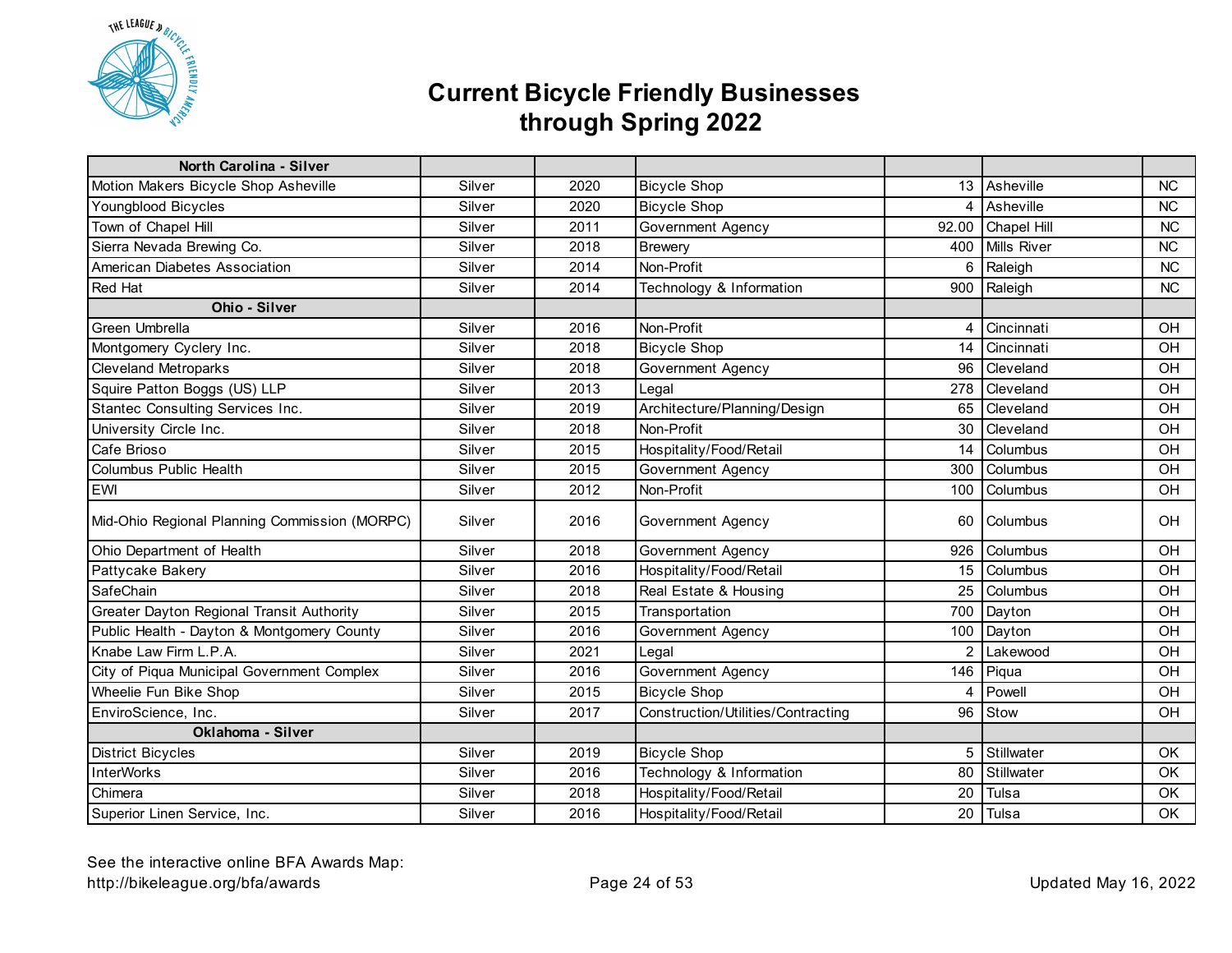

| This Machine                                                                       | Silver | 2020 | Non-Profit                   | 4     | Tulsa            | OK        |
|------------------------------------------------------------------------------------|--------|------|------------------------------|-------|------------------|-----------|
| Oregon - Silver                                                                    |        |      |                              |       |                  |           |
| Cascadian Courier Collective                                                       | Silver | 2014 | <b>Bicycle Industry</b>      |       | 3 Eugene         | <b>OR</b> |
| Mountain Rose Herbs                                                                | Silver | 2013 | Manufacturing/Research       | 180   | Eugene           | <b>OR</b> |
| PeaceHealth Rides                                                                  | Silver | 2019 | <b>Bicycle Industry</b>      | 4     | Eugene           | <b>OR</b> |
| Cambia Health Solutions                                                            | Silver | 2011 | Medical/Health Services      | 1,759 | Portland         | <b>OR</b> |
| Cascade Web Development                                                            | Silver | 2015 | Technology & Information     | 4     | Portland         | <b>OR</b> |
| <b>DKS Associates</b>                                                              | Silver | 2021 | Transportation               | 50    | Portland         | <b>OR</b> |
| Hopworks Urban Brewery                                                             | Silver | 2014 | <b>Brewery</b>               | 30    | Portland         | <b>OR</b> |
| PBS Engineering and Environmental Inc.                                             | Silver | 2018 | <b>Professional Services</b> | 70    | Portland         | <b>OR</b> |
| SoupCycle                                                                          | Silver | 2015 | <b>Delivery Services</b>     |       | 12 Portland      | <b>OR</b> |
| Vacasa (Portland, 1737 NE Alberta)                                                 | Silver | 2015 | Hospitality/Food/Retail      | 40    | Portland         | <b>OR</b> |
| Vacasa (Portland, 3934 NE Martin Luther King Jr.<br>Blvd.)                         | Silver | 2015 | Hospitality/Food/Retail      |       | 80 Portland      | <b>OR</b> |
| <b>XPLANE</b>                                                                      | Silver | 2018 | <b>Professional Services</b> |       | 12 Portland      | <b>OR</b> |
| Pennsylvania - Silver                                                              |        |      |                              |       |                  |           |
| Elizabethtown Borough                                                              | Silver | 2016 | <b>Government Agency</b>     | 25    | Elizabethtown    | PA        |
| Erie Insurance                                                                     | Silver | 2015 | Finance & Insurance          | 2,290 | Erie             | PA        |
| Pennsylvania Department of Conservation and<br><b>Natural Resources</b>            | Silver | 2014 | Government Agency            |       | 614   Harrisburg | PA        |
| Pennsylvania Department of Environmental<br>Protection                             | Silver | 2014 | Government Agency            |       | 854 Harrisburg   | PA        |
| Solnick & Associates, LLC                                                          | Silver | 2018 | Legal                        | 18    | Jenkintown       | PA        |
| <b>GVF</b>                                                                         | Silver | 2015 | Non-Profit                   | 6     | King of Prussia  | PA        |
| Recumbent Cycles of Lancaster                                                      | Silver | 2016 | <b>Bicycle Shop</b>          |       | 2 Lancaster      | PA        |
| Pennsylvania Department of Environmental<br>Protection - Southeast Regional Office | Silver | 2015 | Government Agency            |       | 264 Norristown   | PA        |
| AnneeLondon                                                                        | Silver | 2017 | <b>Bicycle Industry</b>      | 2     | Philadelphia     | PA        |
| <b>Urban Engineers</b>                                                             | Silver | 2013 | <b>Professional Services</b> | 250   | Philadelphia     | PA        |
| Fiks: Reflective                                                                   | Silver | 2014 | <b>Bicycle Industry</b>      |       | 2 Pittsburgh     | PA        |
| <b>Fukui Architects</b>                                                            | Silver | 2014 | Architecture/Planning/Design |       | 13 Pittsburgh    | PA        |
| Highmark - Pittsburgh location (Corporate<br>Headquarters)                         | Silver | 2011 | Medical/Health Services      |       | 4,444 Pittsburgh | PA        |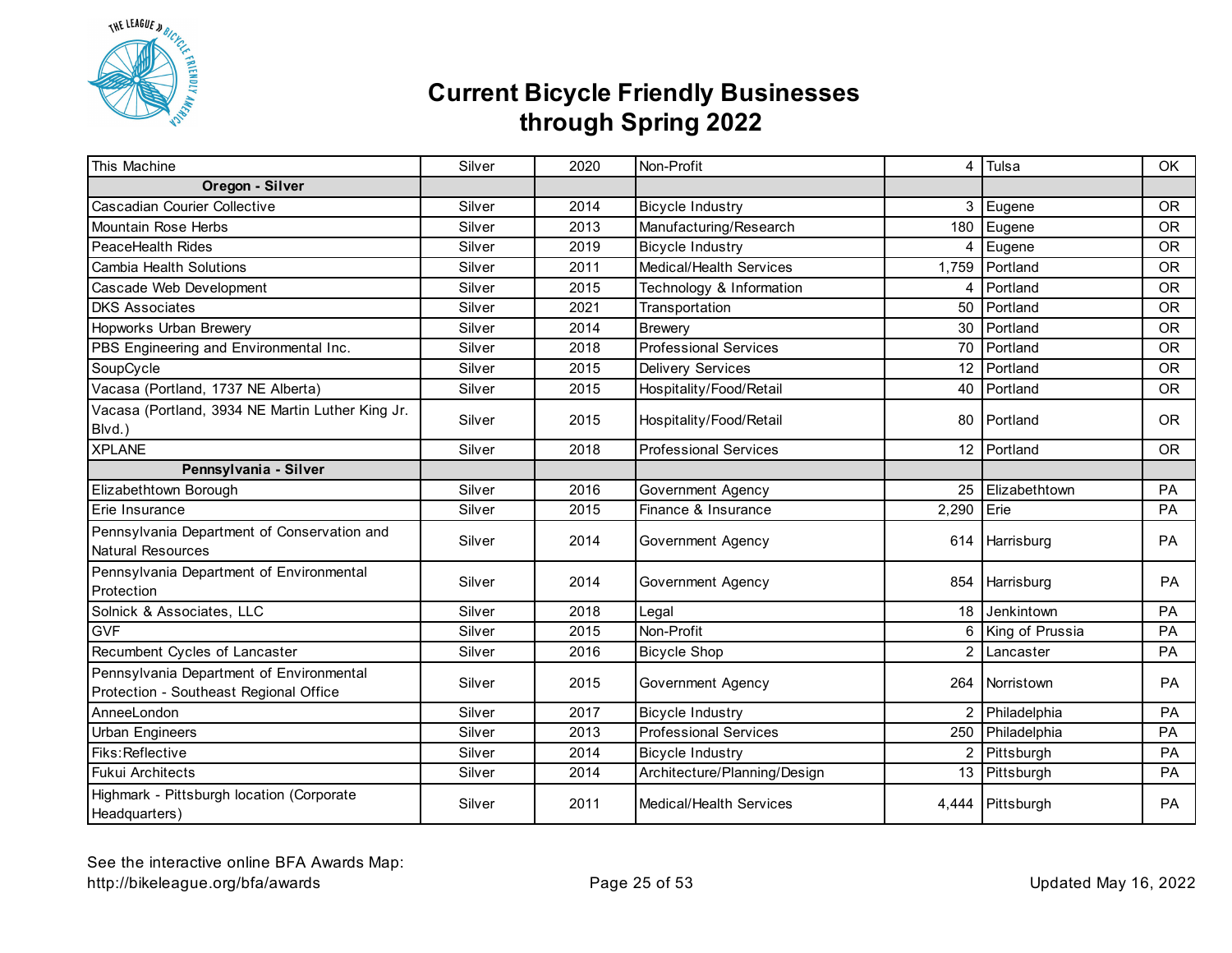

| OTB at the North Park Boathouse              | Silver | 2014 | Hospitality/Food/Retail      |                | 46 Pittsburgh        | PA        |
|----------------------------------------------|--------|------|------------------------------|----------------|----------------------|-----------|
| Southwestern Pennsylvania Commission         | Silver | 2016 | Government Agency            |                | 58 Pittsburgh        | <b>PA</b> |
| The Sprout Fund                              | Silver | 2011 | Non-Profit                   |                | 10 Pittsburgh        | PA        |
| Thorley Industries, LLC (d.b.a. "4Moms")     | Silver | 2015 | Manufacturing/Research       |                | 165 Pittsburgh       | PA        |
| Penske Racing Shocks                         | Silver | 2015 | Manufacturing/Research       | 35             | Reading              | PA        |
| Centre Region Council of Governments (CRCOG) | Silver | 2021 | Government Agency            |                | 43 State College     | PA        |
| Freeze Thaw Cycles                           | Silver | 2016 | <b>Bicycle Shop</b>          | $\overline{7}$ | <b>State College</b> | PA        |
| The Bicycle Shop                             | Silver | 2016 | <b>Bicycle Shop</b>          |                | State College        | PA        |
| Videon Central, Inc.                         | Silver | 2011 | Technology & Information     | 55             | <b>State College</b> | PA        |
| <b>West Arete</b>                            | Silver | 2012 | Technology & Information     | 9              | State College        | PA        |
| Bikesport (Trappe, PA)                       | Silver | 2011 | <b>Bicycle Shop</b>          | 12             | Trappe               | PA        |
| YMCA of York and York County                 | Silver | 2014 | Non-Profit                   | 100            | York                 | PA        |
| South Carolina - Silver                      |        |      |                              |                |                      |           |
| Boyd Cycling                                 | Silver | 2015 | <b>Bicycle Industry</b>      | 8              | Greenville           | SC        |
| REI - Greenville                             | Silver | 2014 | <b>Bicycle Shop</b>          | 46             | Greenville           | SC        |
| Velo Valets Gives Back                       | Silver | 2017 | Non-Profit                   |                | Greenville           | SC        |
| Palmetto Dunes Property Owners Association   | Silver | 2018 | Real Estate & Housing        | 47             | Hilton Head Island   | SC        |
| South Dakota - Silver                        |        |      |                              |                |                      |           |
| <b>Blend Interactive</b>                     | Silver | 2015 | Technology & Information     | 20             | Sioux Falls          | <b>SD</b> |
| <b>SRAM Spearfish</b>                        | Silver | 2019 | <b>Bicycle Industry</b>      | 43             | Spearfish            | <b>SD</b> |
| <b>Tennessee - Silver</b>                    |        |      |                              |                |                      |           |
| REI - Brentwood                              | Silver | 2015 | <b>Bicycle Shop</b>          | 76             | Brentwood            | <b>TN</b> |
| Scott's Bicycle Centre                       | Silver | 2014 | <b>Bicycle Shop</b>          | 8              | Cleveland            | TN        |
| <b>Bike World Midsouth Multisport</b>        | Silver | 2016 | <b>Bicycle Shop</b>          |                | Collierville         | TN        |
| St. Jude Children's Research Hospital        | Silver | 2016 | Medical/Health Services      | 4,300          | Memphis              | <b>TN</b> |
| Trek Bicycle East Memphis                    | Silver | 2015 | <b>Bicycle Shop</b>          | 15             | Memphis              | <b>TN</b> |
| Barge Design Solutions, Inc.                 | Silver | 2018 | <b>Professional Services</b> | 160            | Nashville            | <b>TN</b> |
| KCI Technologies, Inc.                       | Silver | 2021 | Architecture/Planning/Design | 32             | Nashville            | <b>TN</b> |
| Metro Nashville Planning Department          | Silver | 2015 | <b>Government Agency</b>     | 49             | Nashville            | <b>TN</b> |
| Nashville BCycle                             | Silver | 2015 | <b>Bicycle Industry</b>      | 8              | Nashville            | <b>TN</b> |
| Tuned In Broadcasting                        | Silver | 2015 | Telecommunications & Media   |                | 28 Nashville         | <b>TN</b> |
| Yeast Nashville                              | Silver | 2014 | Hospitality/Food/Retail      | 5              | Nashville            | <b>TN</b> |
| <b>Texas - Silver</b>                        |        |      |                              |                |                      |           |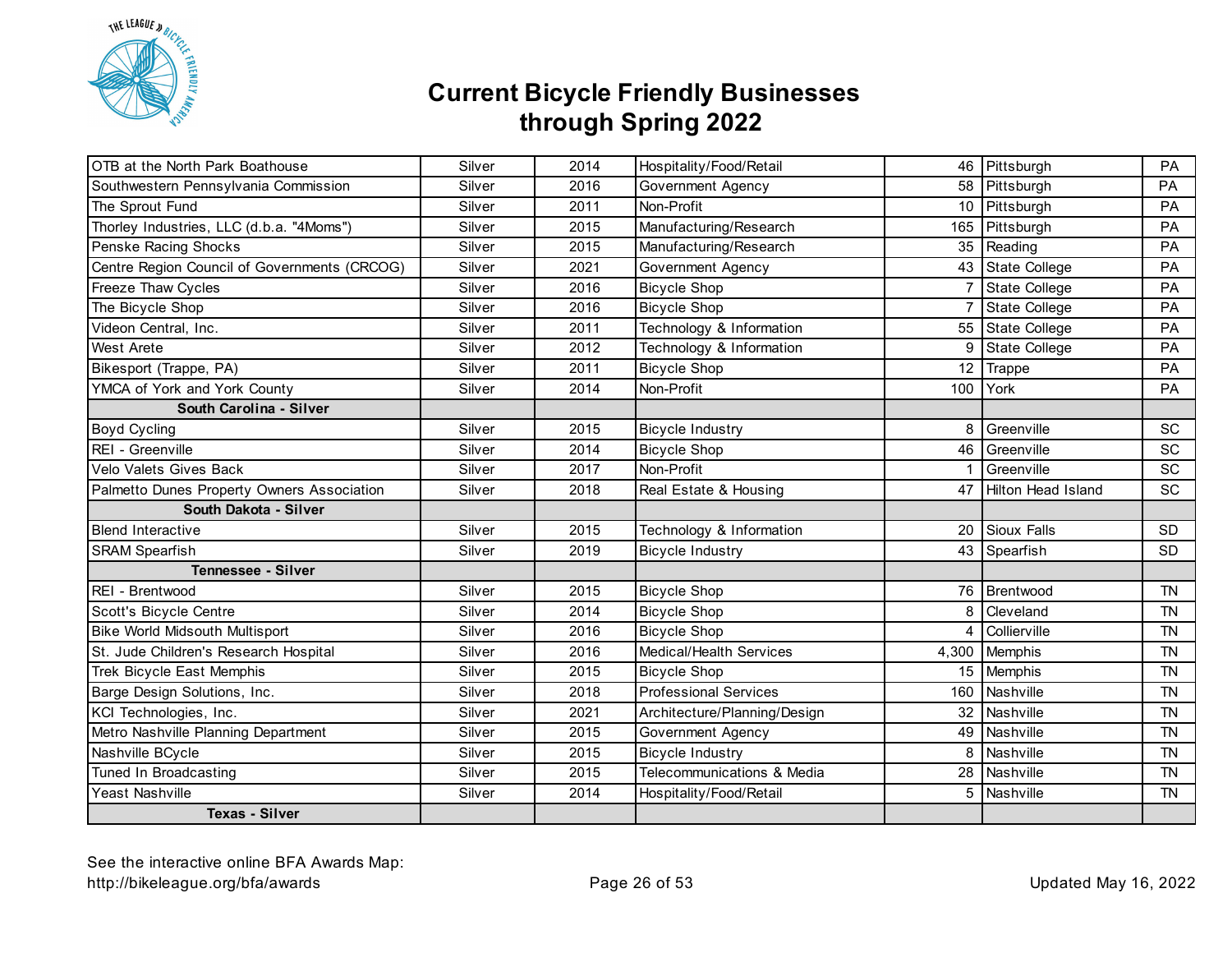

| Advanced Micro Devices, Austin                 | Silver | 2010 | Manufacturing/Research        | 2,000          | Austin            | <b>TX</b>  |
|------------------------------------------------|--------|------|-------------------------------|----------------|-------------------|------------|
| Federal Highway Administration, Texas Division | Silver | 2014 | Government Agency             | 50             | Austin            | TX         |
| <b>High Five Events</b>                        | Silver | 2018 | Event Management + Production | 10             | Austin            | <b>TX</b>  |
| The LIVESTRONG Foundation                      | Silver | 2014 | Non-Profit / Bicycle Industry | 95             | Austin            | <b>TX</b>  |
| 7th Park                                       | Silver | 2017 | <b>Bicycle Shop</b>           | 10             | Brownsville       | <b>TX</b>  |
| <b>B&amp;B Bicycles</b>                        | Silver | 2016 | <b>Bicycle Shop</b>           | 6              | Cedar Hill        | <b>TX</b>  |
| 717 N. Harwood                                 | Silver | 2015 | Real Estate & Housing         | 4              | Dallas            | <b>TX</b>  |
| Texas Instruments Inc.                         | Silver | 2013 | Manufacturing/Research        | 6,500          | Dallas            | <b>TX</b>  |
| <b>BikeDFW</b>                                 | Silver | 2021 | Non-Profit                    |                | Dallas-Fort Worth | TX         |
| Fort Worth Bike Sharing                        | Silver | 2014 | <b>Bicycle Industry</b>       | 8              | Fort Worth        | <b>TX</b>  |
| <b>Energy Corridor District</b>                | Silver | 2016 | <b>Government Agency</b>      | $\overline{7}$ | Houston           | <b>TX</b>  |
| Able City (Laredo)                             | Silver | 2018 | Architecture/Planning/Design  | 11             | Laredo            | <b>TX</b>  |
| Altgelt Law Office, PC                         | Silver | 2018 | Legal                         | 5              | Laredo            | <b>TX</b>  |
| San Antonio River Authority                    | Silver | 2015 | Government Agency             | 60             | San Antonio       | ${\sf TX}$ |
| Pedal Power Bicycles                           | Silver | 2014 | <b>Bicycle Shop</b>           | 5              | <b>San Marcos</b> | <b>TX</b>  |
| Utah - Silver                                  |        |      |                               |                |                   |            |
| Loyal Cycle Co.                                | Silver | 2015 | <b>Bicycle Shop</b>           | $\overline{2}$ | Farmington        | UT         |
| City of Moab                                   | Silver | 2018 | Government Agency             | 80             | Moab              | UT         |
| <b>Blue Monkey Bicycles</b>                    | Silver | 2014 | <b>Bicycle Shop</b>           | 2              | Murray            | UT         |
| The Bike Shoppe                                | Silver | 2015 | <b>Bicycle Shop</b>           | 18             | Ogden             | UT         |
| <b>TRP Cycling Components</b>                  | Silver | 2016 | <b>Bicycle Industry</b>       | 7              | Ogden             | UT         |
| Alta Planning + Design, Salt Lake City Office  | Silver | 2016 | Architecture/Planning/Design  | 2              | Salt Lake City    | UT         |
| <b>GREENbike SLC</b>                           | Silver | 2015 | Non-Profit / Bicycle Industry | 8              | Salt Lake City    | UT         |
| T.D. Williamson, Inc.                          | Silver | 2014 | <b>Professional Services</b>  | 280            | Salt Lake City    | UT         |
| Trek Bicycle Salt Lake City Downtown           | Silver | 2010 | <b>Bicycle Shop</b>           |                | 10 Salt Lake City | UT         |
| Wasatch Front Regional Council                 | Silver | 2014 | Government Agency             | 27             | Salt Lake City    | UT         |
| Wasatch Touring Co.                            | Silver | 2014 | <b>Bicycle Shop</b>           | 15             | Salt Lake City    | UT         |
| Vermont - Silver                               |        |      |                               |                |                   |            |
| City of Burlington, Vermont                    | Silver | 2015 | Government Agency             | 67             | Burlington        | <b>VT</b>  |
| Gardener's Supply Company                      | Silver | 2014 | Hospitality/Food/Retail       | 87             | Burlington        | VT         |
| Outdoor Gear Exchange                          | Silver | 2018 | <b>Bicycle Shop</b>           | 120            | Burlington        | <b>VT</b>  |
| Renewable NRG Systems                          | Silver | 2015 | Manufacturing/Research        | 79             | Hinesburg         | <b>VT</b>  |
| Red Hen Baking Co.                             | Silver | 2014 | Hospitality/Food/Retail       |                | 40 Middlesex      | VT         |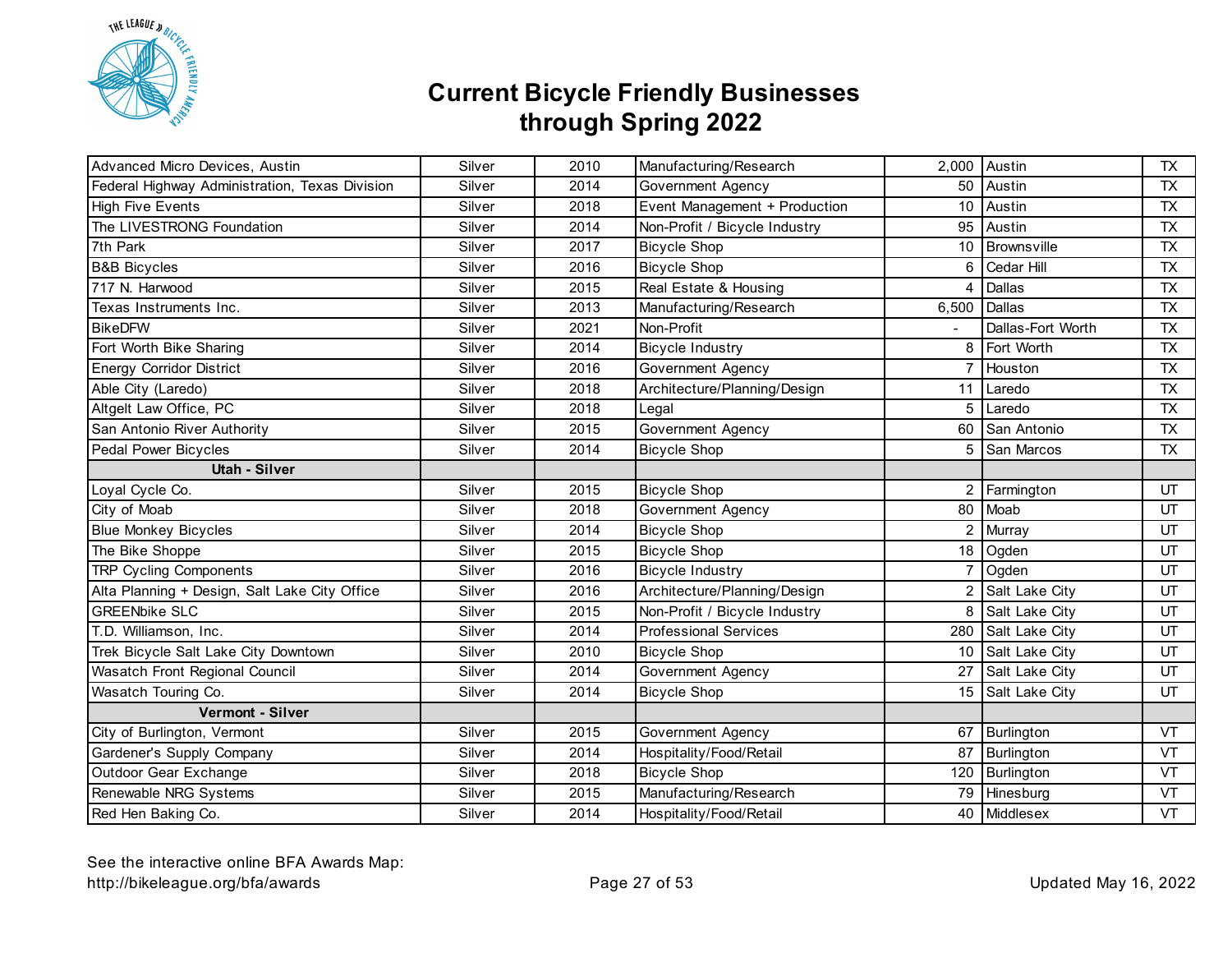

| Chittenden County Regional Planning Commission                   | Silver | 2012 | Government Agency            |                | 18 Winooski         | VT.       |
|------------------------------------------------------------------|--------|------|------------------------------|----------------|---------------------|-----------|
| Virginia - Silver                                                |        |      |                              |                |                     |           |
| American Physical Therapy Association                            | Silver | 2022 | Association                  | 152            | Alexandria          | VA        |
| 1400 Crystal Drive/Lowe Enterprises                              | Silver | 2017 | Real Estate & Housing        | 450            | Arlington           | VA        |
| 2500 Wilson                                                      | Silver | 2013 | Real Estate & Housing        | 5              | Arlington           | VA        |
| 800 North Glebe - The JBG Companies                              | Silver | 2015 | Real Estate & Housing        | $\overline{7}$ | Arlington           | VA        |
| Air Conditioning, Heating, and Refrigeration<br>Institute (AHRI) | Silver | 2015 | <b>Trade Association</b>     |                | 85 Arlington        | <b>VA</b> |
| Ashlawn Elementary School                                        | Silver | 2017 | Education                    |                | 125 Arlington       | VA        |
| Association of State and Territorial Health Officials            | Silver | 2016 | Non-Profit                   |                | 100 Arlington       | <b>VA</b> |
| Cadmus Group LLC                                                 | Silver | 2015 | <b>Professional Services</b> |                | 50 Arlington        | VA        |
| Central Library, Arlington, Va. Public Library<br>System         | Silver | 2015 | Public Library               |                | 100 Arlington       | <b>VA</b> |
| <b>Courthouse Tower</b>                                          | Silver | 2012 | Real Estate & Housing        |                | 7 Arlington         | <b>VA</b> |
| Crystal City Business Improvement District                       | Silver | 2010 | Non-Profit                   | 4              | Arlington           | VA        |
| Discovery Elementary School                                      | Silver | 2018 | Education                    |                | 700 Arlington       | VA        |
| <b>Dorchester Apartments</b>                                     | Silver | 2019 | Real Estate & Housing        |                | 13 Arlington        | <b>VA</b> |
| Eastern Research Group, Inc.                                     | Silver | 2015 | <b>Professional Services</b> | 54             | Arlington           | VA        |
| <b>Excella Consulting</b>                                        | Silver | 2011 | <b>Professional Services</b> |                | 75 Arlington        | VA        |
| FI Consulting                                                    | Silver | 2015 | Finance & Insurance          |                | 71 Arlington        | VA        |
| H-B Woodlawn Secondary Program, Arlington<br>Public Schools      | Silver | 2021 | Education                    |                | 97 Arlington        | <b>VA</b> |
| Hyatt Place Arlington/Courthouse Plaza                           | Silver | 2020 | Hospitality/Food/Retail      |                | 39 Arlington        | VA        |
| Oakridge Elementary School                                       | Silver | 2017 | Education                    | 120            | Arlington           | VA        |
| <b>Public Broadcasting Service</b>                               | Silver | 2013 | Non-Profit                   | 502            | Arlington           | VA        |
| Ten at Clarendon                                                 | Silver | 2019 | Real Estate & Housing        | 8              | Arlington           | VA        |
| The Nature Conservancy                                           | Silver | 2012 | Non-Profit                   | 496            | Arlington           | VA        |
| Two Liberty Center - Kodiak Realty Services, LLC                 | Silver | 2015 | Real Estate & Housing        |                | 300 Arlington       | VA.       |
| Waterview Office Building                                        | Silver | 2011 | Real Estate & Housing        |                | 6,000 Arlington     | VA        |
| Commonwealth Computer Research, Inc. (CCRi)                      | Silver | 2016 | Technology & Information     |                | 122 Charlottesville | VA        |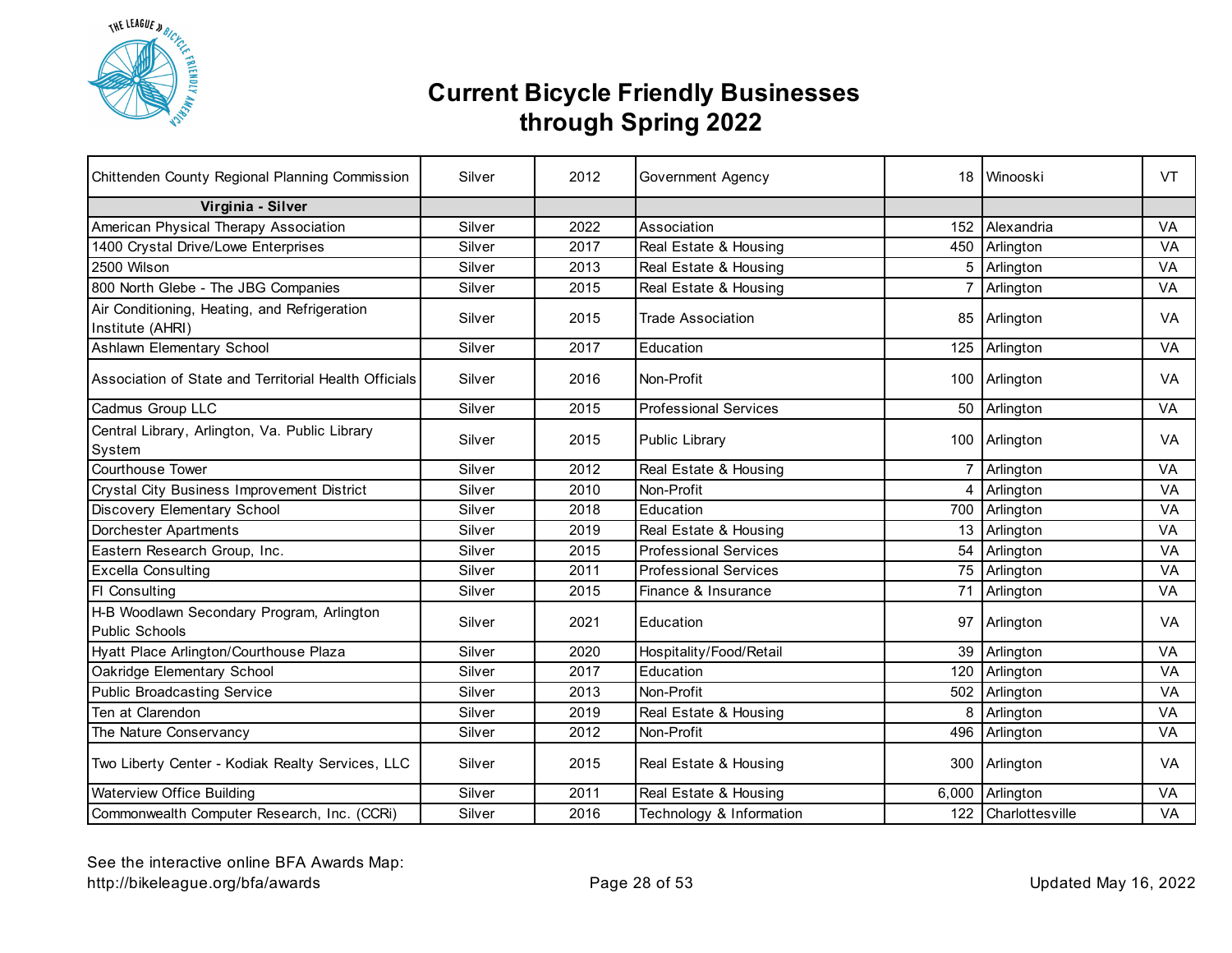

| <b>Carilion Clinic</b>                                          | Silver | 2012 | Medical/Health Services            |                | 500 Roanoke            | VA        |
|-----------------------------------------------------------------|--------|------|------------------------------------|----------------|------------------------|-----------|
| Downshift                                                       | Silver | 2018 | <b>Bicycle Shop</b>                |                | $\overline{3}$ Roanoke | <b>VA</b> |
| <b>Washington - Silver</b>                                      |        |      |                                    |                |                        |           |
| Skagit Cycle Center                                             | Silver | 2021 | <b>Bicycle Shop</b>                |                | 5 Anacortes            | <b>WA</b> |
| Sanitary Service Company, Inc. (1001 Roeder<br>Ave)             | Silver | 2015 | Government Agency                  |                | 12 Bellingham          | <b>WA</b> |
| <b>Whatcom Council of Governments</b>                           | Silver | 2008 | <b>Government Agency</b>           | 11             | Bellingham             | <b>WA</b> |
| Corpore Sano Physical Therapy/BikePT                            | Silver | 2014 | Medical/Health Services            | $\overline{7}$ | Kenmore                | <b>WA</b> |
| Greenies                                                        | Silver | 2014 | <b>Bicycle Shop</b>                | 3              | Richland               | <b>WA</b> |
| K2 Sports                                                       | Silver | 2015 | Manufacturing/Research             | 178            | Seattle                | <b>WA</b> |
| Seattle Bicycle Advocate, PLLC                                  | Silver | 2017 | Legal                              |                | Seattle                | <b>WA</b> |
| <b>Starbucks</b>                                                | Silver | 2015 | Hospitality/Food/Retail            | 3,500          | Seattle                | <b>WA</b> |
| Tableau Software, Inc.                                          | Silver | 2015 | Technology & Information           | 1,300          | Seattle                | <b>WA</b> |
| Washington State Department of Transportation<br>Eastern Region | Silver | 2019 | Government Agency                  |                | 230 Spokane            | <b>WA</b> |
| Kaiser Permanente, Olympia Medical Center                       | Silver | 2016 | Medical/Health Services            | 420            | Tukwila                | <b>WA</b> |
| <b>Wallis Engineering</b>                                       | Silver | 2011 | <b>Professional Services</b>       |                | 18 Vancouver           | <b>WA</b> |
| West Virginia - Silver                                          |        |      |                                    |                |                        |           |
| Arrowhead Bike Farm                                             | Silver | 2017 | <b>Bicycle Shop</b>                | 4              | Fayetteville           | WV        |
| <b>New River Bikes</b>                                          | Silver | 2017 | <b>Bicycle Shop</b>                | 2              | Fayetteville           | <b>WV</b> |
| <b>Wisconsin - Silver</b>                                       |        |      |                                    |                |                        |           |
| <b>Thrivent Financial</b>                                       | Silver | 2014 | Finance & Insurance                | 1,450          | Appleton               | WI        |
| Race Day Events                                                 | Silver | 2015 | <b>Professional Services</b>       | 17             | Fitchburg              | WI        |
| Northwestern Mutual (Franklin Campus)                           | Silver | 2015 | Finance & Insurance                | 2,290          | Franklin               | WI        |
| Michaels Energy                                                 | Silver | 2012 | <b>Professional Services</b>       | 30             | La Crosse              | WI        |
| SAP Labs, LLC. (La Crosse)                                      | Silver | 2010 | Technology & Information           | 120            | La Crosse              | WI        |
| Aprilaire, a Division of Research Product<br>Corporation        | Silver | 2016 | Manufacturing/Research             |                | 200 Madison            | WI        |
| Downtown Madison Inc.                                           | Silver | 2020 | Non-Profit                         | 4              | Madison                | WI        |
| Full Spectrum Solar                                             | Silver | 2014 | Construction/Utilities/Contracting |                | 7 Madison              | WI        |
| Madison Metropolitan Sewerage District                          | Silver | 2014 | Government Agency                  |                | 100 Madison            | WI        |
| Pacific Cycle                                                   | Silver | 2012 | <b>Bicycle Industry</b>            | 85             | Madison                | WI        |
| Short Stack Eatery                                              | Silver | 2017 | Hospitality/Food/Retail            |                | 16 Madison             | WI        |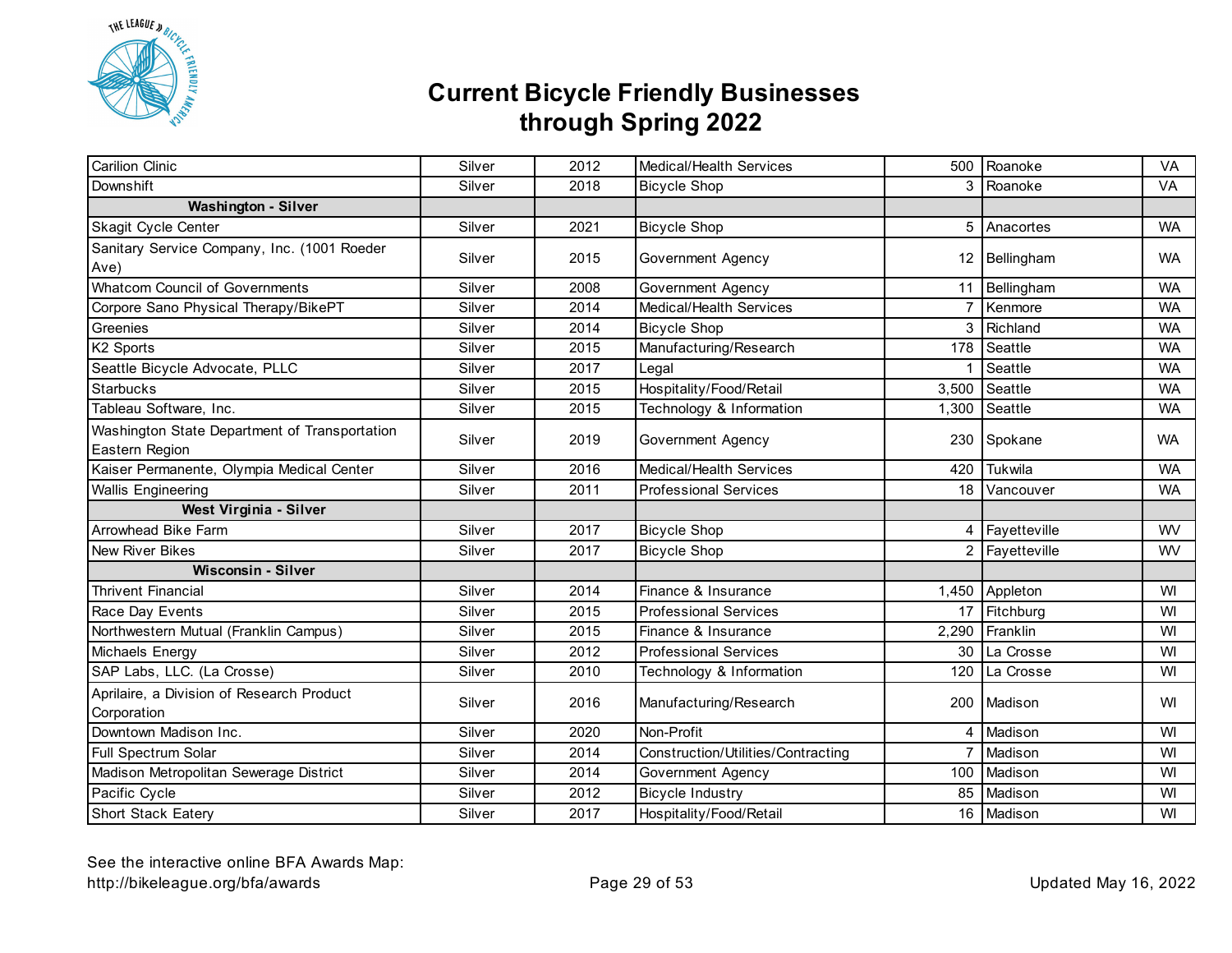

| Sustain Dane                                                           | Silver        | 2014 | Non-Profit                         |       | 5 Madison           | WI        |
|------------------------------------------------------------------------|---------------|------|------------------------------------|-------|---------------------|-----------|
| Northwestern Mutual                                                    | Silver        | 2011 | Finance & Insurance                | 2,659 | Milwaukee           | WI        |
| Sixteenth Street Community Health Centers<br>(Chavez Site)             | Silver        | 2013 | Medical/Health Services            |       | 120 Milwaukee       | WI        |
| Sixteenth Street Community Health Centers<br>(Greenfield Site)         | Silver        | 2013 | Medical/Health Services            |       | 120 Milwaukee       | WI        |
| Sixteenth Street Community Health Centers<br>(Parkway Clinic)          | Silver        | 2013 | Medical/Health Services            |       | 120 Milwaukee       | WI        |
| River Trail Cycles                                                     | Silver        | 2014 | <b>Bicycle Shop</b>                |       | Onalaska            | WI        |
| Gundersen Health System - Sparta                                       | Silver        | 2012 | Medical/Health Services            |       | 52 Sparta           | WI        |
| <b>Wyoming - Silver</b>                                                |               |      |                                    |       |                     |           |
| St. John's Health                                                      | Silver        | 2014 | <b>Medical/Health Services</b>     | 850   | Jackson             | <b>WY</b> |
| <b>BRONZE</b>                                                          |               |      |                                    |       |                     |           |
| Alabama - Bronze                                                       |               |      |                                    |       |                     |           |
| <b>Bicycle Cove</b>                                                    | <b>Bronze</b> | 2016 | <b>Bicycle Shop</b>                | 4     | Brownsboro          | <b>AL</b> |
| Straight To Ale Brands, Inc.                                           | <b>Bronze</b> | 2018 | <b>Brewery</b>                     | 45    | Huntsville          | <b>AL</b> |
| Infirmary Health                                                       | <b>Bronze</b> | 2014 | Medical/Health Services            | 2,500 | Mobile              | <b>AL</b> |
| Alaska - Bronze                                                        |               |      |                                    |       |                     |           |
| Kittelson & Associates, Inc. (Anchorage Office)                        | <b>Bronze</b> | 2015 | Architecture/Planning/Design       |       | 4 Anchorage         | AK.       |
| SouthEast Alaska Regional Health Consortium<br>(SEARHC) - Sitka Campus | <b>Bronze</b> | 2011 | Medical/Health Services            | 475   | Sitka               | AK.       |
| Arizona - Bronze                                                       |               |      |                                    |       |                     |           |
| Delaware North at Grand Canyon                                         | <b>Bronze</b> | 2020 | Hospitality/Food/Retail            | 300   | <b>Grand Canyon</b> | $A\!Z$    |
| Sanofi Aventis Tucson Research Center                                  | <b>Bronze</b> | 2011 | Manufacturing/Research             | 100   | Oro Valley          | $A\!Z$    |
| Salt River Project                                                     | <b>Bronze</b> | 2016 | Construction/Utilities/Contracting | 983   | Tempe               | AZ        |
| Food Conspiracy Co-op                                                  | <b>Bronze</b> | 2015 | Hospitality/Food/Retail            | 40    | Tucson              | AZ        |
| Museum of Contemporary Art Tucson                                      | <b>Bronze</b> | 2016 | Non-Profit                         | 14    | Tucson              | $A\!Z$    |
| Starbucks 10708                                                        | <b>Bronze</b> | 2017 | Hospitality/Food/Retail            | 33    | Tucson              | AZ        |
| Tucson Hop Shop                                                        | <b>Bronze</b> | 2016 | Hospitality/Food/Retail            | 4     | Tucson              | <b>AZ</b> |
| <b>Arkansas - Bronze</b>                                               |               |      |                                    |       |                     |           |
| Element Hotel - Bentonville                                            | <b>Bronze</b> | 2020 | Hospitality/Food/Retail            | 40    | Bentonville         | AR        |
| Laneshift                                                              | <b>Bronze</b> | 2020 | <b>Bicycle Industry</b>            | 2     | Bentonville         | <b>AR</b> |
| Progressive Trail Design                                               | <b>Bronze</b> | 2020 | <b>Professional Services</b>       |       | 25 Bentonville      | <b>AR</b> |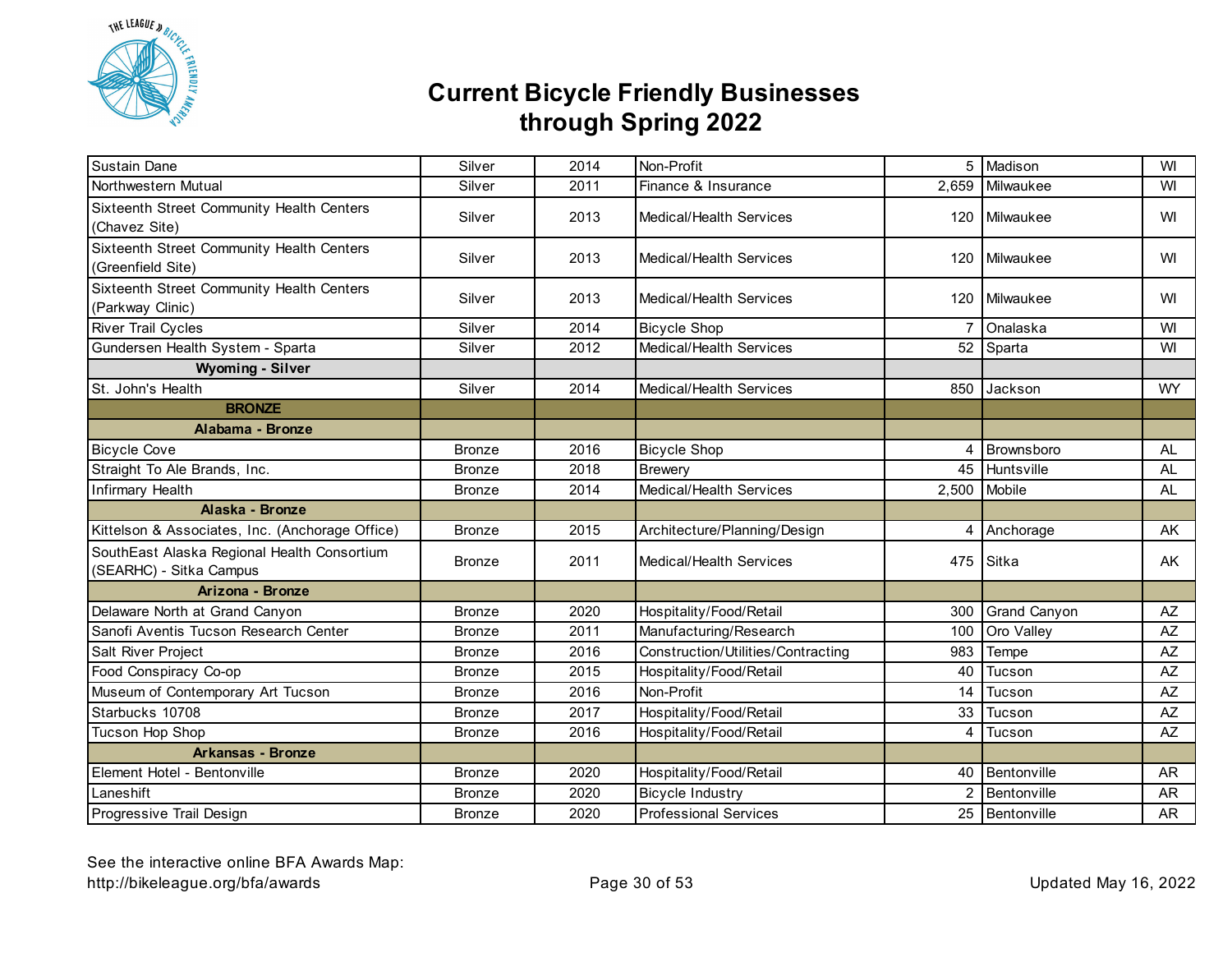

| Sam's Club                                                             | <b>Bronze</b> | 2020 | Hospitality/Food/Retail            |     | 1,700 Bentonville  | <b>AR</b> |
|------------------------------------------------------------------------|---------------|------|------------------------------------|-----|--------------------|-----------|
| The Greater Bentonville Area Chamber of<br>Commerce                    | <b>Bronze</b> | 2020 | Non-Profit                         | 8   | Bentonville        | AR        |
| Adventure Subaru                                                       | <b>Bronze</b> | 2016 | Transportation                     |     | 72 Fayetteville    | <b>AR</b> |
| Bio-Tech Pharmacal, Inc.                                               | <b>Bronze</b> | 2020 | Medical/Health Services            |     | 25 Fayetteville    | <b>AR</b> |
| <b>Clinton House Museum</b>                                            | <b>Bronze</b> | 2020 | Non-Profit                         |     | 3 Fayetteville     | <b>AR</b> |
| Dirty Apron BakeHouse                                                  | <b>Bronze</b> | 2020 | Hospitality/Food/Retail            |     | 3 Fayetteville     | <b>AR</b> |
| <b>Experience Fayetteville</b>                                         | <b>Bronze</b> | 2020 | Non-Profit                         |     | 10 Fayetteville    | <b>AR</b> |
| Fairfield Inn & Suites - Fayetteville                                  | <b>Bronze</b> | 2020 | Hospitality/Food/Retail            |     | 26 Fayetteville    | <b>AR</b> |
| Fossil Cove Brewing Co.                                                | <b>Bronze</b> | 2016 | <b>Brewery</b>                     |     | 9 Fayetteville     | <b>AR</b> |
| <b>FTN Associates</b>                                                  | <b>Bronze</b> | 2021 | <b>Professional Services</b>       | 14  | Fayetteville       | <b>AR</b> |
| Hampton Inn and Suites Fayetteville                                    | <b>Bronze</b> | 2020 | Hospitality/Food/Retail            |     | 25 Fayetteville    | <b>AR</b> |
| Highroller Cyclery, Fayetteville                                       | <b>Bronze</b> | 2015 | <b>Bicycle Shop</b>                | 6   | Fayetteville       | AR        |
| Maurice Jennings + Walter Jennings Architects,<br><b>PLLC</b>          | <b>Bronze</b> | 2015 | Architecture/Planning/Design       |     | 3 Fayetteville     | AR        |
| McClelland Consulting Engineers, Inc.                                  | <b>Bronze</b> | 2022 | <b>Engineering Firm</b>            |     | 64 Fayetteville    | <b>AR</b> |
| modus studio                                                           | <b>Bronze</b> | 2015 | Architecture/Planning/Design       |     | 27 Fayetteville    | <b>AR</b> |
| Mount Sequoyah Center, Inc.                                            | <b>Bronze</b> | 2020 | Non-Profit                         |     | 17 Fayetteville    | <b>AR</b> |
| <b>Ozark Natural Foods</b>                                             | <b>Bronze</b> | 2021 | Hospitality/Food/Retail            |     | 100 Fayetteville   | <b>AR</b> |
| Philip Enterprises Fayetteville, Inc. dba Einstein<br>Bros Bagels 4027 | <b>Bronze</b> | 2015 | Hospitality/Food/Retail            |     | 20 Fayetteville    | <b>AR</b> |
| Prime Real Estate & Development                                        | <b>Bronze</b> | 2020 | Real Estate & Housing              |     | 36 Fayetteville    | <b>AR</b> |
| Puritan Coffee & Beer                                                  | <b>Bronze</b> | 2021 | Hospitality/Food/Retail            |     | 11 Fayetteville    | <b>AR</b> |
| Staybridge Suites - University                                         | <b>Bronze</b> | 2020 | Hospitality/Food/Retail            |     | 30 Fayetteville    | <b>AR</b> |
| Veo                                                                    | <b>Bronze</b> | 2021 | Transportation                     |     | 15 Fayetteville    | <b>AR</b> |
| Arkansas Foundation for Medical Care                                   | <b>Bronze</b> | 2014 | Medical/Health Services            |     | 120 Little Rock    | <b>AR</b> |
| McClelland Consulting Engineers, Inc.                                  | <b>Bronze</b> | 2018 | Architecture/Planning/Design       | 53  | <b>Little Rock</b> | <b>AR</b> |
| City of North Little Rock                                              | <b>Bronze</b> | 2017 | Government Agency                  | 800 | North Little Rock  | <b>AR</b> |
| <b>Crafton Tull</b>                                                    | Bronze        | 2015 | Architecture/Planning/Design       | 70  | Rogers             | <b>AR</b> |
| Highroller Cyclery, Rogers Location                                    | <b>Bronze</b> | 2015 | <b>Bicycle Shop</b>                | 6   | Rogers             | <b>AR</b> |
| Main Street Rogers                                                     | <b>Bronze</b> | 2018 | Non-Profit                         |     | 2 Rogers           | <b>AR</b> |
| California - Bronze                                                    |               |      |                                    |     |                    |           |
| Sustainable Technologies                                               | <b>Bronze</b> | 2016 | Construction/Utilities/Contracting |     | 5 Alameda          | CA        |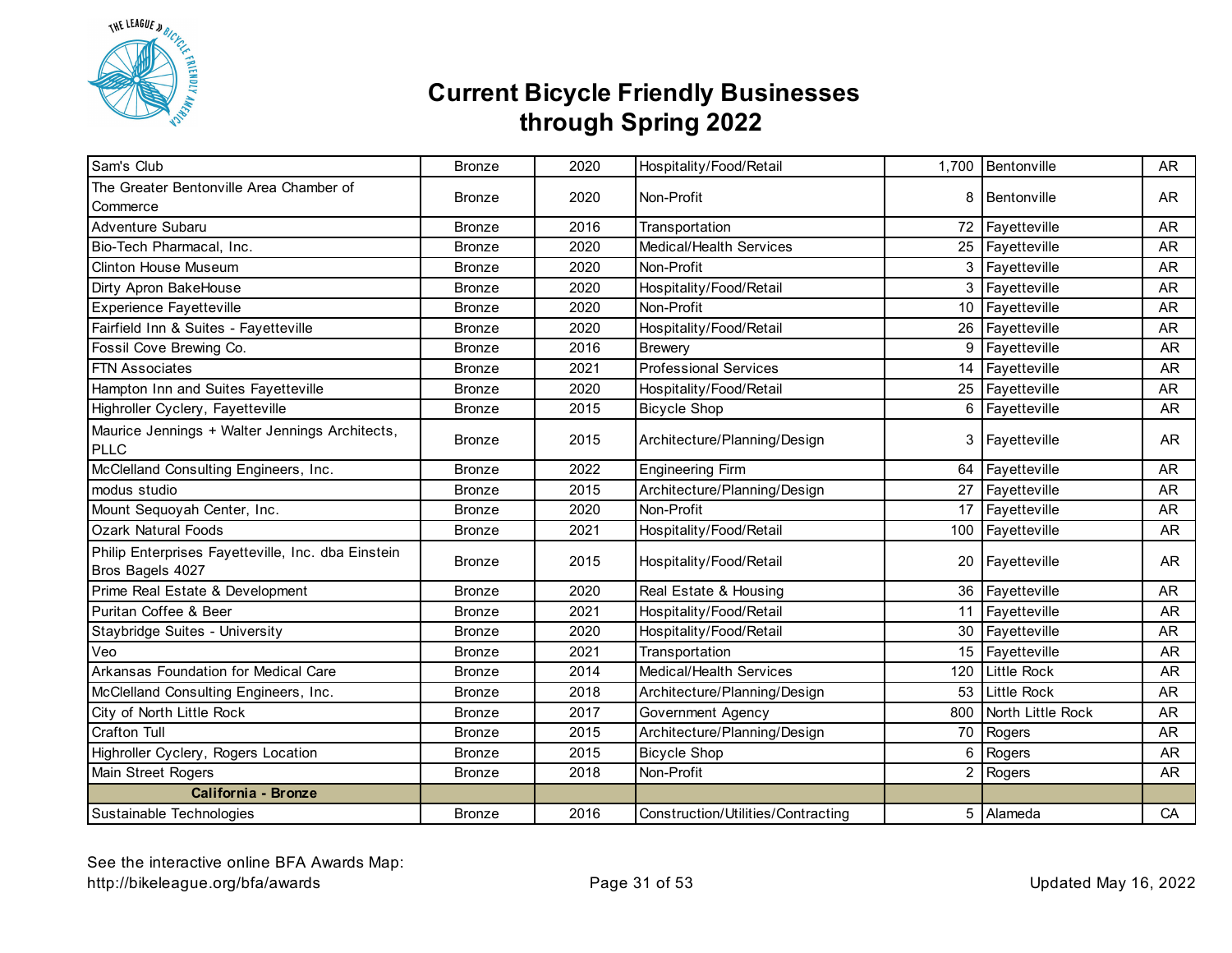

| City of Arcata City Hall                                   | <b>Bronze</b> | 2020 | Government Agency                  | 84    | Arcata                  | CA |
|------------------------------------------------------------|---------------|------|------------------------------------|-------|-------------------------|----|
| Humboldt State University                                  | <b>Bronze</b> | 2019 | Education                          | 1,029 | Arcata                  | CA |
| lynda.com                                                  | <b>Bronze</b> | 2014 | Technology & Information           | 350   | Carpinteria             | CA |
| <b>Blue Oak Energy</b>                                     | <b>Bronze</b> | 2014 | Construction/Utilities/Contracting | 43    | Davis                   | CA |
| Davis Community Church                                     | <b>Bronze</b> | 2020 | Church/Place of Worship            | 9     | Davis                   | CA |
| Davis Food Co-op                                           | <b>Bronze</b> | 2019 | Hospitality/Food/Retail            | 49    | Davis                   | CA |
| Davis Lutheran Church                                      | <b>Bronze</b> | 2020 | Church/Place of Worship            | 5     | Davis                   | CA |
| Nugget Markets - Nugget #12                                | <b>Bronze</b> | 2019 | Hospitality/Food/Retail            | 181   | Davis                   | CA |
| Nugget Markets - Nugget #2                                 | <b>Bronze</b> | 2019 | Hospitality/Food/Retail            | 83    | Davis                   | CA |
| The Arbors Apartments                                      | <b>Bronze</b> | 2020 | Real Estate & Housing              | 3     | Davis                   | CA |
| Yolo-Solano Air Quality Management District                | <b>Bronze</b> | 2014 | Government Agency                  | 22    | Davis                   | CA |
| Karen's Bakery & Cafe                                      | <b>Bronze</b> | 2016 | Hospitality/Food/Retail            | 35    | Folsom                  | CA |
| Las Cumbres Observatory Global Telescope<br>Network, Inc.  | <b>Bronze</b> | 2015 | Non-Profit                         |       | 35 Goleta               | CA |
| Huntington Beach Chamber of Commerce                       | <b>Bronze</b> | 2014 | Non-Profit                         | 6     | <b>Huntington Beach</b> | CA |
| Southern California Association of Governments<br>(SCAG)   | <b>Bronze</b> | 2016 | Government Agency                  |       | 150 Los Angeles         | CA |
| Central Coast Transportation Consulting                    | <b>Bronze</b> | 2020 | <b>Professional Services</b>       |       | 3 Morro Bay             | CA |
| Kittelson & Associates, Inc. (Oakland Office)              | <b>Bronze</b> | 2015 | Architecture/Planning/Design       | 9     | Oakland                 | CA |
| Langan Engineering and Environmental Services<br>(Oakland) | <b>Bronze</b> | 2021 | <b>Personal Services</b>           |       | 36 Oakland              | CA |
| <b>Rincon Consultants</b>                                  | <b>Bronze</b> | 2017 | Architecture/Planning/Design       | 11    | Oakland                 | CA |
| Lyft Level 5                                               | <b>Bronze</b> | 2020 | Transportation                     |       | 432 Palo Alto           | CA |
| Morrison & Foerster LLP - Palo Alto                        | <b>Bronze</b> | 2021 | Legal                              | 150   | Palo Alto               | CA |
| <b>Tesla Transportation</b>                                | <b>Bronze</b> | 2020 | Technology & Information           | 1,876 | Palo Alto               | CA |
| City of Rancho Cordova                                     | <b>Bronze</b> | 2017 | Government Agency                  | 75    | Rancho Cordova          | CA |
| Quincy Engineering, Inc.                                   | <b>Bronze</b> | 2015 | Architecture/Planning/Design       | 50    | Rancho Cordova          | CA |
| Jenson USA                                                 | <b>Bronze</b> | 2015 | <b>Bicycle Industry</b>            | 76    | Riverside               | CA |
| Mow It Down Landscaping, Inc.                              | <b>Bronze</b> | 2021 | Construction/Utilities/Contracting | 8     | Riverside               | CA |
| Hot Italian                                                | <b>Bronze</b> | 2011 | Hospitality/Food/Retail            | 30    | Sacramento              | CA |
| Kaiser Permanente, Fair Oaks MOB                           | <b>Bronze</b> | 2017 | Medical/Health Services            | 250   | Sacramento              | CA |
| Kaiser Permanente, Sacramento Medical Center               | <b>Bronze</b> | 2016 | <b>Medical/Health Services</b>     | 1,700 | Sacramento              | CA |
| <b>Mogavero Architects</b>                                 | <b>Bronze</b> | 2018 | Architecture/Planning/Design       |       | 25 Sacramento           | CA |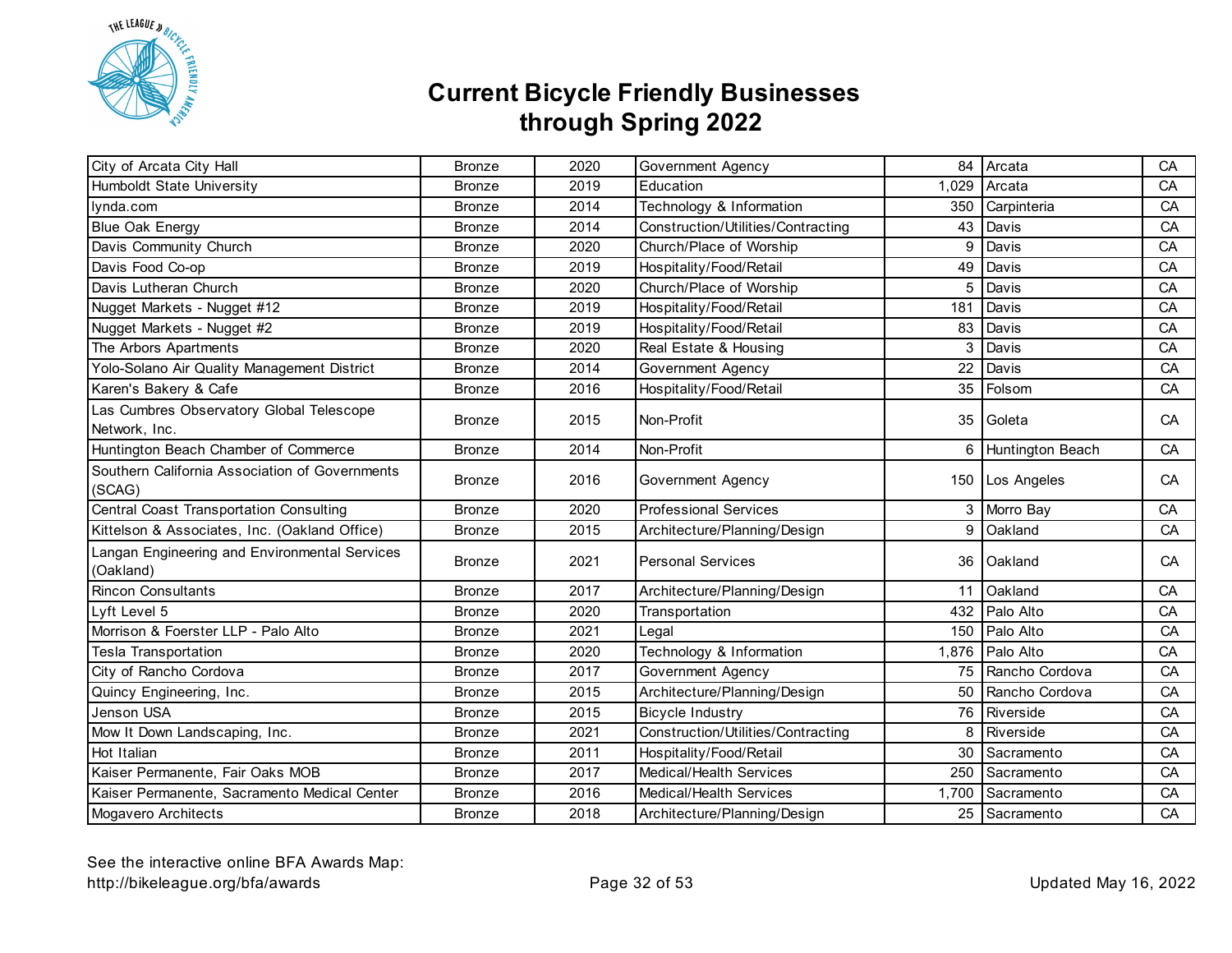

| Alta Planning + Design, San Diego Office                                               | <b>Bronze</b> | 2016 | Architecture/Planning/Design       |                | 5 San Diego         | CA            |
|----------------------------------------------------------------------------------------|---------------|------|------------------------------------|----------------|---------------------|---------------|
| San Diego Gas & Electric                                                               | <b>Bronze</b> | 2018 | Construction/Utilities/Contracting |                | 1,500 San Diego     | CA            |
| Langan Engineering and Environmental Services<br>(San Francisco)                       | <b>Bronze</b> | 2021 | <b>Professional Services</b>       | 49             | San Francisco       | CA            |
| Timbuk2                                                                                | <b>Bronze</b> | 2016 | Hospitality/Food/Retail            |                | 64 San Francisco    | CA            |
| Summit Bicycles (San Jose)                                                             | <b>Bronze</b> | 2015 | <b>Bicycle Shop</b>                |                | 12 San Jose         | CA            |
| County of San Luis Obispo                                                              | <b>Bronze</b> | 2018 | <b>Government Agency</b>           | 2,100          | San Luis Obispo     | CA            |
| Iteris, Inc.                                                                           | <b>Bronze</b> | 2017 | Transportation                     | 150            | Santa Ana           | CA            |
| Service Objects                                                                        | <b>Bronze</b> | 2015 | Technology & Information           | 18             | Santa Barbara       | CA            |
| Santa Cruz Beach Boardwalk                                                             | <b>Bronze</b> | 2008 | Hospitality/Food/Retail            | 200            | Santa Cruz          | CA            |
| Rubin Postaer and Associates, dba rpa                                                  | <b>Bronze</b> | 2015 | <b>Advertising Agency</b>          | 450            | Santa Monica        | CA            |
| The Albright                                                                           | <b>Bronze</b> | 2016 | Hospitality/Food/Retail            | 29             | Santa Monica        | CA            |
| Sonoma County Transportation Authority/Regional<br><b>Climate Protection Authority</b> | <b>Bronze</b> | 2022 | Government Agency                  | 14             | Santa Rosa          | CA            |
| Sutter Santa Rosa Regional Hospital                                                    | <b>Bronze</b> | 2018 | Medical/Health Services            | 900            | Santa Rosa          | CA            |
| Dubuque Innovation Center                                                              | <b>Bronze</b> | 2021 | Real Estate & Housing              | 300            | South San Francisco | CA            |
| CityLine Sunnyvale                                                                     | <b>Bronze</b> | 2021 | Real Estate & Housing              |                | 750 Sunnyvale       | CA            |
| Lockheed Martin Space Systems                                                          | <b>Bronze</b> | 2015 | Manufacturing/Research             | 3,000          | Sunnyvale           | CA            |
| Main Street Garage                                                                     | <b>Bronze</b> | 2018 | Transportation                     | 4              | Upland              | CA            |
| Nugget Markets - Food 4 Less #30                                                       | <b>Bronze</b> | 2019 | Hospitality/Food/Retail            | 66             | Woodland            | CA            |
| Nugget Markets - Nugget #1                                                             | <b>Bronze</b> | 2019 | Hospitality/Food/Retail            | 100            | Woodland            | CA            |
| <b>Woodland Community College</b>                                                      | <b>Bronze</b> | 2020 | Education                          | 300            | Woodland            | CA            |
| <b>Colorado - Bronze</b>                                                               |               |      |                                    |                |                     |               |
| Arvada Gardeners, Arvada Community Garden                                              | <b>Bronze</b> | 2017 | Non-Profit                         | $\blacksquare$ | Arvada              | <sub>CO</sub> |
| Limelight Hotel                                                                        | <b>Bronze</b> | 2014 | Hospitality/Food/Retail            | 60             | Aspen               | CO            |
| <b>Animal Arts</b>                                                                     | <b>Bronze</b> | 2018 | Architecture/Planning/Design       | 28             | <b>Boulder</b>      | CO            |
| The Cadmus Group (Boulder Office)                                                      | <b>Bronze</b> | 2020 | <b>Professional Services</b>       | 21             | <b>Boulder</b>      | CO            |
| Town of Breckenridge Public Works                                                      | <b>Bronze</b> | 2019 | Government Agency                  | 120            | Breckenridge        | CO            |
| <b>Bulow Jewelers</b>                                                                  | <b>Bronze</b> | 2021 | Hospitality/Food/Retail            | 4              | Denver              | CO            |
| RNL Design                                                                             | <b>Bronze</b> | 2016 | Architecture/Planning/Design       | 100            | Denver              | CO            |
| The Law Office of Jennifer L. Donaldson                                                | <b>Bronze</b> | 2018 | Legal                              | 10             | Denver              | CO            |
| UrbanTrans North America - Denver Office                                               | <b>Bronze</b> | 2017 | Transportation                     | 6              | Denver              | CO            |
| <b>Conservation Legacy</b>                                                             | <b>Bronze</b> | 2022 | Non-Profit                         |                | 40 Durango          | CO            |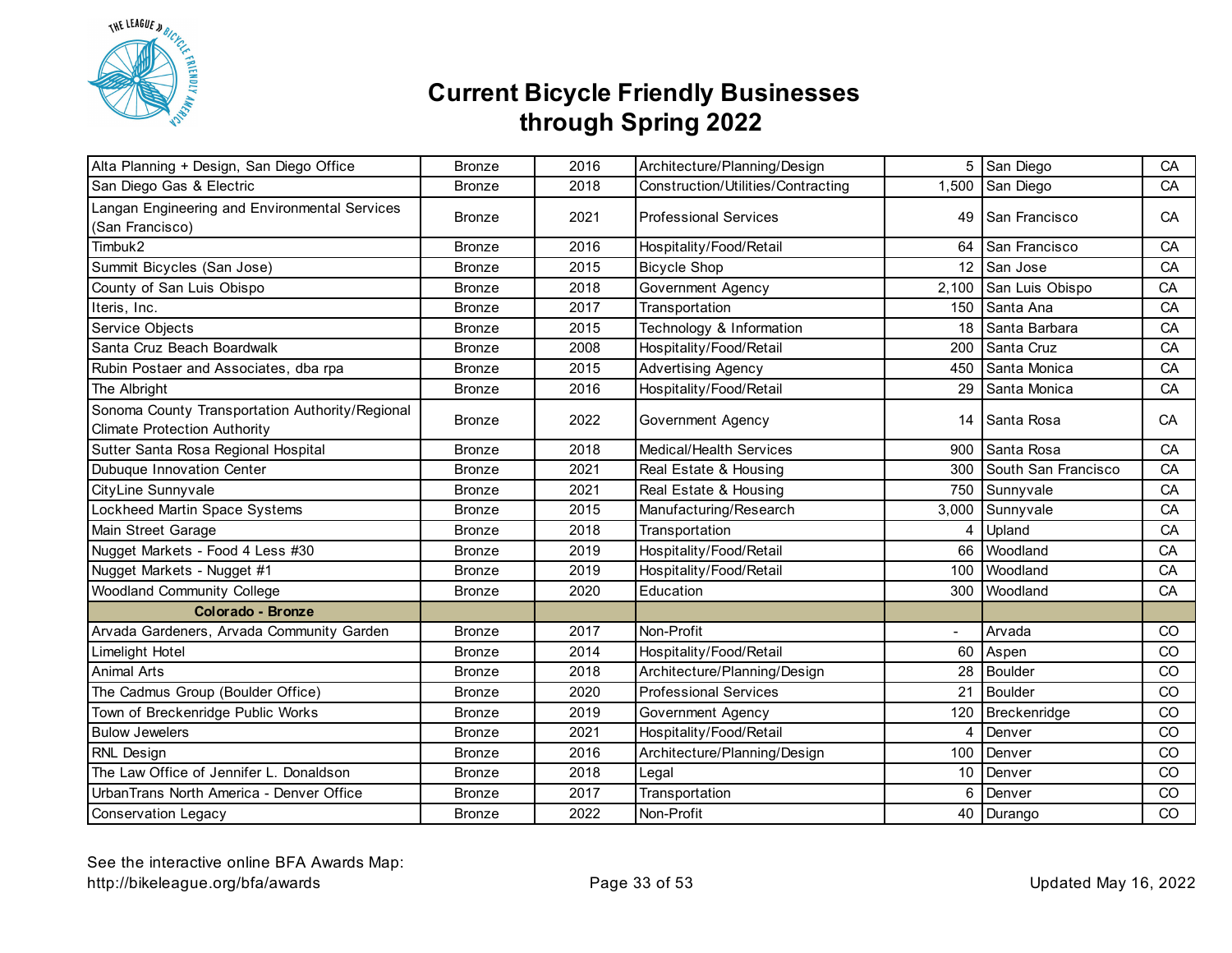

| Russell Planning & Engineering                                           | <b>Bronze</b> | 2017 | Architecture/Planning/Design               |       | 22 Durango          | CO            |
|--------------------------------------------------------------------------|---------------|------|--------------------------------------------|-------|---------------------|---------------|
| 1933 Brewing Company                                                     | <b>Bronze</b> | 2016 | <b>Brewery</b>                             |       | Fort Collins        | CO            |
| Advanced Micro Devices, Fort Collins                                     | <b>Bronze</b> | 2011 | Manufacturing/Research                     | 160   | Fort Collins        | CO            |
| Ascent Studio Climbing & Fitness                                         | <b>Bronze</b> | 2020 | <b>Personal Services</b>                   |       | 23 Fort Collins     | CO            |
| <b>Brave New Wheel</b>                                                   | <b>Bronze</b> | 2015 | <b>Bicycle Shop</b>                        | 5     | Fort Collins        | CO            |
| DataSplice                                                               | <b>Bronze</b> | 2015 | Technology & Information                   |       | 12 Fort Collins     | CO            |
| Edge Optics                                                              | <b>Bronze</b> | 2017 | Medical/Health Services                    | 4     | <b>Fort Collins</b> | CO            |
| Fort Collins Food Cooperative                                            | <b>Bronze</b> | 2014 | Hospitality/Food/Retail                    |       | 15 Fort Collins     | CO            |
| Fort Collins Lincoln Center for the Performing and<br><b>Visual Arts</b> | <b>Bronze</b> | 2015 | <b>Cultural Arts and Conference Center</b> |       | 35   Fort Collins   | <sub>CO</sub> |
| Gallegos Sanitation, Inc                                                 | <b>Bronze</b> | 2016 | Construction/Utilities/Contracting         | 150   | Fort Collins        | CO            |
| <b>Hewlett Packard</b>                                                   | <b>Bronze</b> | 2015 | Technology & Information                   | 1,900 | Fort Collins        | CO            |
| In-Situ Inc.                                                             | <b>Bronze</b> | 2010 | Manufacturing/Research                     | 89    | <b>Fort Collins</b> | CO            |
| Jax Outdoor Gear                                                         | <b>Bronze</b> | 2015 | Hospitality/Food/Retail                    | 96    | Fort Collins        | CO            |
| National Center for Genetic Resources<br>Preservation                    | <b>Bronze</b> | 2014 | Government Agency                          |       | 60   Fort Collins   | <sub>CO</sub> |
| Neuworks Mechanical, Inc.                                                | <b>Bronze</b> | 2017 | Construction/Utilities/Contracting         | 80    | <b>Fort Collins</b> | <sub>CO</sub> |
| Nuance Chocolate                                                         | <b>Bronze</b> | 2015 | Hospitality/Food/Retail                    | 4     | Fort Collins        | CO            |
| Platte River Power Authority                                             | <b>Bronze</b> | 2015 | Government Agency                          | 120   | <b>Fort Collins</b> | CO            |
| Qualfon                                                                  | <b>Bronze</b> | 2016 | Telecommunications & Media                 | 800   | <b>Fort Collins</b> | CO            |
| Snooze AM Eatery                                                         | <b>Bronze</b> | 2015 | Hospitality/Food/Retail                    |       | 23   Fort Collins   | CO            |
| <b>Sunstone Health Associates</b>                                        | <b>Bronze</b> | 2016 | Medical/Health Services                    | 4     | Fort Collins        | CO            |
| The Armstrong Hotel                                                      | <b>Bronze</b> | 2015 | Hospitality/Food/Retail                    |       | 35 Fort Collins     | CO            |
| The Cupboard                                                             | <b>Bronze</b> | 2014 | Hospitality/Food/Retail                    | 30    | Fort Collins        | CO            |
| The Gearage Outdoor Sports                                               | <b>Bronze</b> | 2017 | <b>Bicycle Shop</b>                        | 5     | Fort Collins        | CO            |
| The Wright Life                                                          | <b>Bronze</b> | 2015 | Hospitality/Food/Retail                    | 12    | Fort Collins        | CO            |
| Trinity Lutheran Church                                                  | <b>Bronze</b> | 2014 | Church/Place of Worship                    | 12    | Fort Collins        | CO            |
| Whole Foods Market, Fort Collins                                         | <b>Bronze</b> | 2015 | Hospitality/Food/Retail                    | 280   | Fort Collins        | CO            |
| Woodward Inc. - Fort Collins                                             | <b>Bronze</b> | 2014 | Manufacturing/Research                     | 800   | Fort Collins        | CO            |
| Aunt Helens Coffee House                                                 | <b>Bronze</b> | 2019 | Hospitality/Food/Retail                    | 5     | Greeley             | CO            |
| City of Greeley                                                          | <b>Bronze</b> | 2018 | Government Agency                          | 202   | Greeley             | CO            |
| Simply BulkMarket                                                        | <b>Bronze</b> | 2020 | Hospitality/Food/Retail                    | 2     | Longmont            | CO            |
| St. Vrain Cidery                                                         | <b>Bronze</b> | 2021 | Cidery                                     |       | 2 Longmont          | CO            |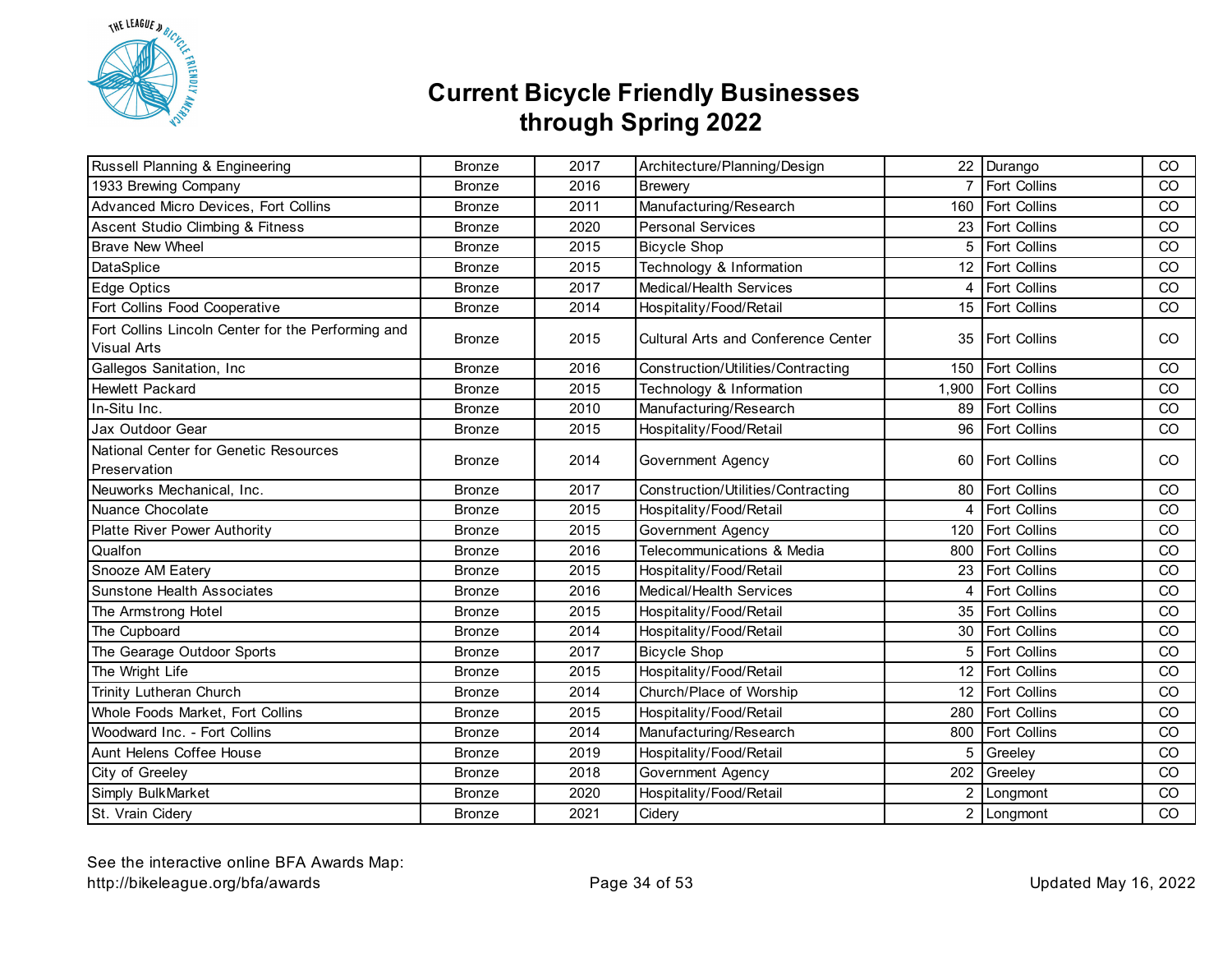

| <b>Connecticut - Bronze</b>                                   |               |      |                                    |       |                     |           |
|---------------------------------------------------------------|---------------|------|------------------------------------|-------|---------------------|-----------|
| OFS Fitel, LLC                                                | <b>Bronze</b> | 2022 | Manufacturing/Research             | 150   | Avon                | <b>CT</b> |
| Riverdale Farms Shopping                                      | <b>Bronze</b> | 2022 | <b>Mixed Use Property</b>          | 300   | Avon                | <b>CT</b> |
| Old St. Andrew's Episcopal Church                             | <b>Bronze</b> | 2020 | Church/Place of Worship            |       | 3 Bloomfield        | <b>CT</b> |
| Pratt & Whitney                                               | <b>Bronze</b> | 2014 | Manufacturing/Research             | 7,086 | East Hartford       | <b>CT</b> |
| The Travelers Companies, Inc. (Corporate Office)              | <b>Bronze</b> | 2015 | Finance & Insurance                | 6,227 | Hartford            | <b>CT</b> |
| mActivity                                                     | <b>Bronze</b> | 2019 | Medical/Health Services            | 8     | New Haven           | <b>CT</b> |
| <b>Regional Water Authority</b>                               | <b>Bronze</b> | 2019 | Construction/Utilities/Contracting |       | 270 New Haven       | <b>CT</b> |
| SLR International Corporation (New Haven, CT)                 | <b>Bronze</b> | 2022 | <b>Environmental Consulting</b>    | 20    | New Haven           | <b>CT</b> |
| <b>HEI Hotels &amp; Resorts</b>                               | <b>Bronze</b> | 2015 | Hospitality/Food/Retail            |       | 50 Norwalk          | <b>CT</b> |
| <b>Delaware - Bronze</b>                                      |               |      |                                    |       |                     |           |
| The City of Newark                                            | <b>Bronze</b> | 2015 | Government Agency                  |       | 165 Newark          | <b>DE</b> |
| <b>District of Columbia - Bronze</b>                          |               |      |                                    |       |                     |           |
| 1250 Connecticut Avenue-Brookfield                            | <b>Bronze</b> | 2017 | Real Estate & Housing              |       | 370 Washington      | DC        |
| <b>AARP</b>                                                   | <b>Bronze</b> | 2021 | Non-Profit                         |       | 1,473 Washington    | <b>DC</b> |
| American Public Health Association                            | <b>Bronze</b> | 2016 | Non-Profit                         | 80    | Washington          | DC        |
| Architect of the Capitol                                      | <b>Bronze</b> | 2015 | Government Agency                  | 2,300 | Washington          | DC        |
| Environmental and Energy Study Institute                      | <b>Bronze</b> | 2012 | Non-Profit                         | 11    | Washington          | DC        |
| Fehr & Peers DC                                               | <b>Bronze</b> | 2017 | Architecture/Planning/Design       | 6     | Washington          | <b>DC</b> |
| Finnegan, Henderson, Farabow, Garrett & Dunner,<br><b>LLP</b> | <b>Bronze</b> | 2010 | Legal                              |       | 436 Washington      | DC        |
| <b>International Monetary Fund</b>                            | <b>Bronze</b> | 2014 | Non-Profit                         | 3,000 | Washington          | <b>DC</b> |
| Silman                                                        | <b>Bronze</b> | 2011 | Architecture/Planning/Design       |       | 41 Washington       | <b>DC</b> |
| <b>Upside Business Travel</b>                                 | <b>Bronze</b> | 2020 | Technology & Information           | 101   | Washington          | DC        |
| <b>USDA Economic Research Service</b>                         | <b>Bronze</b> | 2010 | Government Agency                  | 400   | Washington          | DC        |
| Florida - Bronze                                              |               |      |                                    |       |                     |           |
| Coral Gables Art Cinema                                       | <b>Bronze</b> | 2015 | Non-Profit                         | 15    | <b>Coral Gables</b> | FL.       |
| Crane Ramen                                                   | <b>Bronze</b> | 2016 | Hospitality/Food/Retail            | 50    | Gainesville         | FL.       |
| The Bull                                                      | <b>Bronze</b> | 2015 | Hospitality/Food/Retail            | 4     | Gainesville         | FL.       |
| City of Inverness                                             | <b>Bronze</b> | 2016 | Government Agency                  | 25    | Inverness           | FL.       |
| West Kendall Baptist Hospital                                 | <b>Bronze</b> | 2017 | Medical/Health Services            | 1,138 | Miami               | FL.       |
| BikeSport (Oldsmar, FL)                                       | <b>Bronze</b> | 2020 | <b>Bicycle Shop</b>                | 6     | Oldsmar             | FL.       |
| <b>IHMC</b>                                                   | <b>Bronze</b> | 2016 | Manufacturing/Research             |       | 100 Pensacola       | FL        |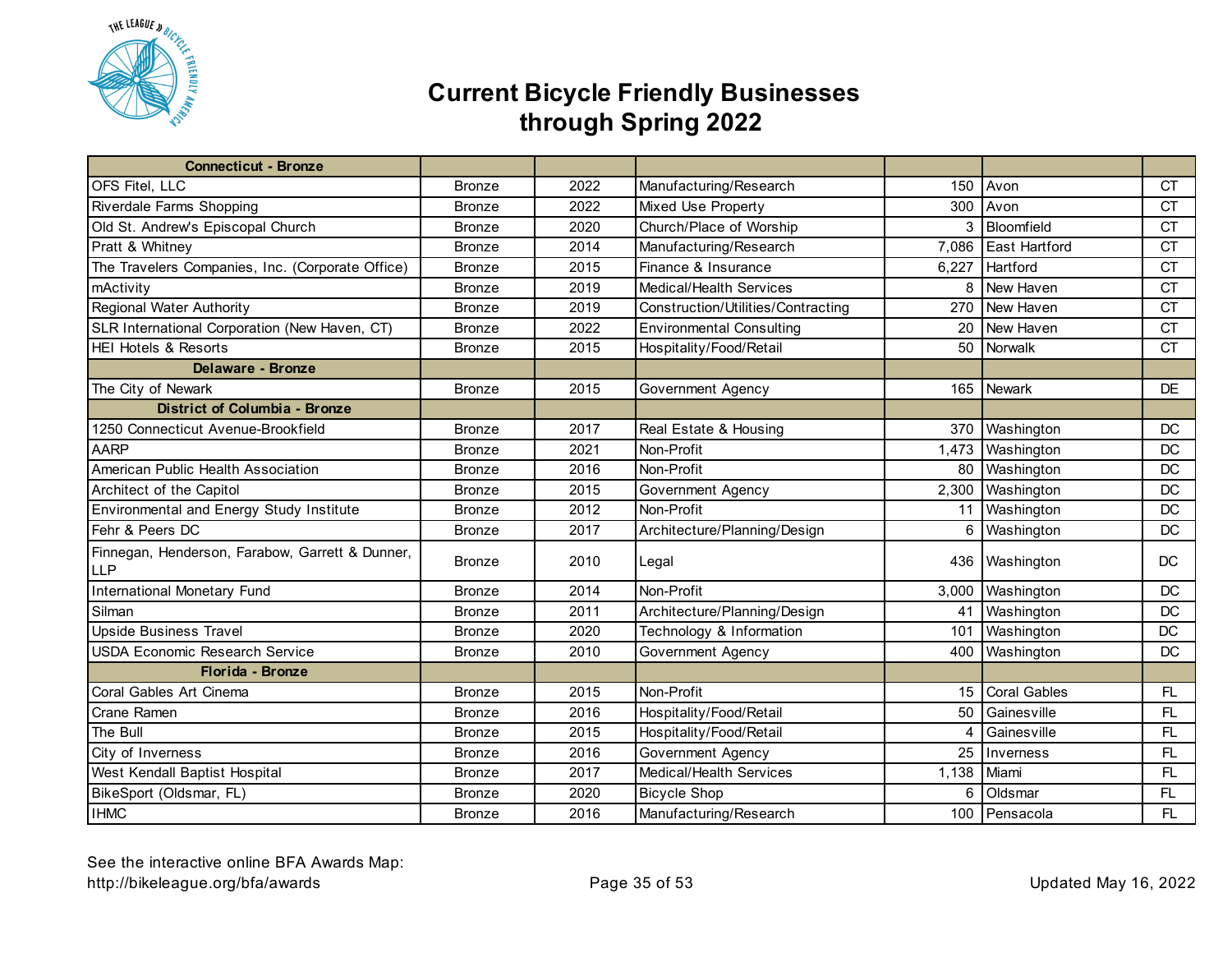

| 1211 1st                                          | <b>Bronze</b> | 2018 | Real Estate & Housing        |    | St. Petersburg     | FL  |
|---------------------------------------------------|---------------|------|------------------------------|----|--------------------|-----|
| Alternative Therapy Center                        | <b>Bronze</b> | 2018 | Medical/Health Services      |    | 5 St. Petersburg   | FL  |
| Anytime Fitness Downtown St. Petersburg           | <b>Bronze</b> | 2018 | <b>Personal Services</b>     |    | 3 St. Petersburg   | FL. |
| <b>ARTicles Art Gallery &amp; Custom Framing</b>  | <b>Bronze</b> | 2018 | Hospitality/Food/Retail      |    | 3 St. Petersburg   | FL. |
| Bandit Coffee Co.                                 | <b>Bronze</b> | 2020 | Hospitality/Food/Retail      | 13 | St. Petersburg     | FL  |
| Bavaro's Pizza Napoletana & Pastaria              | <b>Bronze</b> | 2018 | Hospitality/Food/Retail      | 30 | St. Petersburg     | FL. |
| Chief's Creole Café                               | <b>Bronze</b> | 2022 | Hospitality/Food/Retail      | 5  | St. Petersburg     | FL  |
| Craftsman House                                   | <b>Bronze</b> | 2018 | Hospitality/Food/Retail      | 4  | St. Petersburg     | FL. |
| Creative Clay Cultural Arts Center                | <b>Bronze</b> | 2017 | Non-Profit                   | 8  | St. Petersburg     | FL  |
| Cycle Brewing, Inc.                               | <b>Bronze</b> | 2018 | <b>Brewery</b>               |    | 11 St. Petersburg  | FL. |
| <b>EDGE Business District Association</b>         | <b>Bronze</b> | 2018 | Non-Profit                   |    | St. Petersburg     | FL. |
| Ferg's Sports Bar & Grill, Inc.                   | <b>Bronze</b> | 2018 | Hospitality/Food/Retail      |    | 49 St. Petersburg  | FL. |
| Florida Consumer Action Network                   | <b>Bronze</b> | 2017 | Non-Profit                   | 3  | St. Petersburg     | FL  |
| Florida CraftArt                                  | <b>Bronze</b> | 2018 | Non-Profit                   | 5  | St. Petersburg     | FL  |
| Florida Print Solutions, Inc                      | <b>Bronze</b> | 2017 | <b>Professional Services</b> |    | 18 St. Petersburg  | FL  |
| Hops $2.0$                                        | <b>Bronze</b> | 2021 | Hospitality/Food/Retail      | 8  | St. Petersburg     | FL. |
| iRide Vintage Bicycles                            | <b>Bronze</b> | 2020 | <b>Bicycle Shop</b>          |    | 3 St. Petersburg   | FL. |
| Kimley-Horn and Associates, Inc. - St. Petersburg | <b>Bronze</b> | 2020 | Architecture/Planning/Design | 25 | St. Petersburg     | FL. |
| King of Peace Metropolitan Community Church       | <b>Bronze</b> | 2017 | Church/Place of Worship      | 6  | St. Petersburg     | FL  |
| Made Possible Personal Training                   | <b>Bronze</b> | 2021 | <b>Personal Services</b>     | 4  | St. Petersburg     | FL. |
| Metro Inclusive Health                            | <b>Bronze</b> | 2017 | Non-Profit                   |    | 100 St. Petersburg | FL. |
| Necessories Boho Feme Funk Boutique               | <b>Bronze</b> | 2018 | Hospitality/Food/Retail      |    | St. Petersburg     | FL. |
| Pesky Pelican Brew Pub                            | <b>Bronze</b> | 2018 | Hospitality/Food/Retail      |    | 11 St. Petersburg  | FL. |
| PSTA: Pinellas Suncoast Transit Authority         | <b>Bronze</b> | 2020 | Transportation               |    | 600 St. Petersburg | FL  |
| Rising Tide Innovation Center                     | Bronze        | 2020 | <b>Professional Services</b> |    | St. Petersburg     | FL  |
| SPCA Tampa Bay                                    | <b>Bronze</b> | 2017 | Non-Profit                   | 24 | St. Petersburg     | FL  |
| St. Petersburg Area Chamber Of Commerce           | <b>Bronze</b> | 2017 | Non-Profit                   | 11 | St. Petersburg     | FL  |
| TapHouse 61                                       | <b>Bronze</b> | 2018 | Hospitality/Food/Retail      | 6  | St. Petersburg     | FL. |
| The Hangar Restaurant & Flight Lounge             | <b>Bronze</b> | 2018 | Hospitality/Food/Retail      | 60 | St. Petersburg     | FL. |
| The Wheelhouse                                    | <b>Bronze</b> | 2018 | Hospitality/Food/Retail      |    | 10 St. Petersburg  | FL. |
| Thrive DTSP                                       | <b>Bronze</b> | 2021 | <b>Professional Services</b> | 5  | St. Petersburg     | FL. |
| Your CBD Store - St. Petersburg, FL               | <b>Bronze</b> | 2020 | Medical/Health Services      |    | 3 St. Petersburg   | FL  |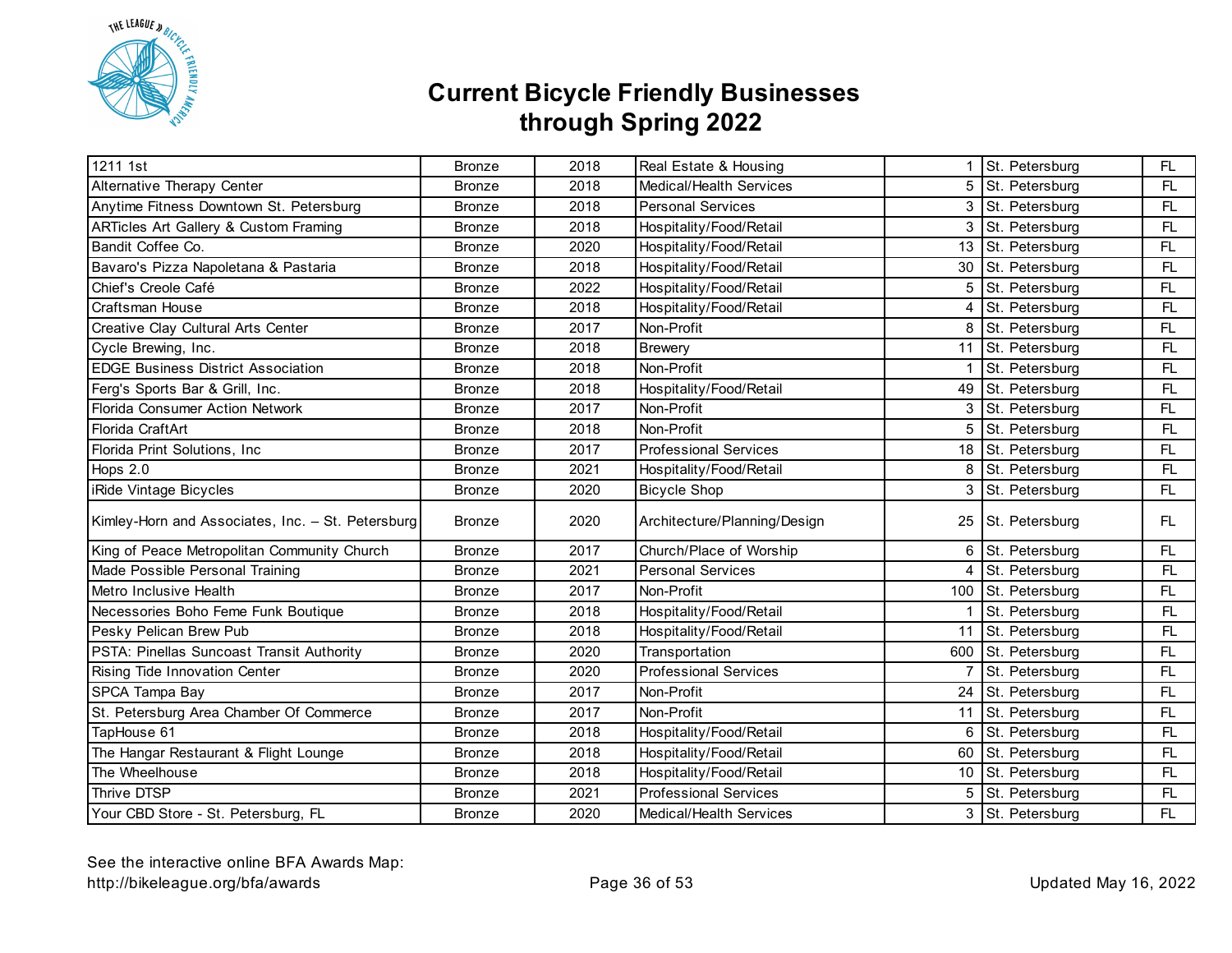

| !p POTENTIAL UNLEASHED                                     | <b>Bronze</b> | 2017 | Non-Profit                   | 4   | Tampa | FL. |
|------------------------------------------------------------|---------------|------|------------------------------|-----|-------|-----|
| (allegedly) design                                         | <b>Bronze</b> | 2020 | Architecture/Planning/Design | 2   | Tampa | FL. |
| 220 Madison                                                | <b>Bronze</b> | 2019 | Real Estate & Housing        | 10  | Tampa | FL  |
| Atkins North America                                       | <b>Bronze</b> | 2021 | Architecture/Planning/Design | 300 | Tampa | FL. |
| Bamboozle Cafe                                             | <b>Bronze</b> | 2015 | Hospitality/Food/Retail      | 22  | Tampa | FL. |
| <b>Brew Bus Brewing</b>                                    | <b>Bronze</b> | 2020 | Hospitality/Food/Retail      | 31  | Tampa | FL  |
| Cigar City Cider & Mead                                    | <b>Bronze</b> | 2020 | Hospitality/Food/Retail      | 6   | Tampa | FL  |
| <b>Citrus Park Bikes</b>                                   | <b>Bronze</b> | 2020 | <b>Bicycle Shop</b>          | 3   | Tampa | FL  |
| Columbia Cafe                                              | <b>Bronze</b> | 2015 | Hospitality/Food/Retail      | 28  | Tampa | FL. |
| David A. Straz, Jr. Center for the Performing Arts         | <b>Bronze</b> | 2019 | Non-Profit                   | 710 | Tampa | FL  |
| David's World Cycle                                        | <b>Bronze</b> | 2019 | <b>Bicycle Shop</b>          | 8   | Tampa | FL  |
| Downtown Tampa YMCA - Ft. Brooke                           | <b>Bronze</b> | 2015 | Non-Profit                   | 8   | Tampa | FL. |
| Ella's Americana Folk Art Cafe                             | <b>Bronze</b> | 2020 | Hospitality/Food/Retail      | 40  | Tampa | FL  |
| Florida Avenue Brewing Co.                                 | <b>Bronze</b> | 2020 | Hospitality/Food/Retail      | 45  | Tampa | FL. |
| Forepeak                                                   | <b>Bronze</b> | 2020 | Telecommunications & Media   | 4   | Tampa | FL  |
| Glazer Children's Museum                                   | <b>Bronze</b> | 2019 | Non-Profit                   | 40  | Tampa | FL  |
| GPI / Greenman-Pedersen, Inc.                              | <b>Bronze</b> | 2021 | Architecture/Planning/Design | 20  | Tampa | FL. |
| H. W. Lochner, Inc.                                        | Bronze        | 2021 | Transportation               | 60  | Tampa | FL. |
| Hampton Inn & Suites Tampa Airport Avion Park<br>Westshore | <b>Bronze</b> | 2020 | Hospitality/Food/Retail      | 34  | Tampa | FL  |
| Highwoods Properties (Tampa District Office)               | <b>Bronze</b> | 2022 | Real Estate & Housing        | 20  | Tampa | FL  |
| Hillsborough County Public Schools                         | <b>Bronze</b> | 2021 | Education                    | 500 | Tampa | FL. |
| Hilton Garden Inn Tampa Airport Westshore                  | <b>Bronze</b> | 2020 | Hospitality/Food/Retail      | 65  | Tampa | FL  |
| HNTB - Tampa                                               | <b>Bronze</b> | 2020 | Architecture/Planning/Design | 78  | Tampa | FL  |
| Holy Hog Barbecue                                          | <b>Bronze</b> | 2015 | Hospitality/Food/Retail      | 18  | Tampa | FL. |
| Homewood Suites by Hilton Tampa Airport -<br>Westshore     | <b>Bronze</b> | 2020 | Hospitality/Food/Retail      | 25  | Tampa | FL. |
| Independent Bar & Cafe                                     | <b>Bronze</b> | 2020 | Hospitality/Food/Retail      | 18  | Tampa | FL  |
| Jug & Bottle Dept.                                         | <b>Bronze</b> | 2020 | Hospitality/Food/Retail      | 5   | Tampa | FL  |
| Le Meridien Tampa                                          | <b>Bronze</b> | 2017 | Hospitality/Food/Retail      | 89  | Tampa | FL. |
| Lucky Cat Yoga and Wellness Center                         | <b>Bronze</b> | 2020 | <b>Personal Services</b>     | 3   | Tampa | FL  |
| McKibbon Hospitality                                       | <b>Bronze</b> | 2019 | Hospitality/Food/Retail      | 40  | Tampa | FL  |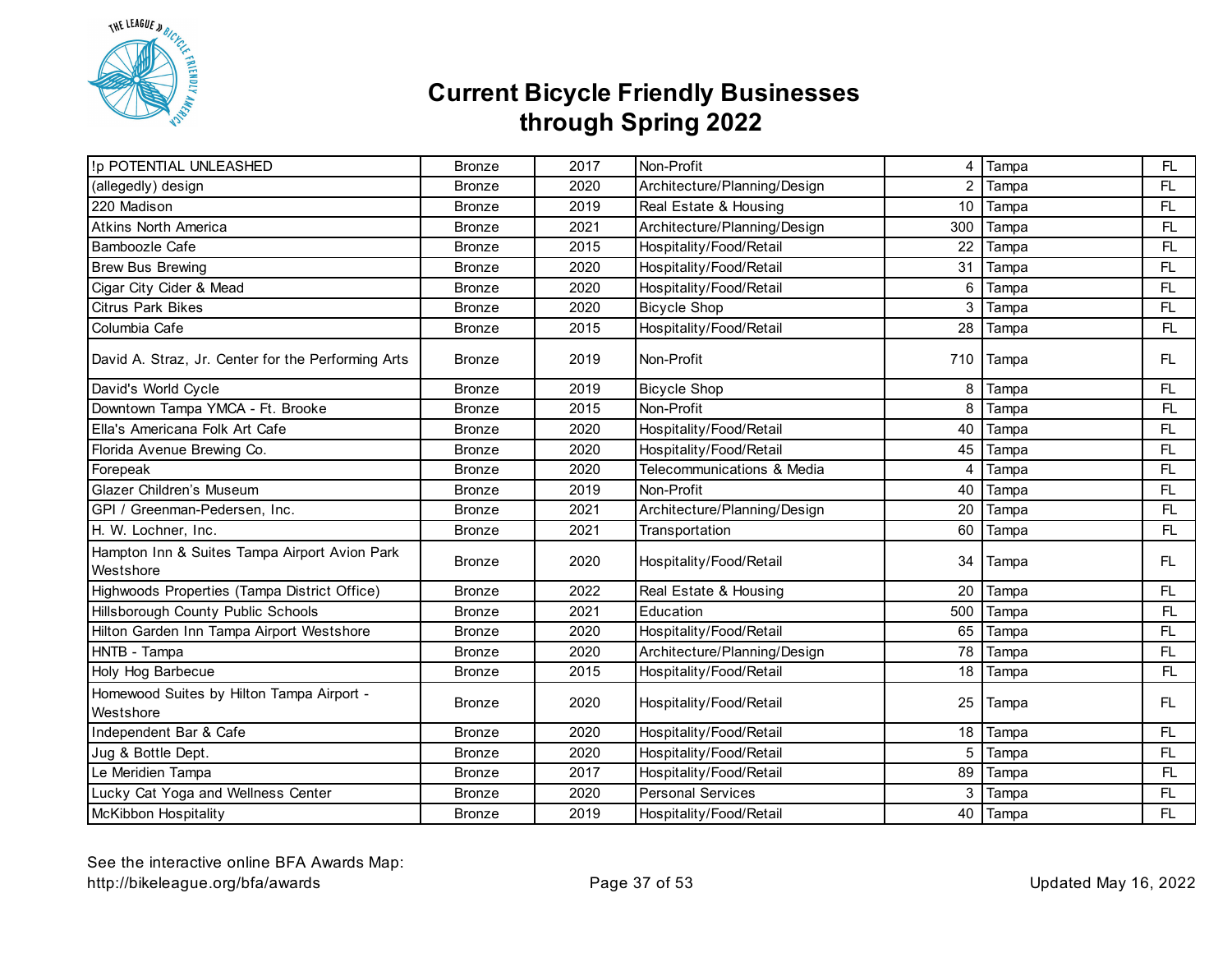

| Shuffle: The Heights Shuffleboard Society                                 | <b>Bronze</b> | 2020 | Hospitality/Food/Retail      | 13              | Tampa           | FL              |
|---------------------------------------------------------------------------|---------------|------|------------------------------|-----------------|-----------------|-----------------|
| Tampa Bay History Center                                                  | <b>Bronze</b> | 2019 | Non-Profit                   | 20              | Tampa           | FL              |
| Tampa International Airport                                               | <b>Bronze</b> | 2020 | Transportation               | 693             | Tampa           | FL              |
| Tampa Museum of Art                                                       | <b>Bronze</b> | 2019 | Non-Profit                   | 30              | Tampa           | FL              |
| Tampa Pizza Company                                                       | <b>Bronze</b> | 2015 | Hospitality/Food/Retail      | 16              | Tampa           | FL.             |
| The Barrymore Hotel Tampa Riverwalk                                       | <b>Bronze</b> | 2016 | Hospitality/Food/Retail      | 60              | Tampa           | FL.             |
| The Florida Aquarium, Inc.                                                | <b>Bronze</b> | 2019 | Non-Profit                   | 141             | Tampa           | FL              |
| The Franklin Manor                                                        | <b>Bronze</b> | 2018 | Hospitality/Food/Retail      | 16              | Tampa           | FL.             |
| <b>Ulele Restaurant</b>                                                   | <b>Bronze</b> | 2015 | Hospitality/Food/Retail      | 100             | Tampa           | FL.             |
| University Bicycle Center                                                 | <b>Bronze</b> | 2020 | <b>Bicycle Shop</b>          | 10              | Tampa           | FL              |
| <b>West River Flats</b>                                                   | <b>Bronze</b> | 2019 | Real Estate & Housing        | $\overline{7}$  | Tampa           | FL.             |
| Zudar's                                                                   | <b>Bronze</b> | 2016 | Hospitality/Food/Retail      | 12              | Tampa           | FL.             |
| <b>Felicitous Coffee</b>                                                  | <b>Bronze</b> | 2020 | Hospitality/Food/Retail      | 14              | Temple Terrace  | FL.             |
| RJ Gators                                                                 | <b>Bronze</b> | 2016 | Hospitality/Food/Retail      | 46              | The Villages    | FL              |
| The Sportsmedicine Institute, Inc.                                        | <b>Bronze</b> | 2016 | Education                    | 2               | The Villages    | FL.             |
| Charles H. Sanford Law Offices, P. L.                                     | <b>Bronze</b> | 2015 | Legal                        | $\overline{2}$  | Vero Beach      | FL              |
| The Bike Rack Co.                                                         | <b>Bronze</b> | 2016 | Manufacturing/Research       | 12 <sup>2</sup> | West Palm Beach | FL.             |
| David's World Cycle, Inc                                                  | <b>Bronze</b> | 2017 | <b>Bicycle Shop</b>          | 4               | Wildwood        | FL.             |
| Georgia - Bronze                                                          |               |      |                              |                 |                 |                 |
| American Honda Motor Co., Inc. - Honda Power<br>Equipment Div             | <b>Bronze</b> | 2018 | Manufacturing/Research       |                 | 100 Alpharetta  | GA              |
| Habitat for Humanity International                                        | <b>Bronze</b> | 2017 | Non-Profit                   | 180             | Americus        | GA              |
| Daily Groceries Co-op                                                     | <b>Bronze</b> | 2013 | Hospitality/Food/Retail      | 20              | Athens          | GA              |
| Alta Planning + Design, Atlanta Office                                    | <b>Bronze</b> | 2016 | Architecture/Planning/Design | 5               | Atlanta         | GA              |
| Iris Atlanta Inc                                                          | <b>Bronze</b> | 2017 | Telecommunications & Media   | 40              | Atlanta         | GA              |
| Square                                                                    | <b>Bronze</b> | 2020 | Technology & Information     | 130             | Atlanta         | GA              |
| The Coca-Cola Company                                                     | <b>Bronze</b> | 2016 | Hospitality/Food/Retail      | 5,000           | Atlanta         | GA              |
| UrbanTrans: Atlanta                                                       | <b>Bronze</b> | 2018 | <b>Professional Services</b> | 11              | Atlanta         | GA              |
| Columbus Regional Health                                                  | <b>Bronze</b> | 2014 | Medical/Health Services      | 3,000           | Columbus        | GA              |
| Nonic Bar and Kitchen                                                     | <b>Bronze</b> | 2017 | Hospitality/Food/Retail      | 30              | Columbus        | GA              |
| Hawaii - Bronze                                                           |               |      |                              |                 |                 |                 |
| National Weather Service Honolulu and Central<br>Pacific Hurricane Center | <b>Bronze</b> | 2017 | Government Agency            | 37              | Honolulu        | H <sub>II</sub> |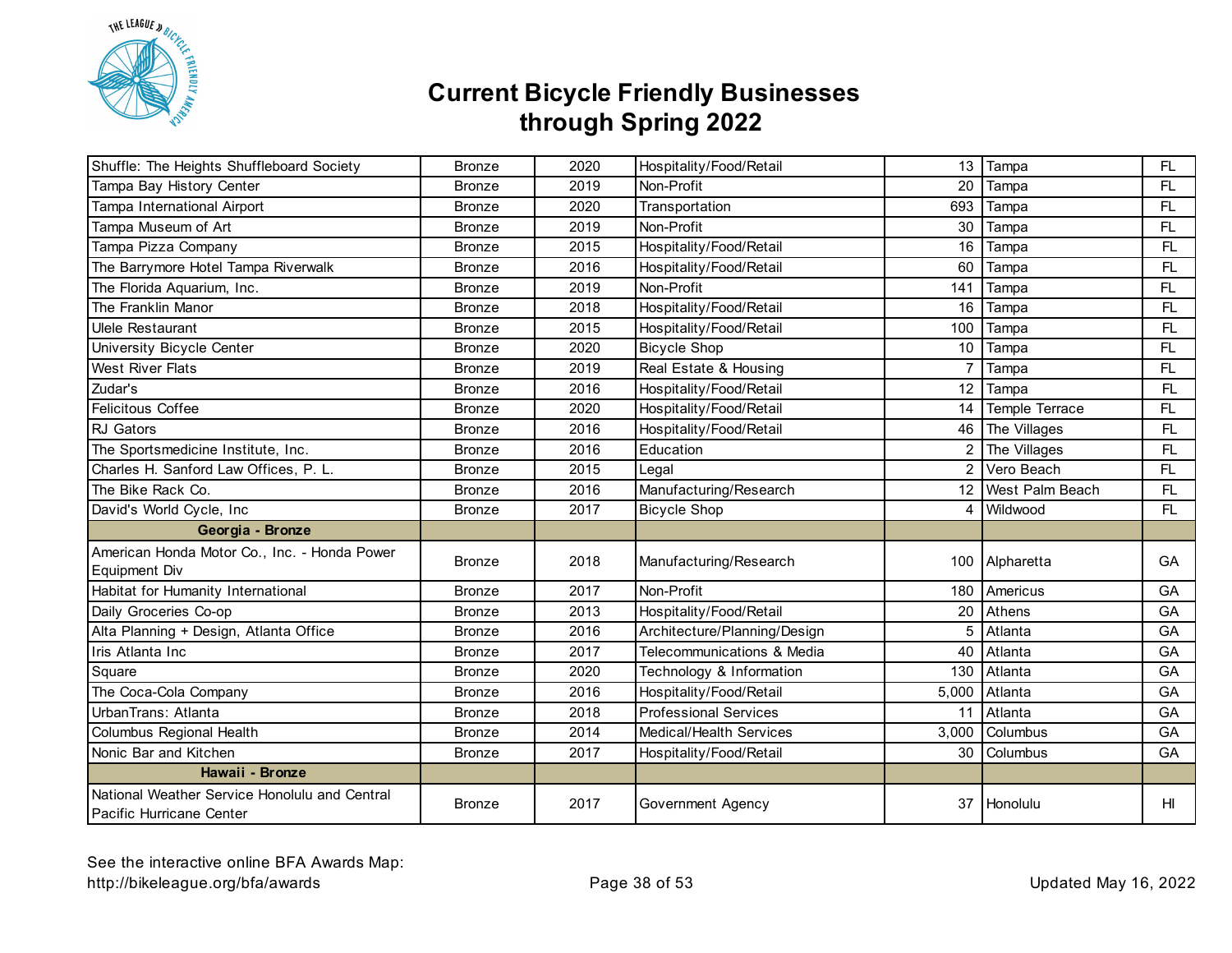

| Idaho - Bronze                                |               |      |                              |                |                |    |
|-----------------------------------------------|---------------|------|------------------------------|----------------|----------------|----|
| 10 Barrel Brewing Co.                         | <b>Bronze</b> | 2017 | <b>Brewery</b>               | 100            | <b>Boise</b>   | ID |
| <b>Balsam Brands</b>                          | <b>Bronze</b> | 2018 | Technology & Information     | 38             | <b>Boise</b>   | ID |
| <b>Boise Contemporary Theater</b>             | <b>Bronze</b> | 2015 | Non-Profit                   | 6              | <b>Boise</b>   | ID |
| Boise Health and Wellness Chiropractic Center | <b>Bronze</b> | 2015 | Medical/Health Services      | 2              | <b>Boise</b>   | ID |
| Capital City Development Corporation          | <b>Bronze</b> | 2020 | Government Agency            | 17             | <b>Boise</b>   | ID |
| <b>ClickBank</b>                              | <b>Bronze</b> | 2016 | Technology & Information     | 58             | <b>Boise</b>   | ID |
| <b>CTA Architects Engineers (Boise)</b>       | <b>Bronze</b> | 2016 | Architecture/Planning/Design | 81             | <b>Boise</b>   | ID |
| <b>Holzer Edwards</b>                         | <b>Bronze</b> | 2015 | Legal                        | 5              | <b>Boise</b>   | ID |
| Idaho Botanical Garden                        | <b>Bronze</b> | 2020 | Non-Profit                   | 35             | <b>Boise</b>   | ID |
| Joyride Cycles                                | <b>Bronze</b> | 2017 | <b>Bicycle Shop</b>          | 5              | Boise          | ID |
| Just Eat Local                                | <b>Bronze</b> | 2017 | Hospitality/Food/Retail      | 78             | <b>Boise</b>   | ID |
| MWI Veterinary Supply, Inc                    | <b>Bronze</b> | 2014 | Hospitality/Food/Retail      | 230            | <b>Boise</b>   | ID |
| Sawtooth Physical Therapy                     | <b>Bronze</b> | 2015 | Medical/Health Services      | 5              | Boise          | ID |
| TerraGraphics Environmental Engineering Inc.  | <b>Bronze</b> | 2016 | Architecture/Planning/Design | 9              | Boise          | ID |
| The Shandro Group, Inc.                       | <b>Bronze</b> | 2017 | Finance & Insurance          | $\overline{7}$ | <b>Boise</b>   | ID |
| Trail 27                                      | <b>Bronze</b> | 2018 | Real Estate & Housing        | 6              | Boise          | ID |
| U.S. Bureau of Reclamation Pacific Northwest  |               | 2014 | Government Agency            | 275            |                | ID |
| Region Office                                 | <b>Bronze</b> |      |                              |                | Boise          |    |
| Wire Stone                                    | <b>Bronze</b> | 2016 | <b>Professional Services</b> | 41             | <b>Boise</b>   | ID |
| St. Luke's McCall                             | <b>Bronze</b> | 2018 | Medical/Health Services      | 220            | McCall         | ID |
| Community Planning Association of Southwest   |               |      |                              |                |                |    |
| Idaho (COMPASS)                               | <b>Bronze</b> | 2014 | Non-Profit                   |                | 19 Meridian    | ID |
| <b>Illinois - Bronze</b>                      |               |      |                              |                |                |    |
| Endiro Coffee                                 | <b>Bronze</b> | 2020 | Hospitality/Food/Retail      | 12             | Aurora         | IL |
| Epstein                                       | <b>Bronze</b> | 2021 | Architecture/Planning/Design | 127            | Chicago        | IL |
| Freedman Seating Company                      | <b>Bronze</b> | 2020 | Manufacturing/Research       | 850            | Chicago        | IL |
| Groupon                                       | <b>Bronze</b> | 2014 | <b>Professional Services</b> | 2,300          | Chicago        | IL |
| Milhouse Engineering and Construction, Inc.   | <b>Bronze</b> | 2022 | <b>Engineering Firm</b>      | 182            | Chicago        | IL |
| Hile Group, LLC                               | <b>Bronze</b> | 2013 | <b>Professional Services</b> | 8              | Normal         | IL |
| City of Springfield                           | <b>Bronze</b> | 2018 | Government Agency            | 130            | Springfield    | IL |
| Illinois Department of Revenue                | <b>Bronze</b> | 2015 | <b>Government Agency</b>     | 1,000          | Springfield    | IL |
| Springfield YMCA                              | <b>Bronze</b> | 2018 | Non-Profit                   |                | 25 Springfield | IL |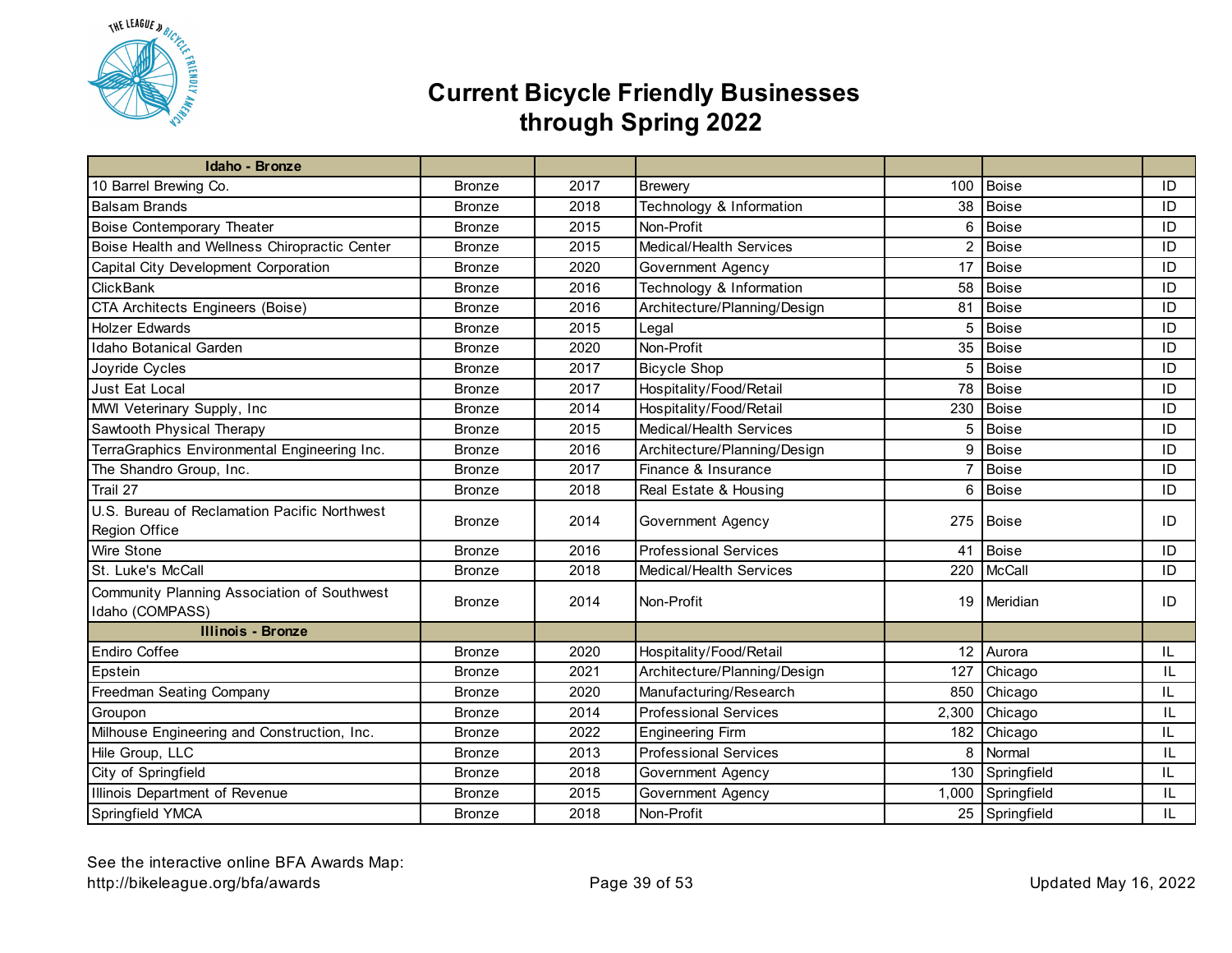

| Side Lot Brewery                             | <b>Bronze</b> | 2018 | <b>Brewery</b>               |                | 9 Wauconda            | IL. |
|----------------------------------------------|---------------|------|------------------------------|----------------|-----------------------|-----|
| Indiana - Bronze                             |               |      |                              |                |                       |     |
| Envisage Technologies                        | <b>Bronze</b> | 2019 | Technology & Information     | 108            | Bloomington           | IN  |
| Lennie's Restaurant and Brewpub              | <b>Bronze</b> | 2019 | <b>Brewery</b>               | 30             | Bloomington           | IN  |
| City of Carmel                               | <b>Bronze</b> | 2020 | <b>Government Agency</b>     | 100            | Carmel                | IN  |
| Methodist Sports Medicine                    | <b>Bronze</b> | 2020 | Medical/Health Services      | 122            | Carmel                | IN  |
| <b>SEP</b>                                   | <b>Bronze</b> | 2018 | Technology & Information     | 132            | Carmel                | IN  |
| Strand Associates - Columbus, Indiana office | <b>Bronze</b> | 2016 | Architecture/Planning/Design | 33             | Columbus              | IN  |
| Pembroke Bakery & Cafe                       | <b>Bronze</b> | 2017 | Hospitality/Food/Retail      | 4              | Fort Wayne            | IN  |
| American College of Sports Medicine          | <b>Bronze</b> | 2016 | Non-Profit                   | 65             | Indianapolis          | IN  |
| Dow AgroSciences                             | <b>Bronze</b> | 2014 | Manufacturing/Research       | 1,400          | Indianapolis          | IN  |
| Eskenazi Health                              | <b>Bronze</b> | 2017 | Medical/Health Services      | 4,000          | Indianapolis          | IN  |
| <b>Expected Behavior</b>                     | <b>Bronze</b> | 2020 | Technology & Information     | 9              | Indianapolis          | IN  |
| <b>HNTB Indiana</b>                          | <b>Bronze</b> | 2018 | Architecture/Planning/Design | 120            | Indianapolis          | IN  |
| Indianapolis City Market, Corp.              | <b>Bronze</b> | 2014 | Hospitality/Food/Retail      |                | 53 Indianapolis       | IN  |
| Indianapolis Cultural Trail, Inc.            | <b>Bronze</b> | 2014 | Non-Profit                   | $\overline{7}$ | Indianapolis          | IN  |
| Rundell Ernstberger Associates               | <b>Bronze</b> | 2018 | Architecture/Planning/Design | 21             | Indianapolis          | IN  |
| Upland Brewing Co.                           | <b>Bronze</b> | 2018 | <b>Brewery</b>               | 2              | Indianapolis          | IN  |
| Horizon Bank                                 | <b>Bronze</b> | 2020 | Finance & Insurance          | 16             | Lafayette             | IN  |
| Huth Thompson LLP                            | <b>Bronze</b> | 2020 | <b>Professional Services</b> | 35             | Lafayette             | IN  |
| Mad Love Boutique                            | <b>Bronze</b> | 2020 | Hospitality/Food/Retail      | $\overline{2}$ | Lafayette             | IN  |
| People's Brewing Company                     | <b>Bronze</b> | 2017 | <b>Brewery</b>               | 16             | Lafayette             | IN  |
| <b>IU Ball Memorial Hospital</b>             | <b>Bronze</b> | 2014 | Medical/Health Services      | 3,000          | Muncie                | IN  |
| SMC Corporation of America                   | <b>Bronze</b> | 2014 | Manufacturing/Research       | 900            | Noblesville           | IN  |
| Inman Insurance Ilc                          | <b>Bronze</b> | 2014 | Finance & Insurance          | 8              | Portland              | IN  |
| Michiana Area Council of Governments         | <b>Bronze</b> | 2020 | Government Agency            | 20             | South Bend            | IN  |
| Zimmer Biomet                                | <b>Bronze</b> | 2016 | Medical/Health Services      | 4,000          | Warsaw                | IN  |
| <b>Brokerage Brewing Company</b>             | <b>Bronze</b> | 2021 | <b>Brewery</b>               | 15             | West Lafayette        | IN  |
| City of West Lafayette                       | <b>Bronze</b> | 2022 | Government Agency            | 207            | West Lafayette        | IN  |
| Purdue Federal Credit Union                  | Bronze        | 2020 | Finance & Insurance          | 131            | West Lafayette        | IN  |
| Westminster Village West Lafayette           | <b>Bronze</b> | 2020 | Non-Profit                   | 300            | <b>West Lafayette</b> | IN  |
| <b>Blue Note Design</b>                      | <b>Bronze</b> | 2017 | <b>Professional Services</b> | $\overline{2}$ | Winona Lake           | IN  |
| <b>SYM Financial Advisors</b>                | <b>Bronze</b> | 2016 | Finance & Insurance          |                | 19 Winona Lake        | IN  |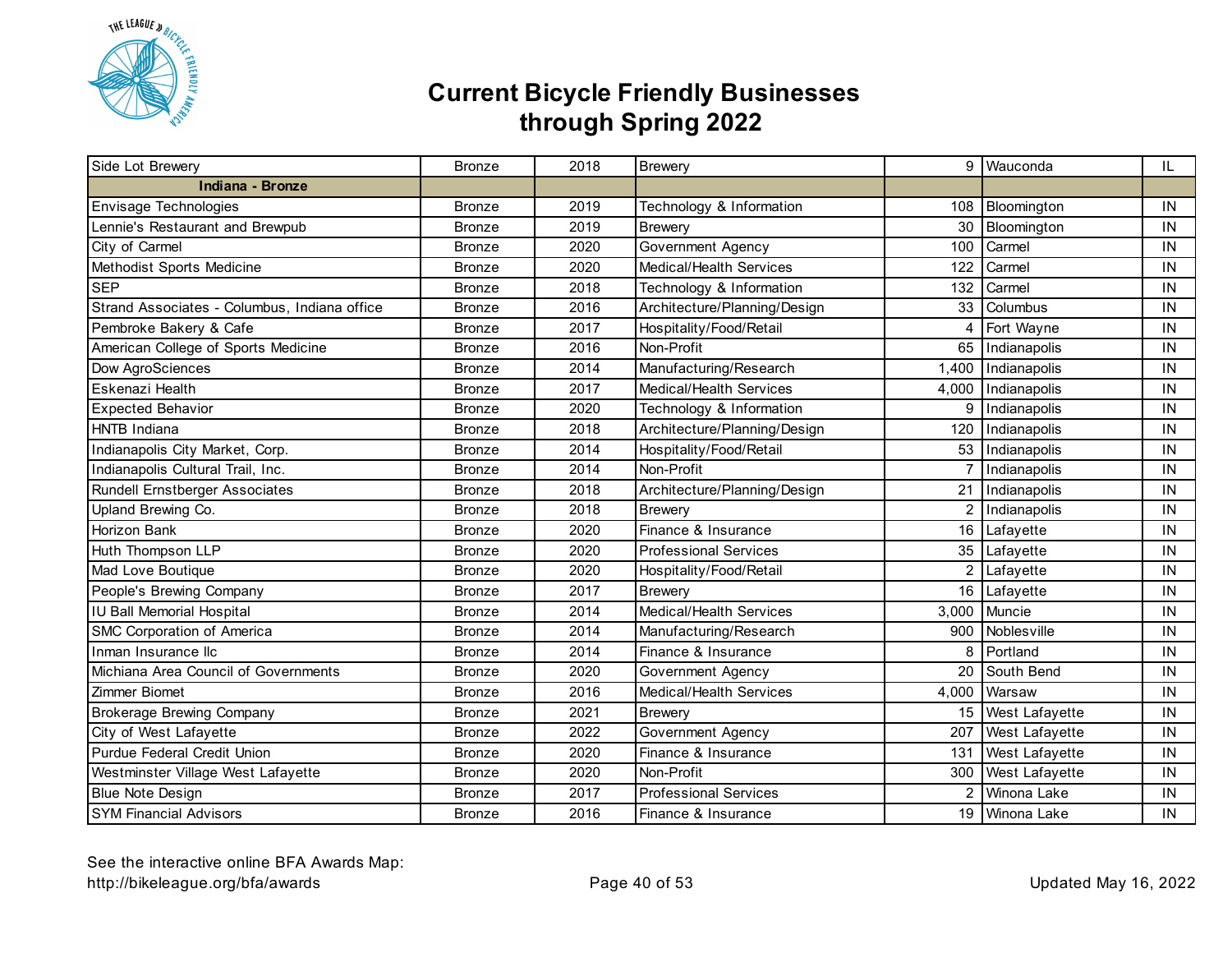

| TrailHouse Village Bicycles                                   | <b>Bronze</b> | 2016 | <b>Bicycle Shop</b>          |                | 6 Winona Lake       | IN        |
|---------------------------------------------------------------|---------------|------|------------------------------|----------------|---------------------|-----------|
| Iowa - Bronze                                                 |               |      |                              |                |                     |           |
| Workiva                                                       | <b>Bronze</b> | 2014 | Technology & Information     | 534            | Ames                | IA        |
| City of Cedar Rapids Central Fire Station                     | <b>Bronze</b> | 2015 | Government Agency            |                | 35 Cedar Rapids     | IA        |
| City of Cedar Rapids City Services Center                     | <b>Bronze</b> | 2015 | Government Agency            | 400            | <b>Cedar Rapids</b> | IA        |
| City of Cedar Rapids, Water Administration<br><b>Building</b> | <b>Bronze</b> | 2015 | Government Agency            |                | 50 Cedar Rapids     | IA        |
| City of Cedar Rapids, Water Pollution Control<br>Facility     | <b>Bronze</b> | 2015 | Government Agency            |                | 85 Cedar Rapids     | IA        |
| Innovative Software Engineering a Trimble<br>Company          | <b>Bronze</b> | 2019 | Technology & Information     |                | 65 Coralville       | IA        |
| Think Iowa City                                               | <b>Bronze</b> | 2019 | Other                        | 11             | Coralville          | IA        |
| <b>Cobham Mission Systems</b>                                 | <b>Bronze</b> | 2015 | Aerospace & Defense          | 674            | Davenport           | IA        |
| Quad-City Times                                               | <b>Bronze</b> | 2016 | Telecommunications & Media   | 200            | Davenport           | IA        |
| Free Flight                                                   | <b>Bronze</b> | 2011 | <b>Bicycle Shop</b>          | 14             | Dubuque             | IA        |
| ACT, Inc.                                                     | <b>Bronze</b> | 2014 | Non-Profit                   | 1,000          | Iowa City           | IA        |
| Active Endeavors of Iowa City                                 | <b>Bronze</b> | 2020 | Hospitality/Food/Retail      | 15             | Iowa City           | IA        |
| Big Grove Brewery Iowa City                                   | <b>Bronze</b> | 2020 | <b>Brewery</b>               | 45             | Iowa City           | IA        |
| <b>HBK Engineering</b>                                        | <b>Bronze</b> | 2018 | Architecture/Planning/Design | 13             | Iowa City           | IA        |
| Iowa City Area Development - MERGE                            | <b>Bronze</b> | 2018 | Non-Profit                   | 6              | Iowa City           | IA        |
| New Pioneer Co-op, Iowa City                                  | <b>Bronze</b> | 2018 | Hospitality/Food/Retail      | 50             | Iowa City           | IA        |
| <b>Sugar Bottom Bikes</b>                                     | <b>Bronze</b> | 2019 | <b>Bicycle Shop</b>          | 3              | North Liberty       | IA        |
| Kansas - Bronze                                               |               |      |                              |                |                     |           |
| BG Consultants, Inc.                                          | <b>Bronze</b> | 2017 | <b>Professional Services</b> |                | 28 Lawrence         | KS        |
| Kentucky - Bronze                                             |               |      |                              |                |                     |           |
| London Laurel Tourist Commission                              | <b>Bronze</b> | 2020 | <b>Government Agency</b>     | $\overline{4}$ | London              | <b>KY</b> |
| <b>Copperhead Consulting</b>                                  | <b>Bronze</b> | 2017 | <b>Professional Services</b> |                | 22 Paint Lick       | <b>KY</b> |
| <b>Maryland - Bronze</b>                                      |               |      |                              |                |                     |           |
| Anne Arundel Medical Center                                   | <b>Bronze</b> | 2017 | Medical/Health Services      | 3,388          | Annapolis           | <b>MD</b> |
| Design Collective, Inc.                                       | <b>Bronze</b> | 2018 | Architecture/Planning/Design | 85             | Baltimore           | <b>MD</b> |
| Downtown Partnership of Baltimore                             | <b>Bronze</b> | 2017 | Non-Profit                   |                | 115 Baltimore       | <b>MD</b> |
| Kramon & Graham, P.A.                                         | <b>Bronze</b> | 2018 | Legal                        |                | 65 Baltimore        | <b>MD</b> |
| McCormick Taylor - Baltimore                                  | <b>Bronze</b> | 2017 | <b>Personal Services</b>     |                | 100 Baltimore       | <b>MD</b> |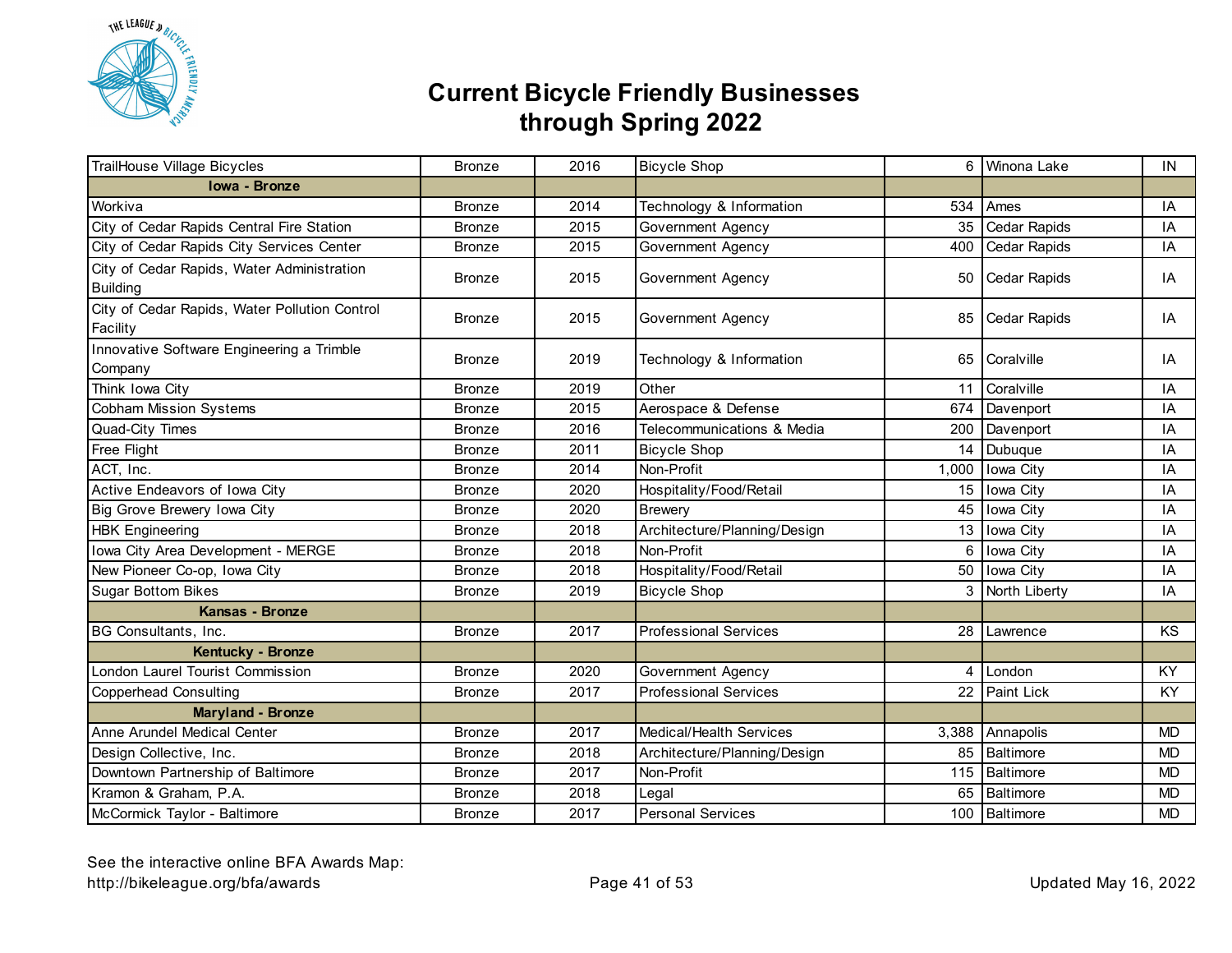

| The JBG Companies                         | <b>Bronze</b> | 2015 | Real Estate & Housing              |                | 200 Chevy Chase         | <b>MD</b> |
|-------------------------------------------|---------------|------|------------------------------------|----------------|-------------------------|-----------|
| <b>CAS Engineering</b>                    | <b>Bronze</b> | 2020 | Architecture/Planning/Design       |                | 16 Frederick            | <b>MD</b> |
| The Trail House                           | <b>Bronze</b> | 2020 | Hospitality/Food/Retail            |                | 6 Frederick             | <b>MD</b> |
| Yakabod Federal Solutions, Inc.           | <b>Bronze</b> | 2018 | Technology & Information           | 31             | Frederick               | <b>MD</b> |
| City of Rockville                         | <b>Bronze</b> | 2015 | <b>Government Agency</b>           | 131            | Rockville               | <b>MD</b> |
| Evo Cycle Works LLC                       | <b>Bronze</b> | 2018 | <b>Bicycle Shop</b>                | $\mathbf 1$    | Rockville               | <b>MD</b> |
| <b>Massachusetts - Bronze</b>             |               |      |                                    |                |                         |           |
| <b>AIR</b>                                | <b>Bronze</b> | 2012 | Technology & Information           | 440            | Boston                  | <b>MA</b> |
| John Hancock                              | <b>Bronze</b> | 2016 | Finance & Insurance                | 1,500          | <b>Boston</b>           | МA        |
| McMahon Associates (Boston, MA office)    | <b>Bronze</b> | 2014 | Architecture/Planning/Design       | 13             | Boston                  | <b>MA</b> |
| Perkins+Will                              | <b>Bronze</b> | 2014 | Architecture/Planning/Design       | 95             | <b>Boston</b>           | <b>MA</b> |
| Stantec Consulting Services Inc.          | <b>Bronze</b> | 2012 | Architecture/Planning/Design       | 90             | <b>Boston</b>           | <b>MA</b> |
| <b>WGBH</b>                               | <b>Bronze</b> | 2014 | Telecommunications & Media         | 650            | Boston                  | <b>MA</b> |
| Zipcar, Boston                            | <b>Bronze</b> | 2014 | Hospitality/Food/Retail            | 300            | <b>Boston</b>           | <b>MA</b> |
| Siena Construction Corporation            | <b>Bronze</b> | 2017 | Construction/Utilities/Contracting | 48             | Cambridge               | <b>MA</b> |
| <b>Commuter Benefit Solutions</b>         | <b>Bronze</b> | 2014 | <b>Professional Services</b>       | 65             | Newton                  | MA        |
| <b>Bicycle Belle</b>                      | <b>Bronze</b> | 2020 | <b>Bicycle Shop</b>                | 2              | Somerville              | МA        |
| <b>Brooklyn Boulders Somerville</b>       | <b>Bronze</b> | 2017 | <b>Personal Services</b>           | 25             | Somerville              | <b>MA</b> |
| clypd                                     | Bronze        | 2016 | Technology & Information           | 40             | Somerville              | MA        |
| Forge Baking Company                      | <b>Bronze</b> | 2020 | Hospitality/Food/Retail            | 40             | Somerville              | <b>MA</b> |
| Formlabs                                  | <b>Bronze</b> | 2018 | Manufacturing/Research             | 350            | Somerville              | <b>MA</b> |
| Michigan - Bronze                         |               |      |                                    |                |                         |           |
| Grand Rapids Bicycle Company - Ada        | <b>Bronze</b> | 2018 | <b>Bicycle Shop</b>                |                | 7 Ada                   | MI        |
| Elvyn Lea Lodge                           | <b>Bronze</b> | 2017 | Hospitality/Food/Retail            | 3              | Boyne City              | MI        |
| River St Joe                              | <b>Bronze</b> | 2021 | Hospitality/Food/Retail            | $\overline{4}$ | Buchanan                | MI        |
| Michigan Auto Law                         | <b>Bronze</b> | 2018 | Legal                              | 20             | <b>Farmington Hills</b> | MI        |
| Crim Fitness Foundation                   | <b>Bronze</b> | 2017 | Non-Profit                         | 42             | Flint                   | MI        |
| Stormcloud Brewing Company                | <b>Bronze</b> | 2017 | <b>Brewery</b>                     | 38             | Frankfort               | MI        |
| Grand Rapids Bicycle Company - East Paris | <b>Bronze</b> | 2018 | <b>Bicycle Shop</b>                | 7              | <b>Grand Rapids</b>     | MI        |
| <b>Rockford Construction</b>              | <b>Bronze</b> | 2014 | Construction/Utilities/Contracting | 115            | <b>Grand Rapids</b>     | MI        |
| PFC (Peoples Food Coop)                   | <b>Bronze</b> | 2018 | Hospitality/Food/Retail            | 17             | Kalamazoo               | MI        |
| City of Portage                           | <b>Bronze</b> | 2021 | Government Agency                  | 239            | Portage                 | MI        |
| Buckfire & Buckfire, P.C.                 | <b>Bronze</b> | 2020 | Legal                              |                | 25 Southfield           | MI        |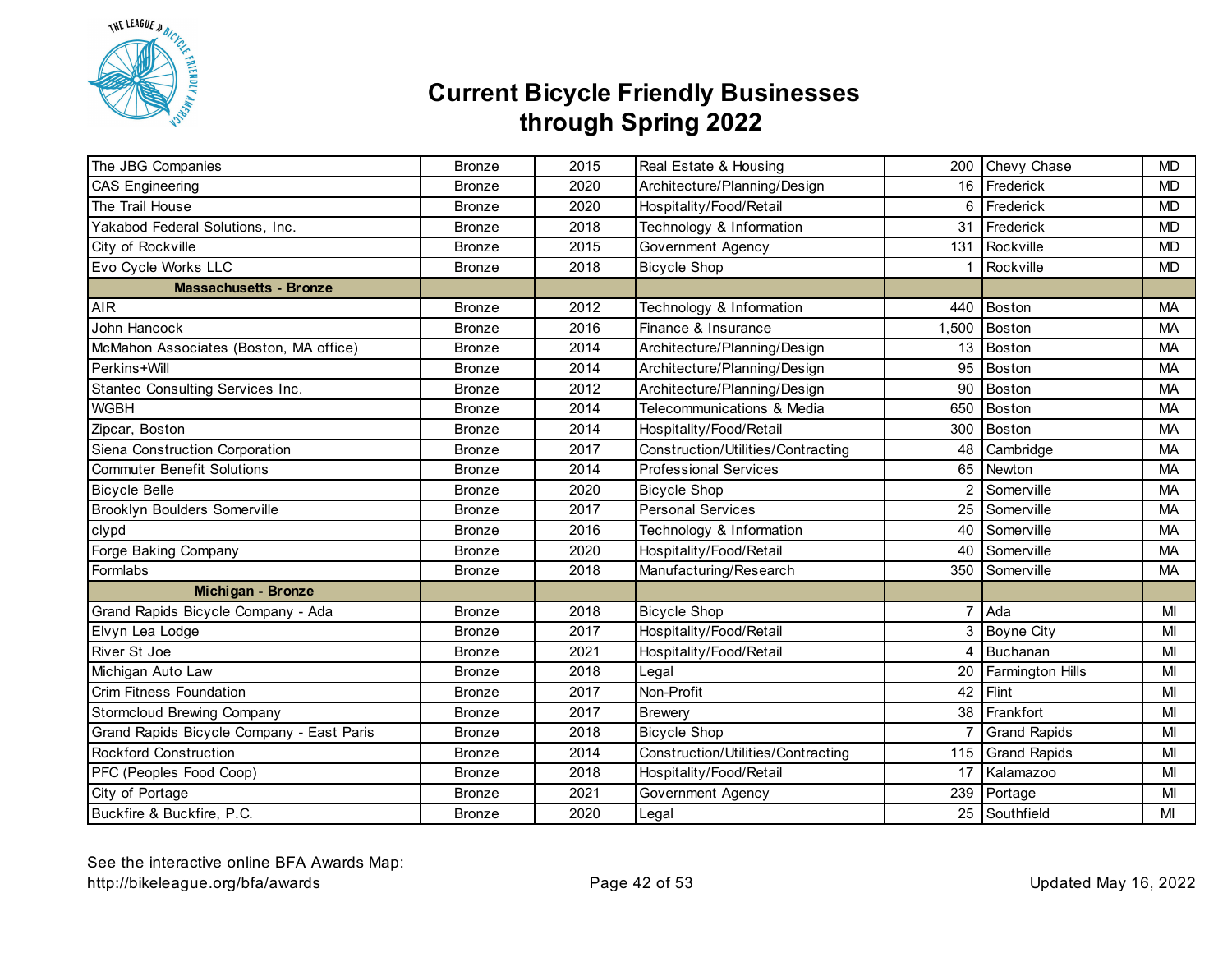

| <b>Boomerang Catapult</b>                        | <b>Bronze</b> | 2020 | Finance & Insurance                |       | 5 Traverse City     | MI        |
|--------------------------------------------------|---------------|------|------------------------------------|-------|---------------------|-----------|
| <b>Higher Grounds Trading Company</b>            | <b>Bronze</b> | 2016 | Hospitality/Food/Retail            |       | 22 Traverse City    | MI        |
| Minnesota - Bronze                               |               |      |                                    |       |                     |           |
| Widseth Smith Nolting & Assoc., Inc.             | <b>Bronze</b> | 2016 | Construction/Utilities/Contracting | 40    | Alexandria          | <b>MN</b> |
| Uponor, Inc.                                     | <b>Bronze</b> | 2017 | Manufacturing/Research             | 614   | <b>Apple Valley</b> | <b>MN</b> |
| Northern Cycle                                   | <b>Bronze</b> | 2015 | <b>Bicycle Shop</b>                | 5     | Bemidji             | <b>MN</b> |
| True North Health Care                           | <b>Bronze</b> | 2014 | Medical/Health Services            | 1     | Bemidji             | <b>MN</b> |
| <b>Brainerd Family YMCA</b>                      | <b>Bronze</b> | 2019 | Non-Profit                         |       | 45 Brainerd         | <b>MN</b> |
| Kelling, Bocovich & Co., LTD                     | <b>Bronze</b> | 2014 | <b>Professional Services</b>       |       | Coon Rapids         | <b>MN</b> |
| Metro Transit Blue Line Extension Project Office | <b>Bronze</b> | 2017 | Government Agency                  | 125   | Crystal             | <b>MN</b> |
| Aerostich                                        | <b>Bronze</b> | 2014 | Manufacturing/Research             | 70    | Duluth              | <b>MN</b> |
| Arrowhead Regional Development Commission        | <b>Bronze</b> | 2015 | Government Agency                  | 41    | Duluth              | <b>MN</b> |
| <b>Community Action Duluth</b>                   | <b>Bronze</b> | 2015 | Non-Profit                         | 30    | Duluth              | <b>MN</b> |
| Duluth Coffee Company                            | <b>Bronze</b> | 2014 | Hospitality/Food/Retail            | 5     | Duluth              | <b>MN</b> |
| Saturn Systems Software Engineering              | <b>Bronze</b> | 2015 | Technology & Information           | 60    | Duluth              | <b>MN</b> |
| Ski Hut East                                     | <b>Bronze</b> | 2014 | <b>Bicycle Shop</b>                | 25    | Duluth              | <b>MN</b> |
| Ski Hut West                                     | <b>Bronze</b> | 2014 | <b>Bicycle Shop</b>                | 5     | Duluth              | <b>MN</b> |
| Emerson                                          | <b>Bronze</b> | 2020 | Manufacturing/Research             | 2,700 | Eden Prairie        | <b>MN</b> |
| City of Fergus Falls                             | <b>Bronze</b> | 2021 | Government Agency                  | 28    | <b>Fergus Falls</b> | <b>MN</b> |
| Dining Car #423 / Steel Wheels                   | <b>Bronze</b> | 2021 | Hospitality/Food/Retail            | 7     | <b>Fergus Falls</b> | <b>MN</b> |
| <b>Federated Church</b>                          | <b>Bronze</b> | 2019 | Church/Place of Worship            | 5     | Fergus Falls        | <b>MN</b> |
| Fergus Brewing Company                           | <b>Bronze</b> | 2022 | <b>Brewery</b>                     | 4     | <b>Fergus Falls</b> | <b>MN</b> |
| Fergus Falls Area Family YMCA                    | <b>Bronze</b> | 2017 | Non-Profit                         |       | 27 Fergus Falls     | <b>MN</b> |
| Fergus Falls Police Department                   | <b>Bronze</b> | 2017 | Government Agency                  |       | 29 Fergus Falls     | <b>MN</b> |
| First Lutheran Church                            | <b>Bronze</b> | 2019 | Church/Place of Worship            | 6     | <b>Fergus Falls</b> | ΜN        |
| <b>ISD 544</b>                                   | <b>Bronze</b> | 2019 | Education                          | 150   | Fergus Falls        | <b>MN</b> |
| Otter Tail County Historical Society             | <b>Bronze</b> | 2019 | Other                              | 5     | Fergus Falls        | <b>MN</b> |
| Otter Tail Power Company                         | <b>Bronze</b> | 2021 | Construction/Utilities/Contracting | 356   | <b>Fergus Falls</b> | <b>MN</b> |
| <b>Outstate Brewing Company</b>                  | <b>Bronze</b> | 2022 | <b>Brewery</b>                     | 12    | <b>Fergus Falls</b> | <b>MN</b> |
| PioneerCare                                      | <b>Bronze</b> | 2019 | Medical/Health Services            |       | 245 Fergus Falls    | <b>MN</b> |
| <b>Transit Alternatives/Otter Express</b>        | <b>Bronze</b> | 2020 | Non-Profit                         |       | 22 Fergus Falls     | <b>MN</b> |
| Victor Lundeen Company                           | <b>Bronze</b> | 2020 | Hospitality/Food/Retail            |       | 20 Fergus Falls     | <b>MN</b> |
| Itasca County Family YMCA                        | <b>Bronze</b> | 2016 | Non-Profit                         |       | 102 Grand Rapids    | <b>MN</b> |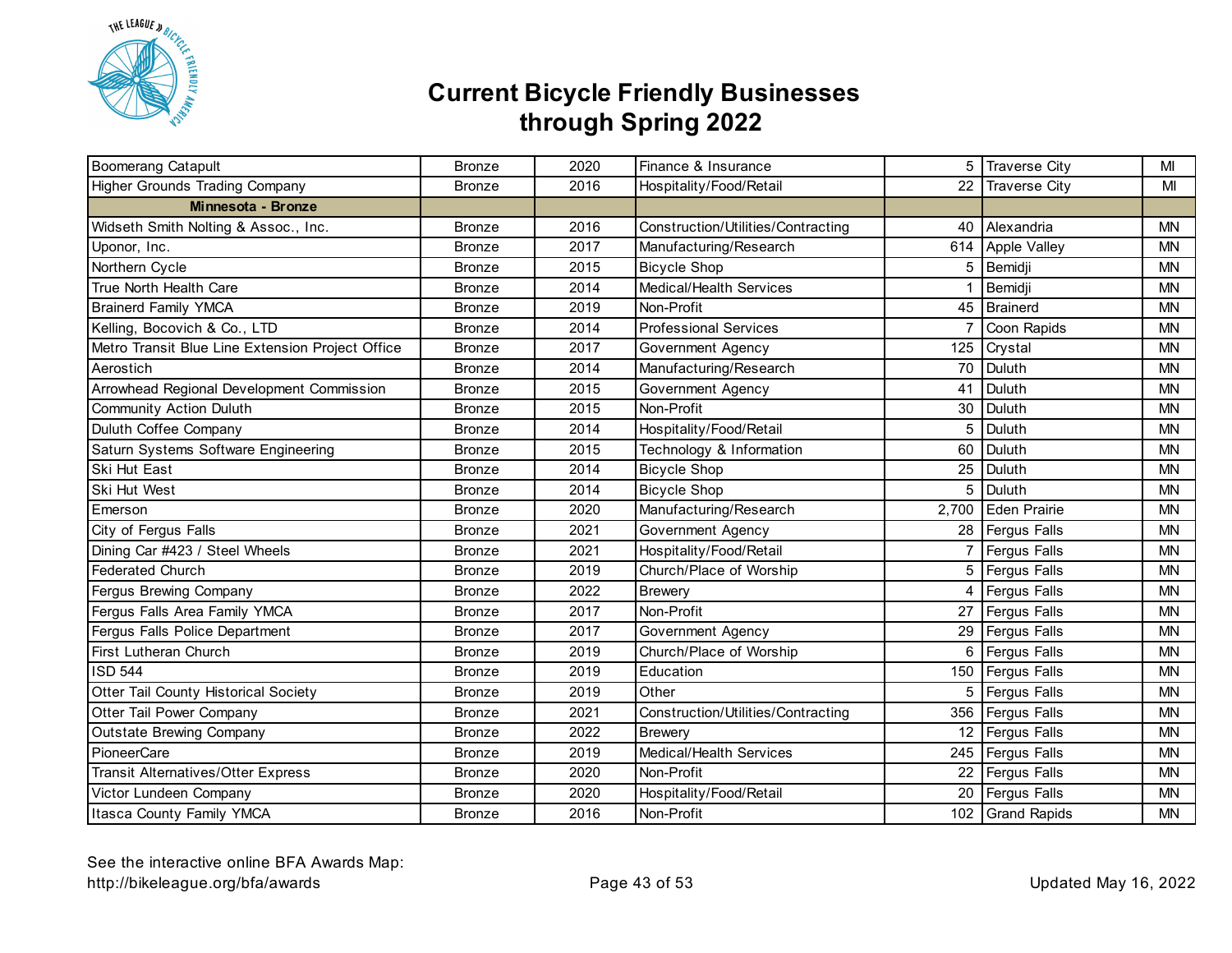

| Hackensack Chamber of Commerce                                | <b>Bronze</b> | 2018 | Non-Profit                   |                 | 2 Hackensack          | <b>MN</b> |
|---------------------------------------------------------------|---------------|------|------------------------------|-----------------|-----------------------|-----------|
| Rendezvous Brewing                                            | <b>Bronze</b> | 2021 | <b>Brewery</b>               |                 | 5 Hackensack          | <b>MN</b> |
| Soulshine Cyclery                                             | <b>Bronze</b> | 2021 | <b>Bicycle Shop</b>          |                 | Hackensack            | <b>MN</b> |
| Little Falls Convention and Visitors Bureau                   | <b>Bronze</b> | 2014 | Government Agency            |                 | 2 Little Falls        | <b>MN</b> |
| <b>Bike Fixtation</b>                                         | <b>Bronze</b> | 2016 | <b>Bicycle Industry</b>      | 6               | Minneapolis           | <b>MN</b> |
| Fitzco Compass Point                                          | <b>Bronze</b> | 2018 | Telecommunications & Media   | 45              | Minneapolis           | <b>MN</b> |
| <b>Thrivent Financial</b>                                     | <b>Bronze</b> | 2016 | Finance & Insurance          | 1,383           | Minneapolis           | <b>MN</b> |
| U.S. Bank Stadium                                             | <b>Bronze</b> | 2017 | Stadium                      |                 | 73 Minneapolis        | <b>MN</b> |
| Weber Shandwick Minneapolis                                   | <b>Bronze</b> | 2018 | Telecommunications & Media   | 210             | Minneapolis           | <b>MN</b> |
| Perham Health                                                 | <b>Bronze</b> | 2020 | Medical/Health Services      | 466             | Perham                | <b>MN</b> |
| Pine River - Backus Schools                                   | <b>Bronze</b> | 2022 | Education                    |                 | 170 Pine River        | <b>MN</b> |
| Pine River Chamber of Commerce                                | <b>Bronze</b> | 2022 | Non-Profit                   |                 | Pine River            | <b>MN</b> |
| Pine River State Bank                                         | <b>Bronze</b> | 2022 | Finance & Insurance          |                 | 20 Pine River         | <b>MN</b> |
| Wheels & Things LLC                                           | <b>Bronze</b> | 2022 | <b>Bicycle Industry</b>      | $\mathbf 1$     | Pine River            | <b>MN</b> |
| SRF Consulting Group, Inc.                                    | <b>Bronze</b> | 2017 | Architecture/Planning/Design |                 | 265 Plymouth          | <b>MN</b> |
| International Business Machines - IBM Rochester,<br><b>MN</b> | <b>Bronze</b> | 2010 | Manufacturing/Research       |                 | 3,000 Rochester       | <b>MN</b> |
| Mayo Clinic Rochester                                         | <b>Bronze</b> | 2022 | Medical/Health Services      | 32,000          | Rochester             | <b>MN</b> |
| Minnesota Pollution Control Agency - St. Paul<br>Office       | <b>Bronze</b> | 2017 | Government Agency            |                 | 608 Saint Paul        | <b>MN</b> |
| Mr. Michael Recycles Bicycles                                 | <b>Bronze</b> | 2009 | <b>Bicycle Shop</b>          |                 | 15 Saint Paul         | <b>MN</b> |
| Metro Transit Southwest LRT Project Office                    | <b>Bronze</b> | 2018 | Government Agency            | 52              | St. Louis Park        | <b>MN</b> |
| Sanford Health - Thief River Falls                            | <b>Bronze</b> | 2021 | Non-Profit                   |                 | 700 Thief River Falls | <b>MN</b> |
| Thief River Falls Eagles Aerie #2368                          | <b>Bronze</b> | 2021 | Non-Profit                   | 12 <sup>1</sup> | Thief River Falls     | <b>MN</b> |
| AmericInn of Wabasha                                          | <b>Bronze</b> | 2021 | Hospitality/Food/Retail      | 10 <sup>1</sup> | Wabasha               | <b>MN</b> |
| National Eagle Center                                         | <b>Bronze</b> | 2021 | Non-Profit                   | 13 <sup>1</sup> | Wabasha               | <b>MN</b> |
| River Rider Cycle                                             | <b>Bronze</b> | 2020 | <b>Bicycle Shop</b>          |                 | Wabasha               | <b>MN</b> |
| Benson's Emporium                                             | <b>Bronze</b> | 2018 | Hospitality/Food/Retail      | 45              | Walker                | <b>MN</b> |
| Chase on the Lake                                             | <b>Bronze</b> | 2018 | Hospitality/Food/Retail      | 28              | Walker                | <b>MN</b> |
| Country Inn Walker                                            | <b>Bronze</b> | 2018 | Hospitality/Food/Retail      | 18              | Walker                | <b>MN</b> |
| Hiawatha Beach Resort                                         | <b>Bronze</b> | 2021 | Hospitality/Food/Retail      | 36              | Walker                | <b>MN</b> |
| Lucky Moose Bar & Grill                                       | <b>Bronze</b> | 2018 | Hospitality/Food/Retail      | 18              | Walker                | <b>MN</b> |
| The Piggy BBQ                                                 | <b>Bronze</b> | 2021 | Hospitality/Food/Retail      | $\overline{7}$  | Walker                | <b>MN</b> |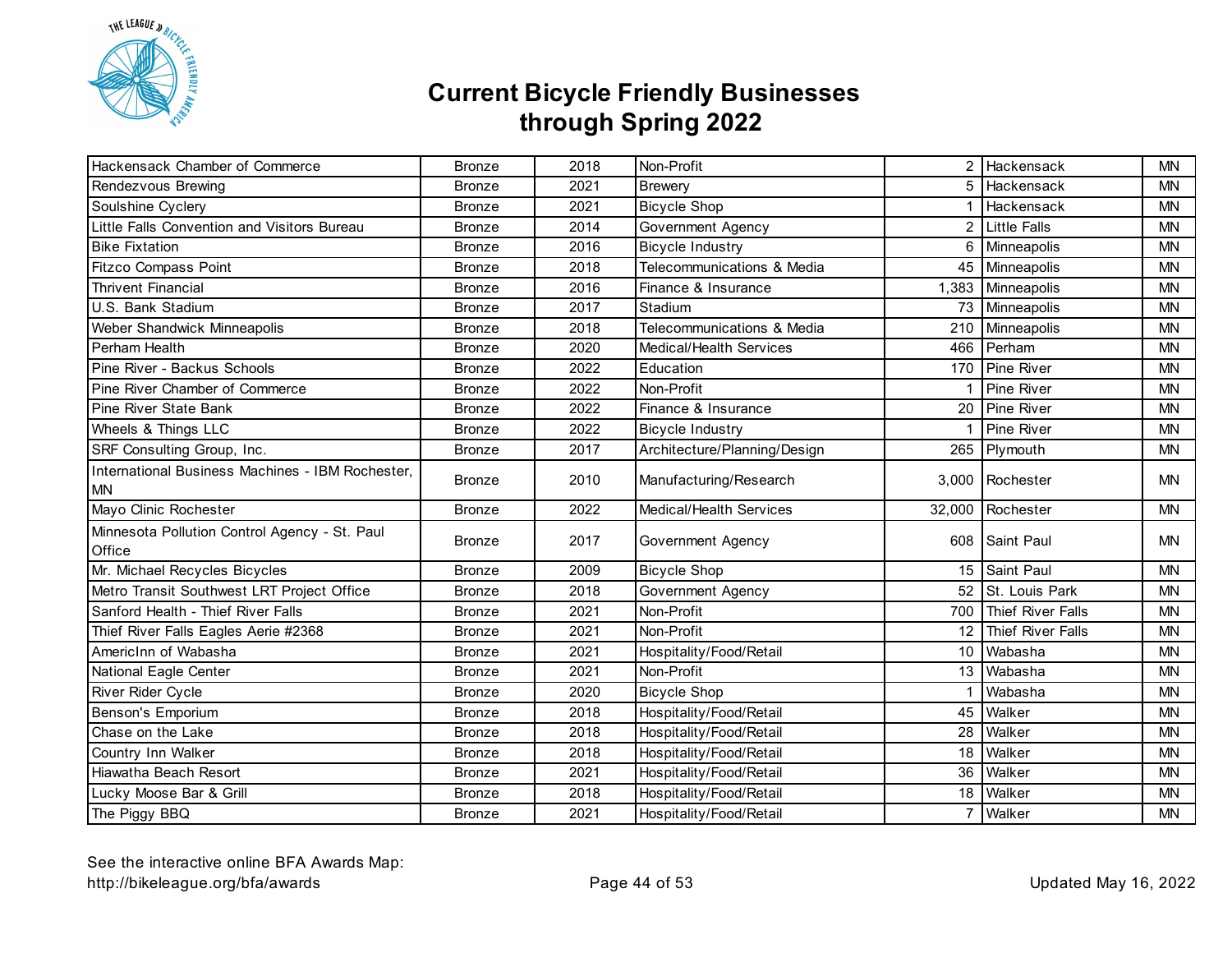

| Walker Hackensack Akeley School District        | <b>Bronze</b> | 2018 | Education                          | 70              | Walker             | <b>MN</b> |
|-------------------------------------------------|---------------|------|------------------------------------|-----------------|--------------------|-----------|
| <b>Walker Hotel</b>                             | <b>Bronze</b> | 2021 | Hospitality/Food/Retail            | 5               | Walker             | <b>MN</b> |
| Wilbur's on Walker Bay Bar & Eatery             | <b>Bronze</b> | 2021 | Hospitality/Food/Retail            | 25              | Walker             | <b>MN</b> |
| Carris Health                                   | <b>Bronze</b> | 2020 | Medical/Health Services            | 900             | Willmar            | <b>MN</b> |
| City of Willmar Parks and Recreation            | <b>Bronze</b> | 2020 | Government Agency                  | 8               | Willmar            | <b>MN</b> |
| Willmar Lakes Area Convention & Visitors Bureau | <b>Bronze</b> | 2020 | Non-Profit                         | 2               | Willmar            | <b>MN</b> |
| <b>Bluff Country Coop</b>                       | <b>Bronze</b> | 2016 | Hospitality/Food/Retail            | 30              | Winona             | <b>MN</b> |
| Missouri - Bronze                               |               |      |                                    |                 |                    |           |
| City of Jefferson City                          | <b>Bronze</b> | 2017 | Government Agency                  |                 | 330 Jefferson City | <b>MO</b> |
| Urban Eats Cafe                                 | <b>Bronze</b> | 2010 | Hospitality/Food/Retail            |                 | 12 Saint Louis     | <b>MO</b> |
| Wells Fargo Advisors HQ                         | <b>Bronze</b> | 2014 | Finance & Insurance                | 5,500           | Saint Louis        | <b>MO</b> |
| <b>Montana - Bronze</b>                         |               |      |                                    |                 |                    |           |
| <b>Billings Clinic</b>                          | <b>Bronze</b> | 2017 | Medical/Health Services            | 3,697           | <b>Billings</b>    | MT        |
| <b>Billings TrailNet</b>                        | <b>Bronze</b> | 2016 | Non-Profit                         | 1               | <b>Billings</b>    | MT        |
| OnSite Energy, Inc.                             | <b>Bronze</b> | 2018 | Construction/Utilities/Contracting | 6               | Bozeman            | MT        |
| WGM Group, Inc.                                 | <b>Bronze</b> | 2022 | Architecture/Planning/Design       | 11              | Bozeman            | <b>MT</b> |
| Nebraska - Bronze                               |               |      |                                    |                 |                    |           |
| Downtown Lincoln                                | <b>Bronze</b> | 2020 | Non-Profit                         | 20              | Lincoln            | <b>NE</b> |
| Felsburg Holt & Ullevig                         | <b>Bronze</b> | 2020 | Architecture/Planning/Design       | 10 <sup>°</sup> | Lincoln            | <b>NE</b> |
| Gomez Art Supply                                | <b>Bronze</b> | 2020 | Hospitality/Food/Retail            | 3               | Lincoln            | <b>NE</b> |
| Hub Cafe                                        | <b>Bronze</b> | 2020 | Hospitality/Food/Retail            | 14              | Lincoln            | <b>NE</b> |
| Lincoln Running Co                              | <b>Bronze</b> | 2020 | Hospitality/Food/Retail            | 5               | Lincoln            | <b>NE</b> |
| Moose's Tooth Outdoor Co                        | <b>Bronze</b> | 2020 | Hospitality/Food/Retail            | 8               | Lincoln            | <b>NE</b> |
| University of Nebraska Federal Credit Union     | <b>Bronze</b> | 2020 | Finance & Insurance                | 30              | Lincoln            | <b>NE</b> |
| Alley Poyner Macchietto Architecture            | <b>Bronze</b> | 2010 | Architecture/Planning/Design       | 54              | Omaha              | <b>NE</b> |
| Mutual of Omaha Insurance Company               | <b>Bronze</b> | 2014 | Finance & Insurance                | 4,872           | Omaha              | <b>NE</b> |
| Papio-Missouri River NRD                        | <b>Bronze</b> | 2021 | Government Agency                  | 30              | Omaha              | <b>NE</b> |
| Nevada - Bronze                                 |               |      |                                    |                 |                    |           |
| Carson City Health and Human Services           | <b>Bronze</b> | 2014 | Government Agency                  |                 | 42 Carson City     | <b>NV</b> |
| REI - Henderson                                 | <b>Bronze</b> | 2016 | <b>Bicycle Shop</b>                |                 | 35 Henderson       | <b>NV</b> |
| City of Las Vegas City Hall                     | <b>Bronze</b> | 2013 | Government Agency                  |                 | 560 Las Vegas      | <b>NV</b> |
| Coda Group Inc.                                 | <b>Bronze</b> | 2016 | Architecture/Planning/Design       |                 | 3 Las Vegas        | <b>NV</b> |
| Jaguar Land Rover Las Vegas                     | <b>Bronze</b> | 2016 | Hospitality/Food/Retail            |                 | 65 Las Vegas       | <b>NV</b> |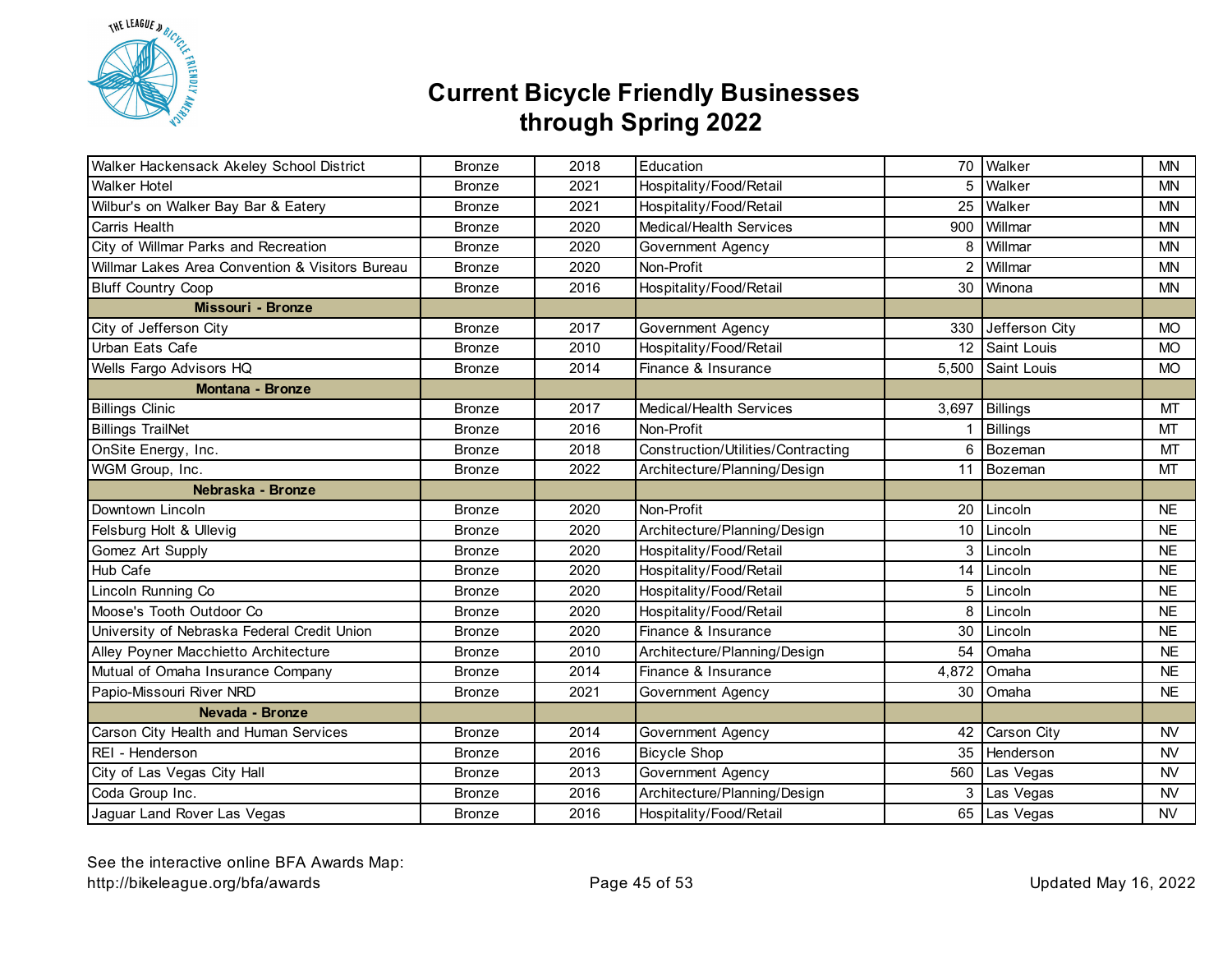

| Molasky Corporate Center                                         | <b>Bronze</b> | 2015 | Real Estate & Housing        | 25                | Las Vegas         | <b>NV</b> |
|------------------------------------------------------------------|---------------|------|------------------------------|-------------------|-------------------|-----------|
| <b>Blackbird Logistics</b>                                       | <b>Bronze</b> | 2020 | <b>Professional Services</b> | 67                | Reno              | <b>NV</b> |
| Recreation Equipment, Inc. Reno                                  | <b>Bronze</b> | 2016 | <b>Bicycle Shop</b>          | 45                | Reno              | <b>NV</b> |
| <b>New Hampshire - Bronze</b>                                    |               |      |                              |                   |                   |           |
| Central New Hampshire Regional Planning<br>Commission            | <b>Bronze</b> | 2020 | Government Agency            | 7                 | Concord           | <b>NH</b> |
| New Hampshire Department of Transportation                       | <b>Bronze</b> | 2020 | <b>Government Agency</b>     | 400               | Concord           | <b>NH</b> |
| Keene Family YMCA                                                | <b>Bronze</b> | 2018 | Non-Profit                   | 100               | Keene             | <b>NH</b> |
| Monadnock Food Co-op                                             | <b>Bronze</b> | 2018 | Hospitality/Food/Retail      | 84                | Keene             | <b>NH</b> |
| Lonza                                                            | <b>Bronze</b> | 2020 | Medical/Health Services      | 1,100             | Portsmouth        | <b>NH</b> |
| <b>New Jersey - Bronze</b>                                       |               |      |                              |                   |                   |           |
| Cross County Connection Transportation<br>Management Association | <b>Bronze</b> | 2021 | Non-Profit                   | $12 \overline{ }$ | Marlton           | <b>NJ</b> |
| <b>Whole Earth Center</b>                                        | <b>Bronze</b> | 2016 | Hospitality/Food/Retail      |                   | 70 Princeton      | <b>NJ</b> |
| <b>New Mexico - Bronze</b>                                       |               |      |                              |                   |                   |           |
| Los Alamos National Laboratory                                   | <b>Bronze</b> | 2019 | Non-Profit                   | 8,324             | Los Alamos        | <b>NM</b> |
| <b>New York - Bronze</b>                                         |               |      |                              |                   |                   |           |
| Honest Weight Food Co-op                                         | <b>Bronze</b> | 2020 | Hospitality/Food/Retail      | 93                | Albany            | <b>NY</b> |
| Bedford Neighborhood Health Action Center                        | <b>Bronze</b> | 2017 | Government Agency            |                   | 52 Brooklyn       | <b>NY</b> |
| Danny's Cycles                                                   | <b>Bronze</b> | 2016 | <b>Bicycle Shop</b>          | 7                 | New York          | <b>NY</b> |
| Morrison & Foerster LLP - New York                               | <b>Bronze</b> | 2021 | Legal                        | 276               | New York          | <b>NY</b> |
| Scenic Hudson                                                    | <b>Bronze</b> | 2020 | Non-Profit                   | 60.2              | Poughkeepsie      | <b>NY</b> |
| Barton & Loguidice DPC                                           | <b>Bronze</b> | 2017 | Architecture/Planning/Design | 21                | Rochester         | <b>NY</b> |
| Steinmetz Planning Group                                         | <b>Bronze</b> | 2014 | Architecture/Planning/Design | 2                 | Rochester         | <b>NY</b> |
| Praxair, Inc.                                                    | <b>Bronze</b> | 2016 | Manufacturing/Research       | 1,200             | Tonawanda         | <b>NY</b> |
| North Carolina - Bronze                                          |               |      |                              |                   |                   |           |
| Asheville Yoga Center                                            | <b>Bronze</b> | 2020 | Hospitality/Food/Retail      | 20                | Asheville         | NC        |
| CAKE Websites and More, LLC                                      | <b>Bronze</b> | 2017 | Technology & Information     | 14                | Asheville         | <b>NC</b> |
| McHone Performance Training                                      | <b>Bronze</b> | 2020 | Medical/Health Services      | 4                 | Asheville         | NC        |
| Rainbow Community School                                         | <b>Bronze</b> | 2018 | Education                    | 45                | Asheville         | <b>NC</b> |
| Alta Planning + Design, Davidson Office                          | <b>Bronze</b> | 2016 | Architecture/Planning/Design | 5                 | Davidson          | <b>NC</b> |
| Greenway Transit Services, LLC                                   | <b>Bronze</b> | 2015 | Transportation               | 3                 | Durham            | <b>NC</b> |
| Mast General Store (Hendersonville, NC)                          | <b>Bronze</b> | 2015 | Hospitality/Food/Retail      |                   | 35 Hendersonville | <b>NC</b> |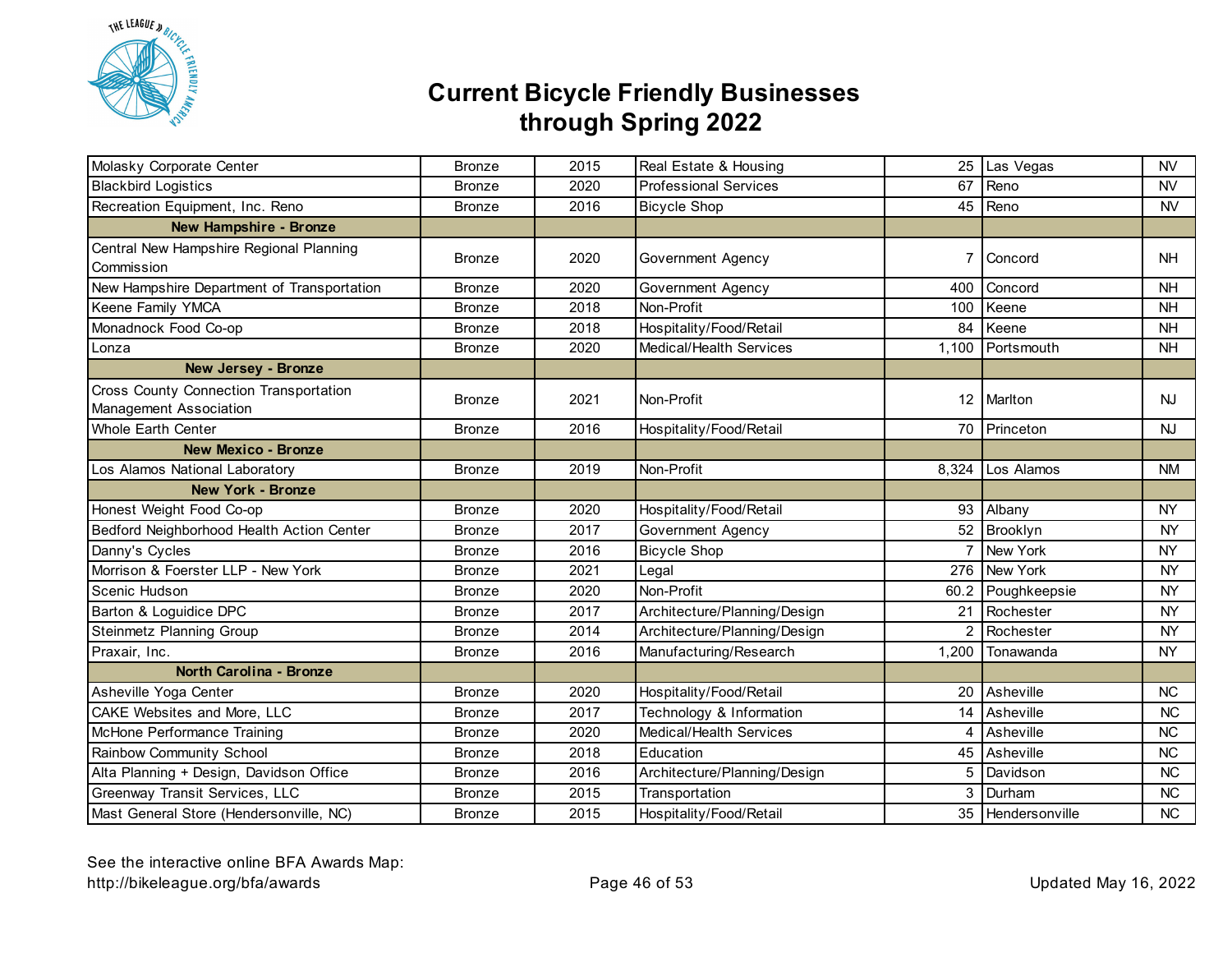

| City of Raleigh                             | <b>Bronze</b> | 2021 | Government Agency            | 200            | Raleigh        | <b>NC</b> |
|---------------------------------------------|---------------|------|------------------------------|----------------|----------------|-----------|
| Kimley-Horn                                 | <b>Bronze</b> | 2016 | Architecture/Planning/Design |                | 200 Raleigh    | <b>NC</b> |
| Linville   Team Partners                    | <b>Bronze</b> | 2014 | Real Estate & Housing        | $\overline{7}$ | Winston-Salem  | NC        |
| North Dakota - Bronze                       |               |      |                              |                |                |           |
| Family HealthCare                           | <b>Bronze</b> | 2015 | Medical/Health Services      |                | 150 Fargo      | <b>ND</b> |
| Ohio - Bronze                               |               |      |                              |                |                |           |
| Jackie O's Taproom                          | <b>Bronze</b> | 2019 | <b>Brewery</b>               | 8              | Athens         | OH        |
| Bergamo Center For Lifelong Learning        | <b>Bronze</b> | 2020 | Non-Profit                   | 23             | Beavercreek    | OH        |
| Third Federal Savings & Loan Association    | <b>Bronze</b> | 2020 | Finance & Insurance          | 502            | Cleveland      | OH        |
| Goodwill Columbus                           | <b>Bronze</b> | 2016 | Non-Profit                   | 200            | Columbus       | OH        |
| Nationwide Insurance                        | <b>Bronze</b> | 2017 | Finance & Insurance          | 12,703         | Columbus       | OH        |
| North YMCA                                  | <b>Bronze</b> | 2016 | Non-Profit                   | 150            | Columbus       | OH        |
| Ohio Department of Education                | <b>Bronze</b> | 2018 | Government Agency            | 541            | Columbus       | OH        |
| Ohio Department of Higher Education         | <b>Bronze</b> | 2018 | Government Agency            | 85             | Columbus       | OH        |
| REI - Columbus-Easton                       | <b>Bronze</b> | 2016 | <b>Bicycle Shop</b>          | 14             | Columbus       | OH        |
| The Crest Gastropub                         | <b>Bronze</b> | 2016 | Hospitality/Food/Retail      | 49             | Columbus       | OH        |
| The Fitness Loft                            | <b>Bronze</b> | 2016 | Medical/Health Services      | 15             | Columbus       | OH        |
| Ulmer and Berne                             | <b>Bronze</b> | 2015 | Legal                        | 12             | Columbus       | OH        |
| Cox Media Group Ohio                        | <b>Bronze</b> | 2014 | Telecommunications & Media   | 300            | Dayton         | OH        |
| Miami Valley Regional Planning Commission   | <b>Bronze</b> | 2015 | Government Agency            | 23             | Dayton         | OH        |
| National Aviation Heritage Area             | <b>Bronze</b> | 2015 | Non-Profit                   | 2              | Dayton         | OH        |
| The Miami Conservancy District              | <b>Bronze</b> | 2016 | Government Agency            | 46             | Dayton         | OH        |
| Breakaway Cycling                           | <b>Bronze</b> | 2014 | <b>Bicycle Shop</b>          | 9              | Delaware       | OH        |
| Piqua Family Practice                       | <b>Bronze</b> | 2016 | Medical/Health Services      |                | 18 Piqua       | OH        |
| <b>Oklahoma - Bronze</b>                    |               |      |                              |                |                |           |
| Allegiance Credit Union                     | <b>Bronze</b> | 2015 | Finance & Insurance          | 60             | Oklahoma City  | OK        |
| Association of Central Oklahoma Governments | <b>Bronze</b> | 2022 | Government Agency            | 35             | Oklahoma City  | OK        |
| A&M Storage, LLC                            | <b>Bronze</b> | 2016 | <b>Storage Facility</b>      | 1              | Stillwater     | OK        |
| Aspen Coffee Company                        | <b>Bronze</b> | 2019 | Hospitality/Food/Retail      | 11             | Stillwater     | OK        |
| City of Stillwater                          | <b>Bronze</b> | 2016 | Government Agency            |                | 516 Stillwater | OK        |
| Cooper's Bicycle Center                     | <b>Bronze</b> | 2016 | <b>Bicycle Shop</b>          | 4              | Stillwater     | OK        |
| Stillwater Summit Co.                       | <b>Bronze</b> | 2019 | Hospitality/Food/Retail      | 3              | Stillwater     | OK        |
| 36 Degrees North                            | <b>Bronze</b> | 2018 | Non-Profit                   | 3              | Tulsa          | OK        |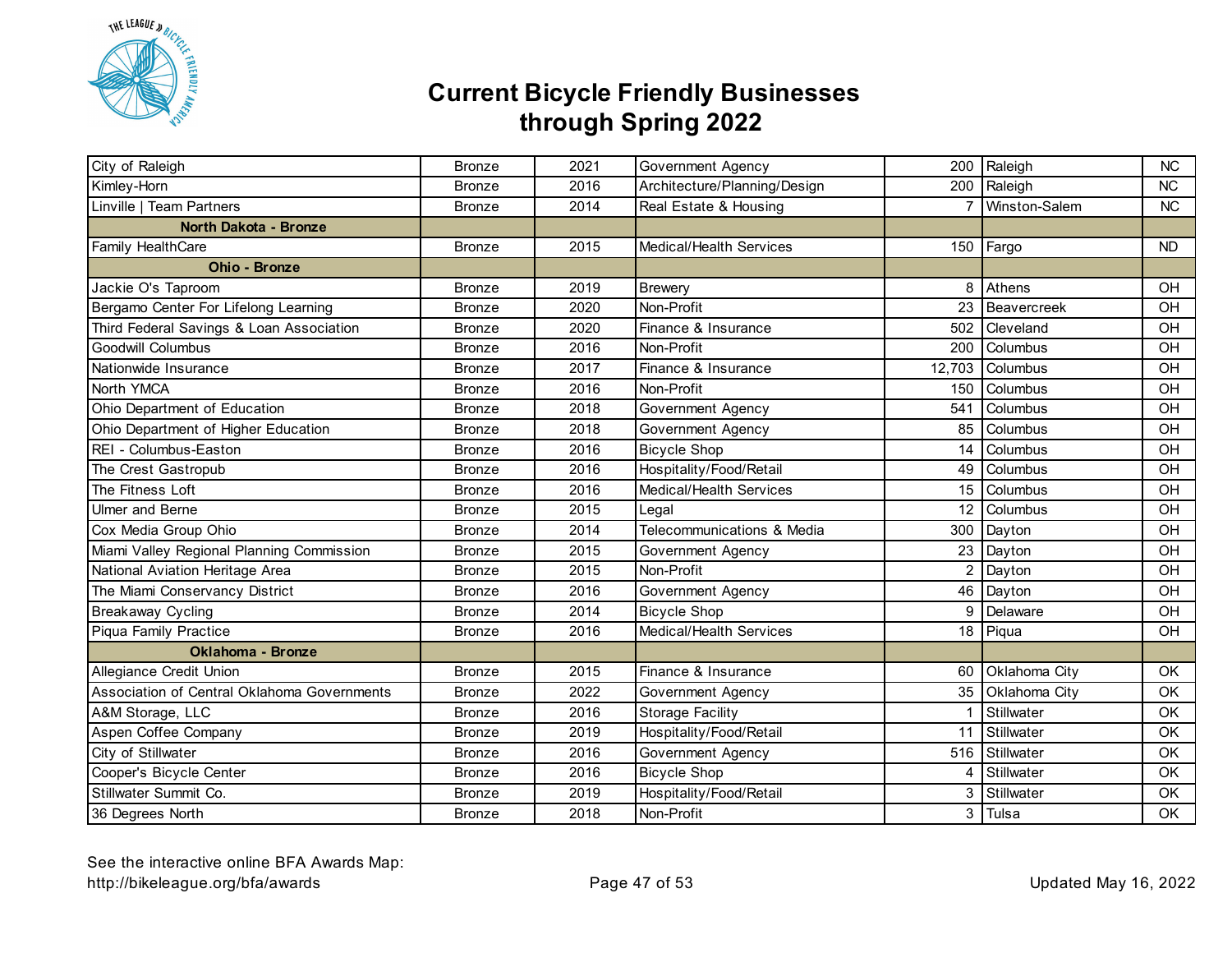

| Bumgarner Asset Manangement                                         | <b>Bronze</b> | 2017 | Real Estate & Housing        | 20     | Tulsa            | OK        |
|---------------------------------------------------------------------|---------------|------|------------------------------|--------|------------------|-----------|
| <b>Heirloom Rustic Ales</b>                                         | <b>Bronze</b> | 2018 | Brewery                      | 6      | Tulsa            | OK.       |
| Williams                                                            | <b>Bronze</b> | 2018 | Energy                       | 1,200  | Tulsa            | OK        |
| Oregon - Bronze                                                     |               |      |                              |        |                  |           |
| Cadmus Portland                                                     | <b>Bronze</b> | 2015 | <b>Professional Services</b> |        | 64 Portland      | <b>OR</b> |
| LifeCycle Adventures                                                | <b>Bronze</b> | 2012 | <b>Bicycle Industry</b>      | 2      | Portland         | <b>OR</b> |
| Mahlum Architects - Portland Office                                 | <b>Bronze</b> | 2017 | Architecture/Planning/Design | 42     | Portland         | <b>OR</b> |
| Murraysmith (Portland)                                              | <b>Bronze</b> | 2020 | Architecture/Planning/Design | 118    | Portland         | <b>OR</b> |
| Northwest Portland International Hostel                             | <b>Bronze</b> | 2018 | Hospitality/Food/Retail      | 19     | Portland         | <b>OR</b> |
| Oregon Zoo                                                          | <b>Bronze</b> | 2018 | Government Agency            | 288    | Portland         | <b>OR</b> |
| Providence St. Vincent Medical Center                               | <b>Bronze</b> | 2010 | Medical/Health Services      | 3,326  | Portland         | <b>OR</b> |
| NeighborWorks Umpqua                                                | <b>Bronze</b> | 2016 | Non-Profit                   | 39     | Roseburg         | <b>OR</b> |
| City of Springfield City Hall                                       | <b>Bronze</b> | 2018 | Government Agency            | 235    | Springfield      | <b>OR</b> |
| Pennsylvania - Bronze                                               |               |      |                              |        |                  |           |
| <b>Easton Public Market</b>                                         | <b>Bronze</b> | 2021 | Hospitality/Food/Retail      | 22     | Easton           | PA        |
| Gus's Keystone Family Restaurant at Ephrata                         | <b>Bronze</b> | 2021 | Hospitality/Food/Retail      | 35     | Ephrata          | PA        |
| Gettysburg Area Recreation Authority (GARA)                         | <b>Bronze</b> | 2015 | Government Agency            | 3      | Gettysburg       | PA        |
| Pennsylvania Department of Transportation                           | <b>Bronze</b> | 2016 | <b>Government Agency</b>     | 800    | Harrisburg       | PA        |
| Eat'n Park Hospitality Group                                        | <b>Bronze</b> | 2015 | Hospitality/Food/Retail      | 120    | Homestead        | PA        |
| Cargas Systems                                                      | <b>Bronze</b> | 2013 | Technology & Information     | 100    | Lancaster        | PA        |
| City of Lancaster                                                   | <b>Bronze</b> | 2015 | <b>Government Agency</b>     | 64     | Lancaster        | PA        |
| Lemon Street Market                                                 | <b>Bronze</b> | 2014 | Hospitality/Food/Retail      | 8      | Lancaster        | PA        |
| Penn Medicine Lancaster General Health                              | <b>Bronze</b> | 2015 | Medical/Health Services      | 7,249  | Lancaster        | PA        |
| The Lancaster Chamber of Commerce & Industry                        | <b>Bronze</b> | 2014 | Non-Profit                   | 25     | Lancaster        | PA        |
| Weber Advertising & Marketing                                       | <b>Bronze</b> | 2014 | <b>Professional Services</b> | 30     | Lancaster        | PA        |
| Vanguard                                                            | <b>Bronze</b> | 2018 | Accounting/Finance/Insurance | 13,000 | Malvern          | PA        |
| Montgomery County Pennsylvania Courthouse &<br>One Montgomery Plaza | <b>Bronze</b> | 2020 | Government Agency            |        | 1,450 Norristown | PA        |
| Langan Engineering and Environmental Services                       | <b>Bronze</b> | 2022 | Architecture/Planning/Design | 90     | Philadelphia     | PA        |
| William Penn Charter School                                         | <b>Bronze</b> | 2018 | Education                    | 250    | Philadelphia     | PA        |
| 11 Stanwix, LLC                                                     | <b>Bronze</b> | 2015 | Real Estate & Housing        | 5      | Pittsburgh       | PA        |
| Allegheny County Medical Examiner's Office                          | <b>Bronze</b> | 2014 | Government Agency            | 91     | Pittsburgh       | PA        |
| Confluence Technologies, Inc.                                       | <b>Bronze</b> | 2015 | Technology & Information     |        | 160 Pittsburgh   | PA        |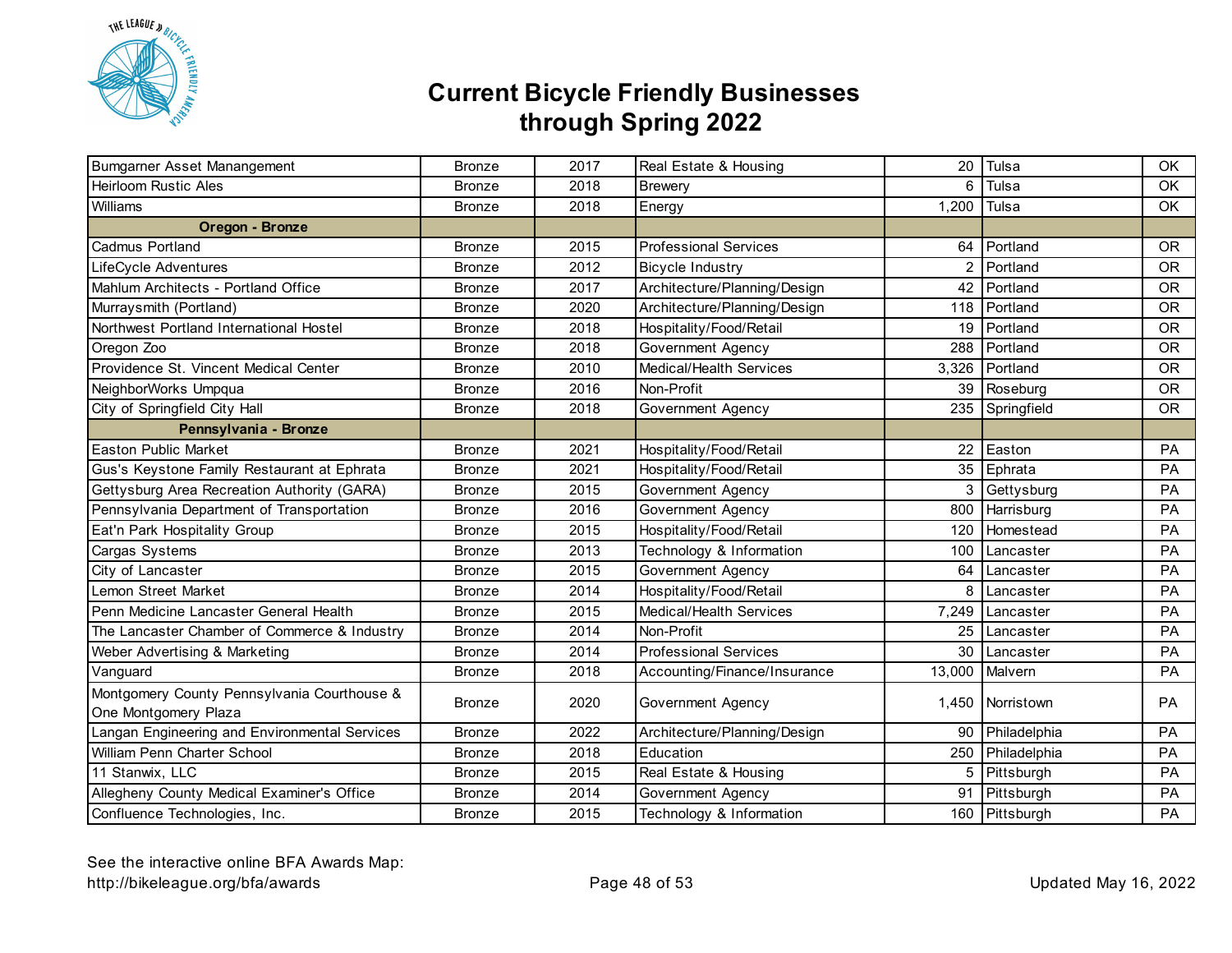

| DECO Resources, LLC                                                        | <b>Bronze</b> | 2014 | <b>Professional Services</b> |                 | 2 Pittsburgh         | PA          |
|----------------------------------------------------------------------------|---------------|------|------------------------------|-----------------|----------------------|-------------|
| evolve environment::architecture                                           | <b>Bronze</b> | 2014 | Architecture/Planning/Design |                 | 9 Pittsburgh         | PA          |
| Golden Triangle Bike Rental                                                | <b>Bronze</b> | 2014 | <b>Bicycle Shop</b>          |                 | 8 Pittsburgh         | PA          |
| <b>Green Building Alliance</b>                                             | <b>Bronze</b> | 2014 | Non-Profit                   |                 | 16 Pittsburgh        | PA          |
| Group Against Smog and Pollution                                           | <b>Bronze</b> | 2015 | Non-Profit                   | 6               | Pittsburgh           | <b>PA</b>   |
| IngMar Medical, LLC                                                        | <b>Bronze</b> | 2015 | Medical/Health Services      |                 | 33 Pittsburgh        | PA          |
| Oakland Planning and Development Corporation                               | <b>Bronze</b> | 2014 | Non-Profit                   | 20              | Pittsburgh           | PA          |
| Pennsylvania Brewing Co.                                                   | <b>Bronze</b> | 2014 | <b>Brewery</b>               |                 | 50 Pittsburgh        | PA          |
| Pennsylvania Environmental Council                                         | <b>Bronze</b> | 2018 | Non-Profit                   | 8               | Pittsburgh           | PA          |
| <b>Blue Mountain Quality Resources</b>                                     | <b>Bronze</b> | 2017 | Technology & Information     |                 | 52 State College     | PA          |
| Eddie's World of Sports, Inc. dba Eddie's Bicycles<br>and Hockey Equipment | <b>Bronze</b> | 2016 | <b>Bicycle Shop</b>          | 2               | State College        | PA          |
| Millbrook Marsh Nature Center                                              | <b>Bronze</b> | 2017 | Non-Profit                   | 2               | <b>State College</b> | PA          |
| Patton Township                                                            | <b>Bronze</b> | 2021 | Government Agency            | 48              | <b>State College</b> | PA          |
| Valley Forge Middle School                                                 | <b>Bronze</b> | 2021 | Education                    |                 | 150 Wayne            | PA          |
| Factory Works                                                              | <b>Bronze</b> | 2018 | Non-Profit                   | 7               | Williamsport         | PA          |
| Downtown Inc                                                               | <b>Bronze</b> | 2015 | Non-Profit                   | 10              | York                 | PA          |
| Gung Ho Bikes                                                              | <b>Bronze</b> | 2014 | <b>Bicycle Shop</b>          | 8               | York                 | PA          |
| <b>LSC Design</b>                                                          | <b>Bronze</b> | 2014 | <b>Professional Services</b> | 60              | York                 | PA          |
| <b>Rhode Island - Bronze</b>                                               |               |      |                              |                 |                      |             |
| Dassault Systemes Simulia Corporation                                      | <b>Bronze</b> | 2016 | Technology & Information     |                 | 342 Johnston         | $R_{\rm I}$ |
| Rhode Island Public Radio                                                  | <b>Bronze</b> | 2015 | Telecommunications & Media   | 20              | Providence           | $R_{\rm I}$ |
| South Carolina - Bronze                                                    |               |      |                              |                 |                      |             |
| Bank of America Plaza                                                      | <b>Bronze</b> | 2016 | Finance & Insurance          | 900             | Columbia             | <b>SC</b>   |
| Dealer Online Marketing                                                    | <b>Bronze</b> | 2014 | <b>Professional Services</b> | 49              | Greenville           | <b>SC</b>   |
| Hilton Head Bicycle Company                                                | <b>Bronze</b> | 2016 | <b>Bicycle Shop</b>          | 10 <sup>1</sup> | Hilton Head Island   | SC          |
| Fox Music House                                                            | <b>Bronze</b> | 2014 | <b>Professional Services</b> |                 | 18 North Charleston  | SC          |
| South Dakota - Bronze                                                      |               |      |                              |                 |                      |             |
| Electric Pulp                                                              | <b>Bronze</b> | 2015 | Technology & Information     |                 | 17 Sioux Falls       | <b>SD</b>   |
| First Lutheran Church                                                      | <b>Bronze</b> | 2017 | Church/Place of Worship      |                 | 32 Sioux Falls       | SD          |
| Presenter Media                                                            | <b>Bronze</b> | 2014 | <b>Professional Services</b> |                 | 12 Sioux Falls       | <b>SD</b>   |
| Remedy Brewing Company                                                     | <b>Bronze</b> | 2019 | <b>Brewery</b>               | 5               | <b>Sioux Falls</b>   | <b>SD</b>   |
| Leones' Creamery                                                           | <b>Bronze</b> | 2019 | Hospitality/Food/Retail      |                 | 9 Spearfish          | <b>SD</b>   |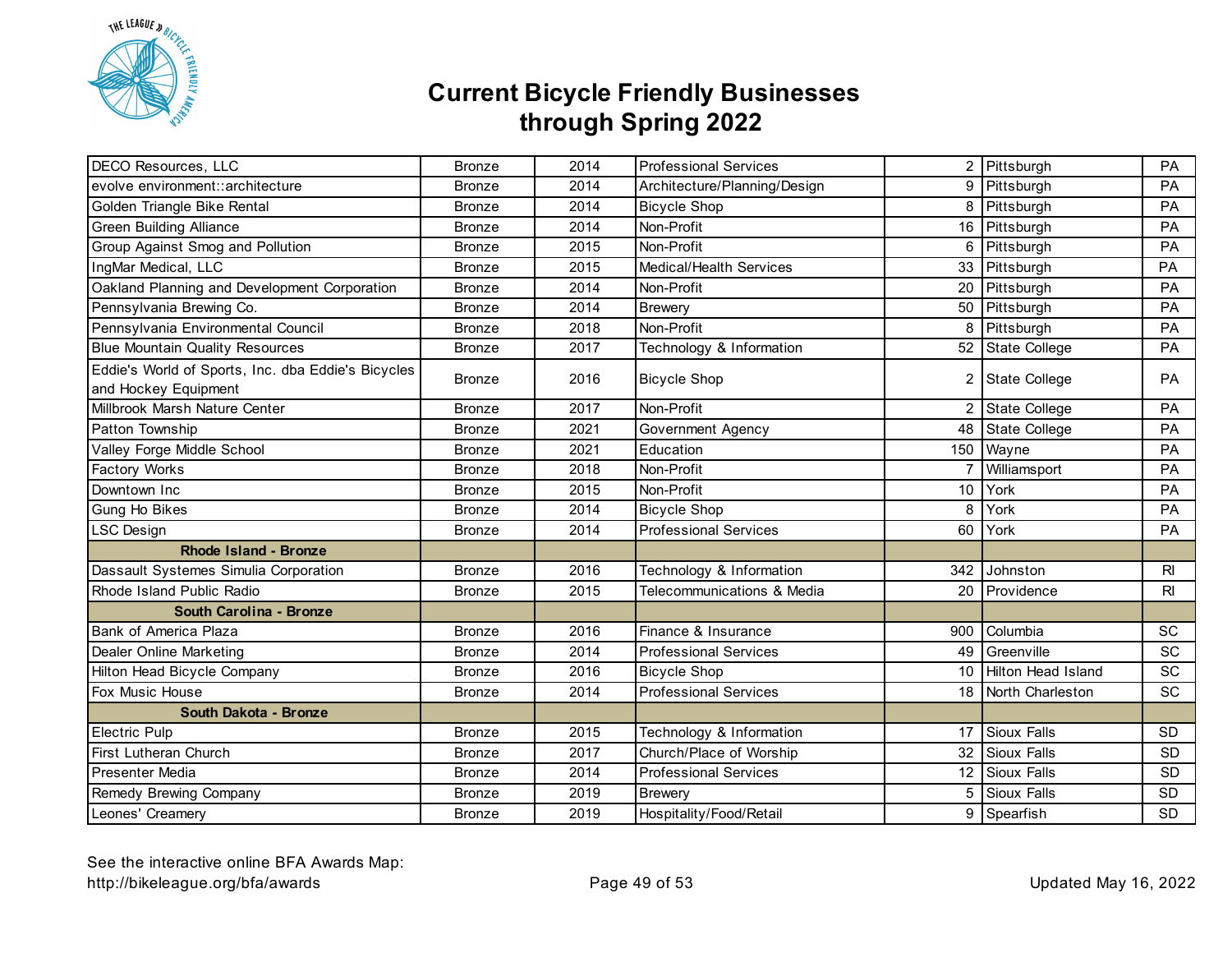

| Deutsch Chiropractic Clinic                                 | <b>Bronze</b> | 2017 | Medical/Health Services            |                | 3 Watertown      | <b>SD</b> |
|-------------------------------------------------------------|---------------|------|------------------------------------|----------------|------------------|-----------|
| <b>Tennessee - Bronze</b>                                   |               |      |                                    |                |                  |           |
| PlayCore                                                    | <b>Bronze</b> | 2020 | Manufacturing/Research             | 150            | Chattanooga      | <b>TN</b> |
| Volkswagen Group of America, Chattanooga<br>Operations LLC. | <b>Bronze</b> | 2015 | Manufacturing/Research             | 2,600          | Chattanooga      | <b>TN</b> |
| Outdoors Inc (Cordova)                                      | <b>Bronze</b> | 2016 | Hospitality/Food/Retail            | 8              | Cordova          | <b>TN</b> |
| Peddler Bicycle Shop-Germantown                             | <b>Bronze</b> | 2016 | <b>Bicycle Shop</b>                | 6              | Germantown       | <b>TN</b> |
| <b>West Cancer Center</b>                                   | <b>Bronze</b> | 2016 | Medical/Health Services            | 550            | Germantown       | <b>TN</b> |
| Knoxville - Knox County Planning                            | <b>Bronze</b> | 2020 | Government Agency                  | 30             | Knoxville        | <b>TN</b> |
| Lokion                                                      | <b>Bronze</b> | 2015 | <b>Professional Services</b>       | 50             | Memphis          | <b>TN</b> |
| Memphis Made Brewing Co.                                    | <b>Bronze</b> | 2016 | <b>Brewery</b>                     | $\overline{7}$ | Memphis          | <b>TN</b> |
| Outdoors Inc (Poplar)                                       | <b>Bronze</b> | 2016 | Hospitality/Food/Retail            | 9              | Memphis          | <b>TN</b> |
| Outdoors Inc (Union)                                        | <b>Bronze</b> | 2016 | Hospitality/Food/Retail            | 6              | Memphis          | <b>TN</b> |
| <b>Cumberland River Compact</b>                             | <b>Bronze</b> | 2015 | Non-Profit                         | 8              | Nashville        | <b>TN</b> |
| Emma, Inc.                                                  | <b>Bronze</b> | 2015 | Technology & Information           |                | 125 Nashville    | <b>TN</b> |
| Lose & Associates, Inc.                                     | <b>Bronze</b> | 2015 | Architecture/Planning/Design       |                | 25 Nashville     | <b>TN</b> |
| Nashville Civic Design Center                               | <b>Bronze</b> | 2015 | Non-Profit                         |                | 3 Nashville      | <b>TN</b> |
| The Wild Cow Vegetarian Restaurant                          | <b>Bronze</b> | 2016 | Hospitality/Food/Retail            | 40             | Nashville        | <b>TN</b> |
| ZolliKoffee                                                 | <b>Bronze</b> | 2015 | Hospitality/Food/Retail            | $\overline{7}$ | Nashville        | <b>TN</b> |
| <b>Texas - Bronze</b>                                       |               |      |                                    |                |                  |           |
| Asakura Robinson (Austin)                                   | <b>Bronze</b> | 2016 | Architecture/Planning/Design       | 9              | Austin           | <b>TX</b> |
| HomeAway                                                    | <b>Bronze</b> | 2011 | Other                              | 500            | Austin           | <b>TX</b> |
| <b>Heaven Sent Creations</b>                                | <b>Bronze</b> | 2017 | Hospitality/Food/Retail            | 2              | Brownsville      | <b>TX</b> |
| <b>Huffines Communities</b>                                 | <b>Bronze</b> | 2018 | Real Estate & Housing              | 22             | Dallas           | <b>TX</b> |
| City of El Paso                                             | <b>Bronze</b> | 2018 | Government Agency                  |                | 2,000 El Paso    | <b>TX</b> |
| <b>Bell Textron Inc</b>                                     | <b>Bronze</b> | 2021 | Technology & Information           |                | 3,200 Fort Worth | <b>TX</b> |
| City of Fort Worth                                          | <b>Bronze</b> | 2013 | Government Agency                  |                | 1,145 Fort Worth | <b>TX</b> |
| James R. Harris Partners                                    | <b>Bronze</b> | 2017 | Real Estate & Housing              |                | 10 Fort Worth    | <b>TX</b> |
| Patterson Law Group                                         | <b>Bronze</b> | 2018 | Legal                              | 20             | Fort Worth       | <b>TX</b> |
| Asakura Robinson Company LLC                                | <b>Bronze</b> | 2011 | <b>Professional Services</b>       |                | 10 Houston       | <b>TX</b> |
| Chevron Corporation                                         | <b>Bronze</b> | 2020 | Construction/Utilities/Contracting | 7,500          | Houston          | <b>TX</b> |
| <b>Houston Bike Share</b>                                   | <b>Bronze</b> | 2016 | Transportation                     |                | 8 Houston        | <b>TX</b> |
| Houston-Galveston Area Council                              | <b>Bronze</b> | 2018 | Government Agency                  |                | 250 Houston      | <b>TX</b> |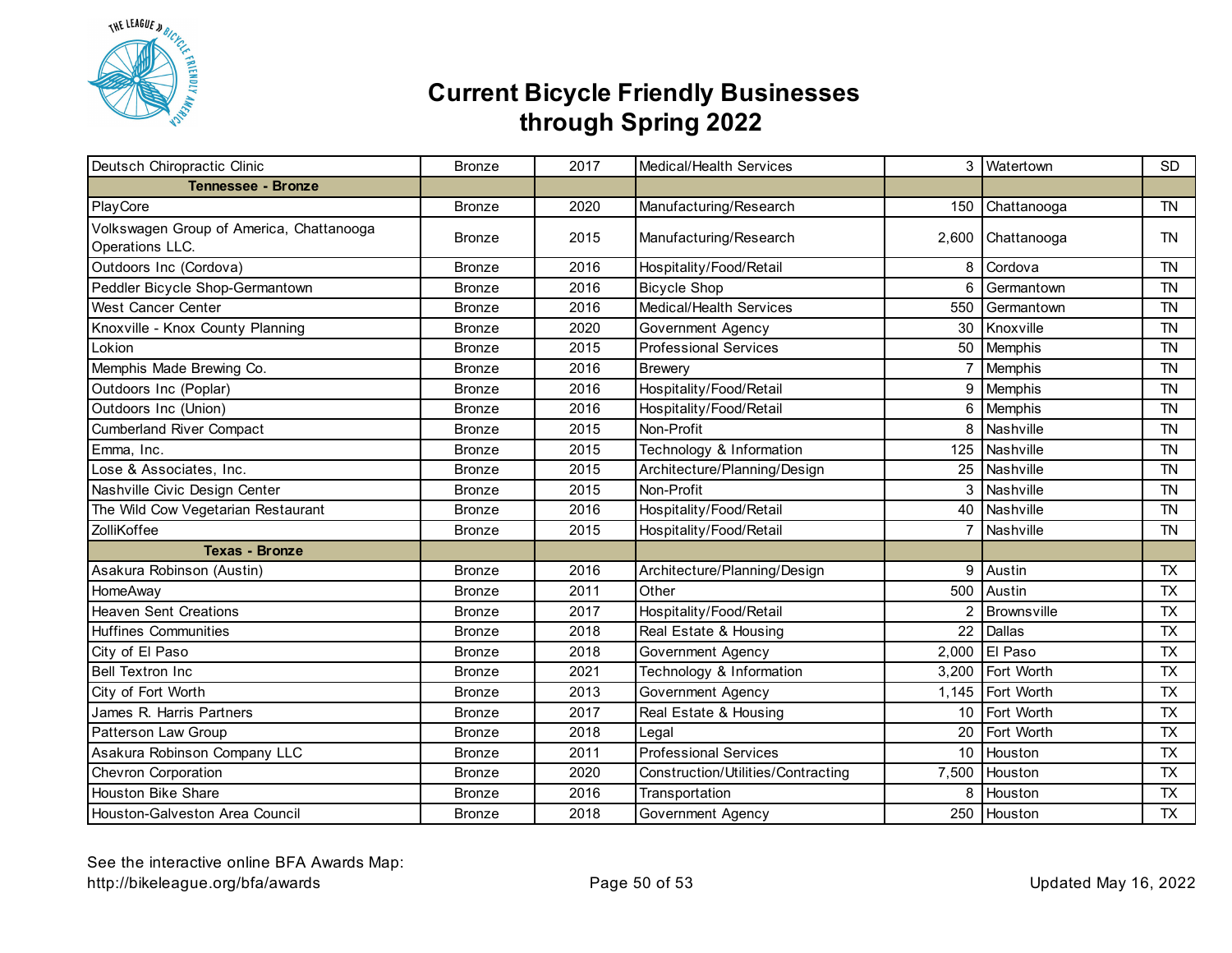

| Richardson Bike Mart (Richardson)                  | <b>Bronze</b> | 2016 | <b>Bicycle Shop</b>          | 60             | Richardson            | <b>TX</b> |
|----------------------------------------------------|---------------|------|------------------------------|----------------|-----------------------|-----------|
| City of San Antonio                                | <b>Bronze</b> | 2017 | Government Agency            |                | 276 San Antonio       | <b>TX</b> |
| Lake Flato Architects                              | <b>Bronze</b> | 2015 | Architecture/Planning/Design |                | 89 San Antonio        | <b>TX</b> |
| MATT - Mexicans and Americans Thinking<br>Together | <b>Bronze</b> | 2017 | Non-Profit                   |                | 10 San Antonio        | TX        |
| San Antonio Bike Share                             | <b>Bronze</b> | 2012 | <b>Bicycle Industry</b>      | 9              | San Antonio           | <b>TX</b> |
| Lower Rio Grande Valley Development Council        | <b>Bronze</b> | 2020 | <b>Government Agency</b>     | 175            | Weslaco               | <b>TX</b> |
| Ramble and Company                                 | <b>Bronze</b> | 2022 | Hospitality/Food/Retail      |                | 4 Wichita Falls       | TX        |
| <b>Utah - Bronze</b>                               |               |      |                              |                |                       |           |
| Horrocks Engineers                                 | <b>Bronze</b> | 2021 | Architecture/Planning/Design | 250            | <b>Pleasant Grove</b> | UT        |
| Provo City Corporation                             | <b>Bronze</b> | 2017 | Government Agency            | 300            | Provo                 | UT        |
| Utah County Health Department                      | <b>Bronze</b> | 2017 | Government Agency            | 212            | Provo                 | UT        |
| Utah Valley Hospital                               | <b>Bronze</b> | 2016 | Medical/Health Services      | 2,025          | Provo                 | UT        |
| <b>ARUP Laboratories</b>                           | <b>Bronze</b> | 2020 | Medical/Health Services      | 3,587          | Salt Lake City        | UT        |
| Bicycle Center Inc.                                | <b>Bronze</b> | 2015 | <b>Bicycle Shop</b>          | 6              | Salt Lake City        | UT        |
| <b>Hyland Cyclery</b>                              | <b>Bronze</b> | 2015 | <b>Bicycle Shop</b>          | 10             | Salt Lake City        | UT        |
| <b>IHG</b>                                         | <b>Bronze</b> | 2010 | Hospitality/Food/Retail      |                | 650 Salt Lake City    | UT        |
| Jordan River Commission                            | <b>Bronze</b> | 2018 | <b>Government Agency</b>     |                | 3 Salt Lake City      | UT        |
| Local First Utah                                   | <b>Bronze</b> | 2014 | Non-Profit                   | 2              | Salt Lake City        | UT        |
| Petzl America                                      | <b>Bronze</b> | 2012 | Manufacturing/Research       | 55             | Salt Lake City        | UT        |
| <b>Recursion Pharmaceuticals</b>                   | <b>Bronze</b> | 2020 | Medical/Health Services      | 160            | Salt Lake City        | UT        |
| Salt Lake City Corporation                         | <b>Bronze</b> | 2015 | Government Agency            | 400            | Salt Lake City        | UT        |
| Salt Lake County                                   | <b>Bronze</b> | 2014 | <b>Government Agency</b>     | 1,300          | Salt Lake City        | UT        |
| Utah Department of Health                          | <b>Bronze</b> | 2014 | Government Agency            | 753            | Salt Lake City        | UT        |
| <b>Utah Transit Authority</b>                      | <b>Bronze</b> | 2014 | Government Agency            |                | 240 Salt Lake City    | UT        |
| Complete Recovery Corporation                      | <b>Bronze</b> | 2020 | <b>Professional Services</b> | 94             | Taylorsville          | UT        |
| <b>Vermont - Bronze</b>                            |               |      |                              |                |                       |           |
| Vermont Energy Investment Corporation              | <b>Bronze</b> | 2018 | Non-Profit                   | 261            | Burlington            | VT        |
| National Life Group                                | <b>Bronze</b> | 2015 | Finance & Insurance          | 900            | Montpelier            | <b>VT</b> |
| Virginia - Bronze                                  |               |      |                              |                |                       |           |
| 1310 North Courthouse Road                         | <b>Bronze</b> | 2018 | Real Estate & Housing        | $\overline{7}$ | Arlington             | VA        |
| 675 N. Randolph St.                                | <b>Bronze</b> | 2018 | Real Estate & Housing        |                | 1,500 Arlington       | VA        |
| <b>Ballston Exchange</b>                           | <b>Bronze</b> | 2020 | Real Estate & Housing        |                | 7 Arlington           | VA        |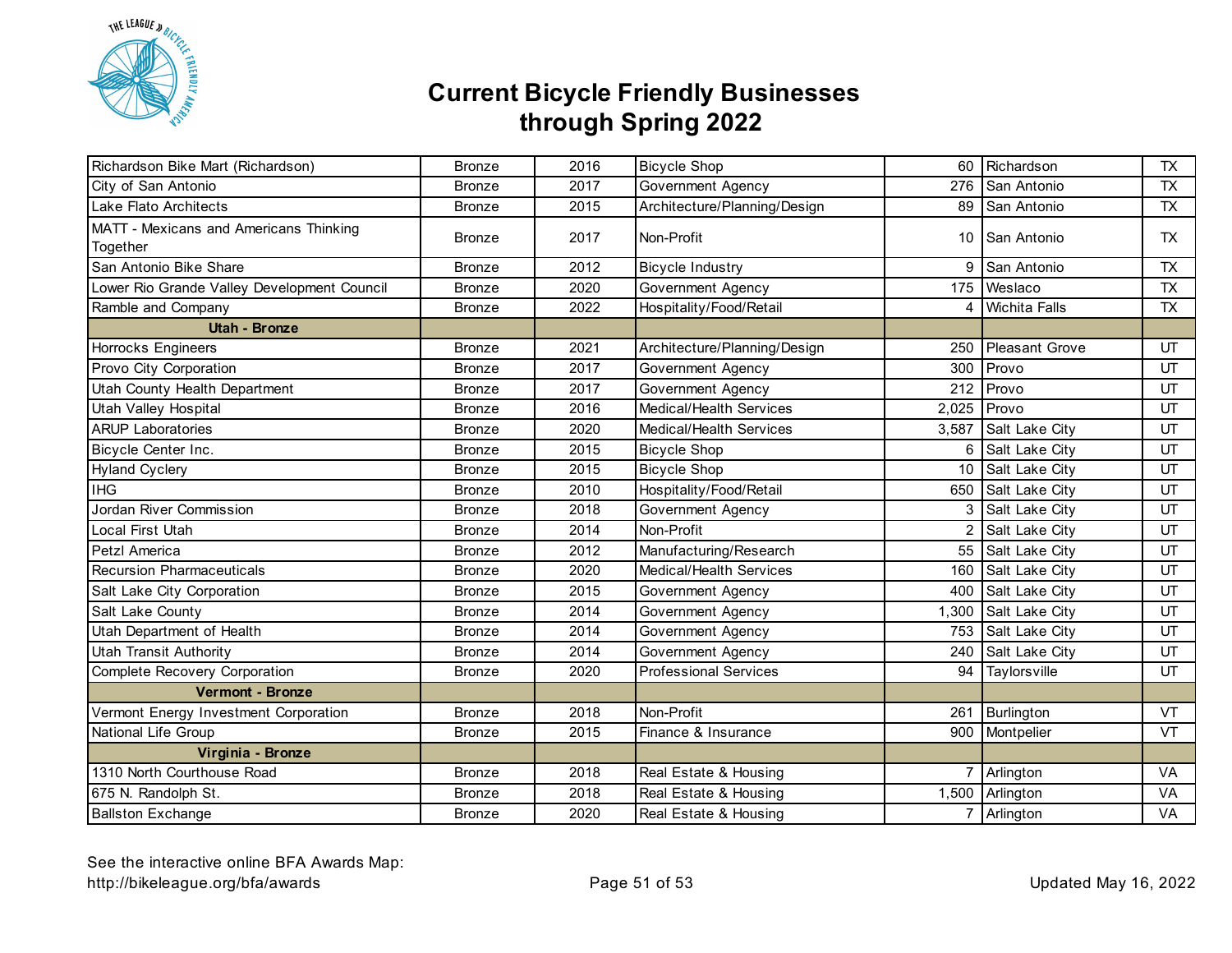

| <b>Central Place Office LLC</b>              | <b>Bronze</b> | 2022 | Real Estate & Housing              |       | 2,000 Arlington | <b>VA</b> |
|----------------------------------------------|---------------|------|------------------------------------|-------|-----------------|-----------|
| Century Center/Lowe Enterprises              | <b>Bronze</b> | 2017 | Real Estate & Housing              |       | 700 Arlington   | VA        |
| <b>Garfield Park Apartments</b>              | <b>Bronze</b> | 2019 | Real Estate & Housing              |       | 3 Arlington     | VA        |
| <b>GDIT</b>                                  | <b>Bronze</b> | 2012 | Technology & Information           | 400   | Arlington       | VA        |
| Jacobs - Arlington, VA                       | <b>Bronze</b> | 2014 | Construction/Utilities/Contracting | 350   | Arlington       | VA        |
| <b>LMO Advertising</b>                       | <b>Bronze</b> | 2015 | <b>Professional Services</b>       | 84    | Arlington       | VA        |
| Lyft - Arlington Hub                         | <b>Bronze</b> | 2020 | Technology & Information           | 22    | Arlington       | VA        |
| Penrose Square Apartments                    | <b>Bronze</b> | 2019 | Real Estate & Housing              | 11    | Arlington       | VA        |
| Potomac Tower/Brookfield                     | <b>Bronze</b> | 2016 | Real Estate & Housing              | 300   | Arlington       | VA        |
| Potomac Yard 1&2                             | <b>Bronze</b> | 2020 | Real Estate & Housing              | 1,200 | Arlington       | <b>VA</b> |
| Residence Inn Arlington Ballston             | <b>Bronze</b> | 2020 | Hospitality/Food/Retail            | 44    | Arlington       | VA        |
| Residence Inn Arlington Courthouse           | <b>Bronze</b> | 2021 | Hospitality/Food/Retail            | 20    | Arlington       | VA        |
| Temple Army Readiness Center                 | <b>Bronze</b> | 2018 | Government Agency                  | 2,700 | Arlington       | VA        |
| Virginia Tech Research Center                | <b>Bronze</b> | 2015 | Government Agency                  | 250   | Arlington       | VA        |
| Yorktown High School                         | <b>Bronze</b> | 2018 | Education                          | 300   | Arlington       | VA        |
| Snagajob                                     | <b>Bronze</b> | 2014 | <b>Professional Services</b>       | 220   | Glen Allen      | VA        |
| A-1 Cycling                                  | <b>Bronze</b> | 2015 | <b>Bicycle Shop</b>                | 9     | Manassas        | VA        |
| MacArthur Center                             | <b>Bronze</b> | 2018 | Real Estate & Housing              | 500   | Norfolk         | VA        |
| City of Richmond                             | <b>Bronze</b> | 2014 | Government Agency                  | 1,000 | Richmond        | VA        |
| Roanoke Valley Alleghany Regional Commission | <b>Bronze</b> | 2008 | Government Agency                  | 12    | Roanoke         | VA        |
| United Way of Roanoke Valley                 | <b>Bronze</b> | 2017 | Non-Profit                         | 20    | Roanoke         | VA        |
| Visit Virginia's Blue Ridge                  | <b>Bronze</b> | 2022 | Travel & Tourism                   | 10    | Roanoke         | VA        |
| Spoke & Art Provisions Co.                   | <b>Bronze</b> | 2021 | Hospitality/Food/Retail            | 6     | Williamsburg    | VA        |
| <b>Washington - Bronze</b>                   |               |      |                                    |       |                 |           |
| Kaiser Permanente, Bellevue Medical Center   | <b>Bronze</b> | 2018 | <b>Medical/Health Services</b>     |       | 843 Bellevue    | <b>WA</b> |
| <b>Tri-CU Credit Union</b>                   | <b>Bronze</b> | 2019 | Finance & Insurance                |       | 16 Kennewick    | <b>WA</b> |
| Transpo Group                                | <b>Bronze</b> | 2020 | Architecture/Planning/Design       |       | 44 Kirkland     | <b>WA</b> |
| Mt. Stuart Physical Therapy & Balance Point  | <b>Bronze</b> | 2018 | Medical/Health Services            | 6     | Leavenworth     | <b>WA</b> |
| Health & Fitness                             |               |      |                                    |       |                 |           |
| Sleeping Lady Mountain Resort                | <b>Bronze</b> | 2018 | Hospitality/Food/Retail            | 75    | Leavenworth     | <b>WA</b> |
| Golder Associates Inc.                       | <b>Bronze</b> | 2015 | Construction/Utilities/Contracting | 160   | Redmond         | <b>WA</b> |
| Otak                                         | <b>Bronze</b> | 2015 | Architecture/Planning/Design       | 50    | Redmond         | <b>WA</b> |
| Fuse SPC                                     | <b>Bronze</b> | 2017 | Other                              | 1     | Richland        | <b>WA</b> |